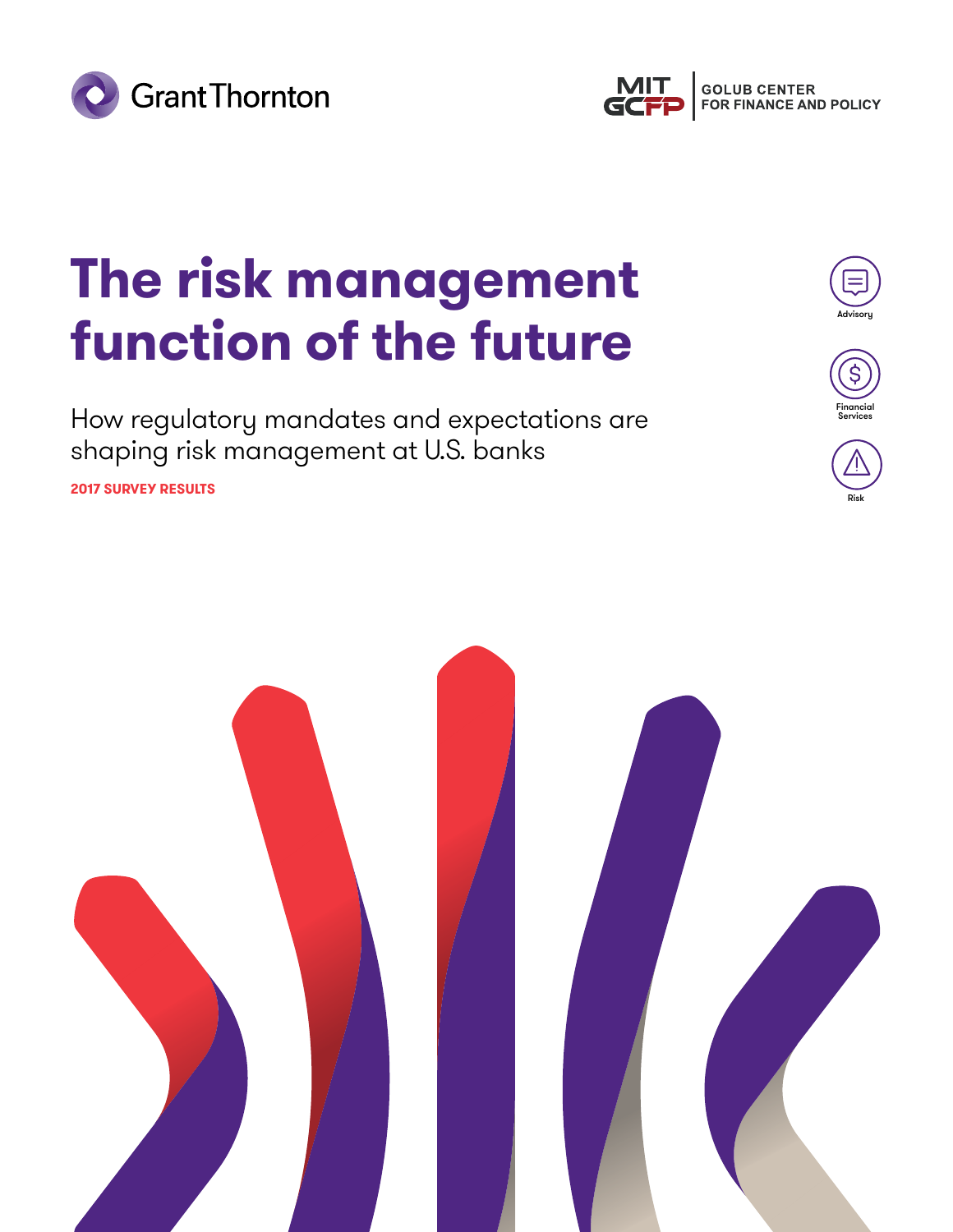# **Foreword**

Governments around the world responded to the financial crisis of 2007-2008 by imposing a vast array of new regulations on financial institutions to reduce the likelihood of similar future events. In the United States, actions were taken with the aim of preventing a systemic banking failure—initially through stabilization initiatives administered through the Federal Reserve, Federal Deposit Insurance Corporation and Department of the Treasury and, shortly thereafter, through enactment of the Wall Street Reform and Consumer Protection Act, commonly known as Dodd-Frank. That statute had a significant impact on the U.S. financial landscape as the regulatory pendulum swung toward a more activist government role in regulating banks and the financial system in which they operate. Tactically, bankers and regulators alike were forced to adapt to new operational, risk management and oversight frameworks.

When MIT's Golub Center for Finance and Policy and Grant Thornton LLP began to explore the prospect of conducting a survey of banks in early 2016, our shared interest was to consider how U.S. banks are responding to the promulgated yet still under development—regulations emanating from Dodd-Frank and related frameworks. We were eager to gain insights on whether those regulations are having the intended effect of improving risk management practices at banks and of consolidating the structure of their risk functions, and the effects on the costs of compliance. We also decided to develop a complementary piece of the study to focus on the perceptions of regulatory experts—former regulators and researchers in academia and at think tanks—concerning systemic risk and the effectiveness of regulations, now and in the future.

By the time we developed and began to administer the survey, the 2016 election was fast approaching. As we now know, that election brought to power a new Administration and Congress seemingly intent on revisiting and revising the Dodd-Frank approach to financial regulation. With the bulk of survey responses collected in the 10-week period between the election and inauguration, rather than commenting on a relatively steady state of affairs, participants were presented with an opportunity to ponder regulatory compliance and potential reforms under an entirely new set of political circumstances.

By directing the survey at senior officers (e.g., risk, financial and credit officers) from U.S. banking institutions, we sought to identify trends and forward-looking aspects of risk management. The survey comprised 42 questions projecting a 3-5 year horizon along the following themes: efficiency, metrics and analytics, resilience, profitability, value and regulatory compliance management.

Our analysis of survey responses led us from those survey themes to four areas of current and future focus for banks. Those include: i) managing regulatory compliance costs; ii) institutionalizing the risk management function; iii) utilizing risk data, analytics and infrastructure; and iv) sustaining an effective risk culture.

In addition to reporting on the expectations of banking professionals, this report provides insights on how regulatory experts view current bank regulations, along with their perceptions of possible future mandates concerning systemic risk and the effectiveness of various regulations.

The risk management function of the future is an evolving and dynamic function, which is becoming adaptive and more resilient and addresses new classes of emerging risks. It is gradually transcending the basic focus on regulatory compliance and, through heightened institutionalization and advanced technology, embedding the risk dimension into decision-making processes and strategic management.

What does the future hold? Only time will tell, but this report sheds light on how banks have responded to post-financial crisis regulatory mandates and on whether certain risk management practices, which may have initially been primarily compliancedriven, may evolve into sustainable business-as-usual practices that drive the risk management function of the future even if current requirements are relaxed. We expect future analyses will build on these findings and yield additional insights on changing practices and attitudes. The pendulum continues to swing.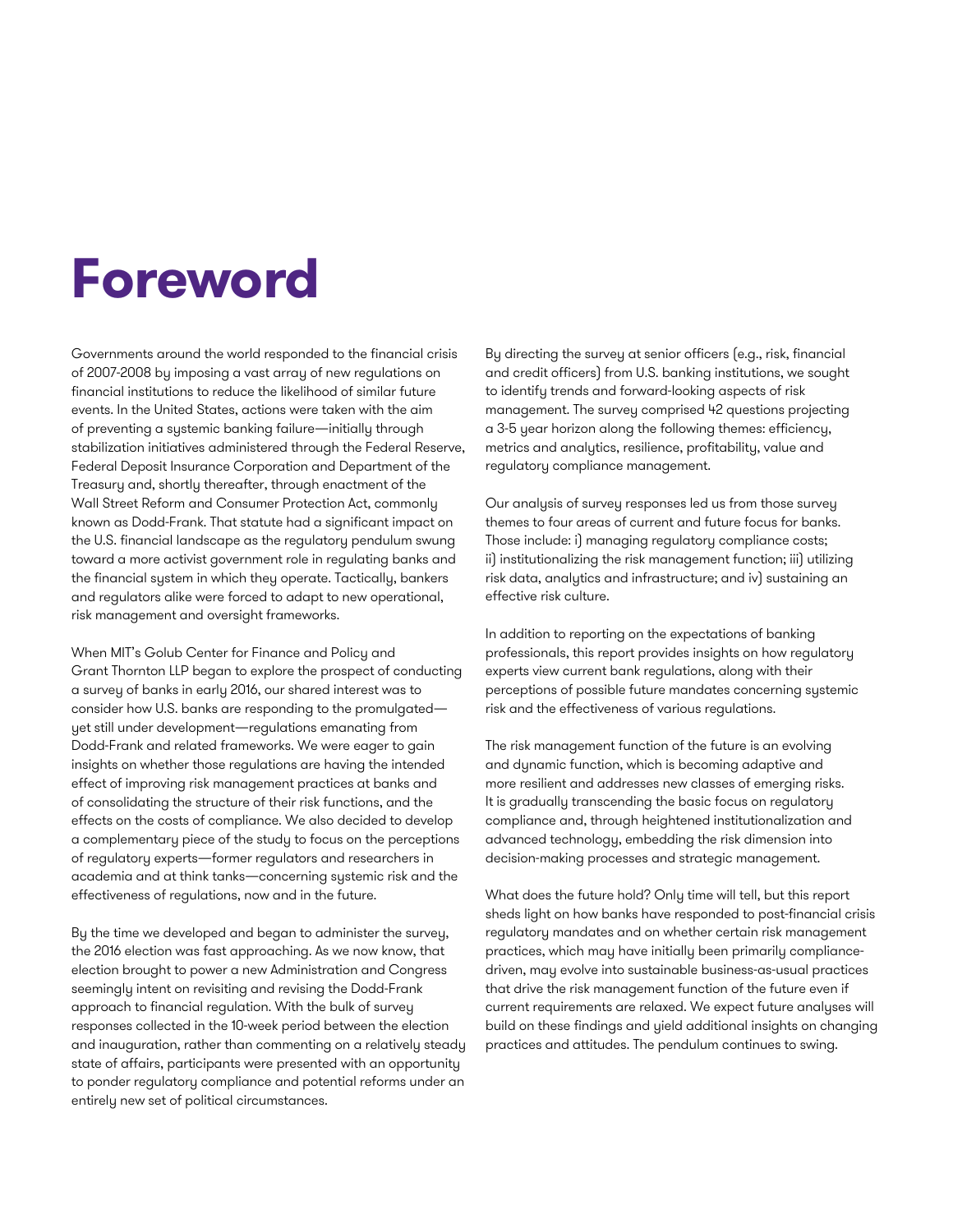

# **Contents**

| <b>Executive summary</b>                               | 1  |
|--------------------------------------------------------|----|
| <b>I. Managing regulatory compliance costs</b>         | 3  |
| Cost of regulatory compliance                          | 4  |
| Compliance costs: regulatory experts' perspectives     | 6  |
| Who bears compliance costs, and how to reduce them?    | 7  |
| How can the burden be reduced?                         | 8  |
| Effectiveness of new regulations                       | 9  |
| Comparison of banker and regulatory experts' views     | 10 |
| II. Institutionalizing the risk management function    | 12 |
| Risk management goes beyond compliance                 | 13 |
| Risk management and value creation                     | 15 |
| Driving efficiency into the risk function              | 17 |
| Effectiveness and efficacy                             | 19 |
| Risk management function of tomorrow                   | 20 |
| III. Utilizing risk data, analytics and infrastructure | 23 |
| State of risk data, analytics and infrastructure       | 24 |
| Potential for the future                               | 27 |
| IV. Sustaining an effective risk culture               | 28 |
| Building a risk culture                                | 29 |
| <b>Concluding thoughts</b>                             | 33 |
| <b>Acknowledgements</b>                                | 34 |
| <b>Glossary of key terms</b>                           | 36 |
| <b>Appendix A: Survey methodology</b>                  | 39 |
| <b>Appendix B: Additional information for figures</b>  | 40 |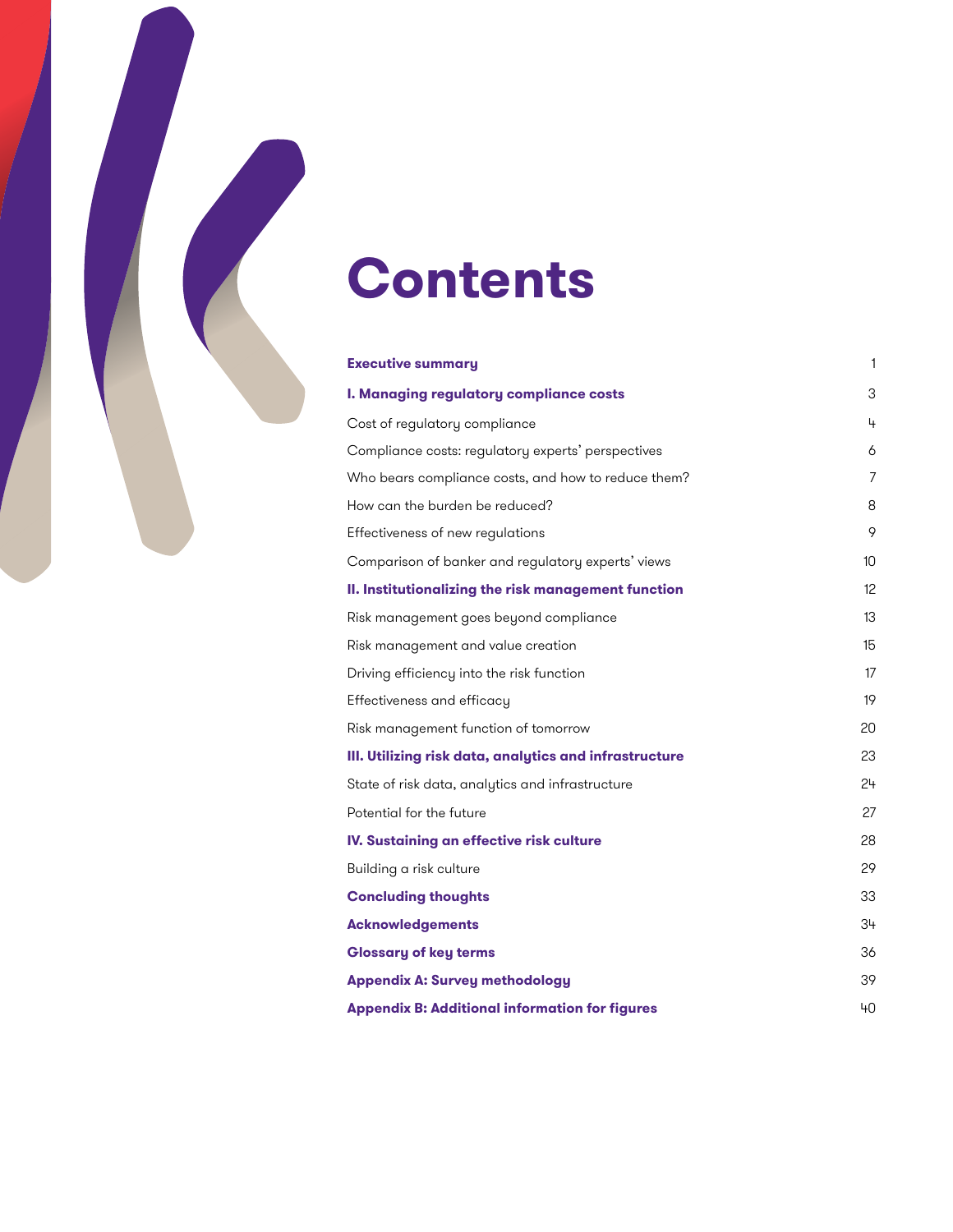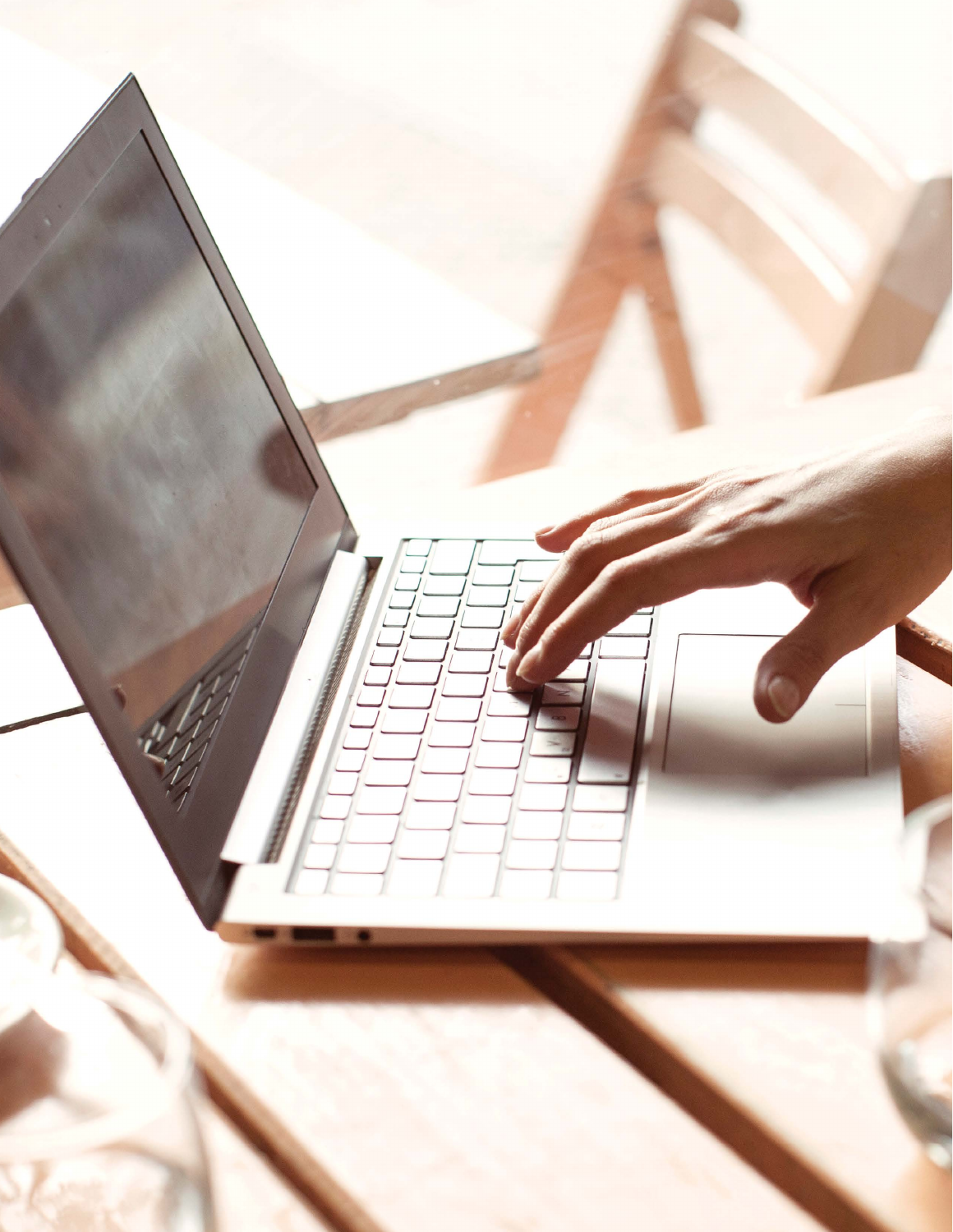# **Executive summary**

In this report, *The Risk Management Function of the Future: How Regulatory Mandates and Expectations Are Shaping Risk Management at U.S. Banks*, we convey the results of a survey of bank and regulatory professionals taken at a time when the financial regulatory framework is being revisited.

The risk management function (RMF) at banks has progressed substantially in recent years. Regulatory frameworks developed in response to the Basel Accords, Dodd-Frank and other mandates have driven a more disciplined, consistent and systematic approach to risk management. In that context, we present the following key findings of this survey.

### Key findings

#### **Regulatory compliance remains a driving force in risk management.**

- A majority of respondents indicate that their institutions' RMFs are focused largely on regulatory compliance.
- The perceived cost of compliance varies among regulations and, to some extent, between bankers and regulators. Both bankers and regulatory experts perceive requirements for stress testing and the Consumer Financial Protection Bureau (CFPB) as having significant costs. Bankers also view capital requirements as entailing significant costs, whereas regulators rate them as much less costly. Conversely, bankers do not view living wills as significantly costly, whereas regulators do. Both groups were relatively unconcerned about the costs of the Volker Rule and the supplementary leverage ratio.
- As to the effectiveness of specific regulations, respondents from larger banks and regulatory experts concurred that stress testing is effective. Both groups rated capital requirements as either moderately effective (bankers) or very effective (experts). For most regulations, regulatory experts rated effectiveness more highly than bankers, with the largest differences pertaining to living wills and the supplementary leverage ratio. Both groups gave the CFPB low marks for effectiveness.
- Many institutions are either planning or implementing initiatives to consolidate and simplify compliance units.

#### **Banks' RMFs are also increasingly utilized for revenue-generating purposes.**

- Heightened risk management practices, such as stress testing, are improving many banks' business decisionmaking processes, such as facilitating capital planning and management, managing credit risk, calibrating risk appetite, and linking risk-related decisions with strategic intent.
- Some institutions, particularly larger ones, aspire to monetize RMF activities and deliver revenue-generating external risk-related services (e.g., supplementing FinTech capabilities).
- While large institutions perceive value from the information obtained through the RMF, smaller institutions regard their RMFs as primarily aimed at achieving regulatory compliance.
- Practices for allocating risk costs and internal transfer pricing have not been consistently adopted in the industry, which may impede recognition of RMF value beyond regulatory compliance.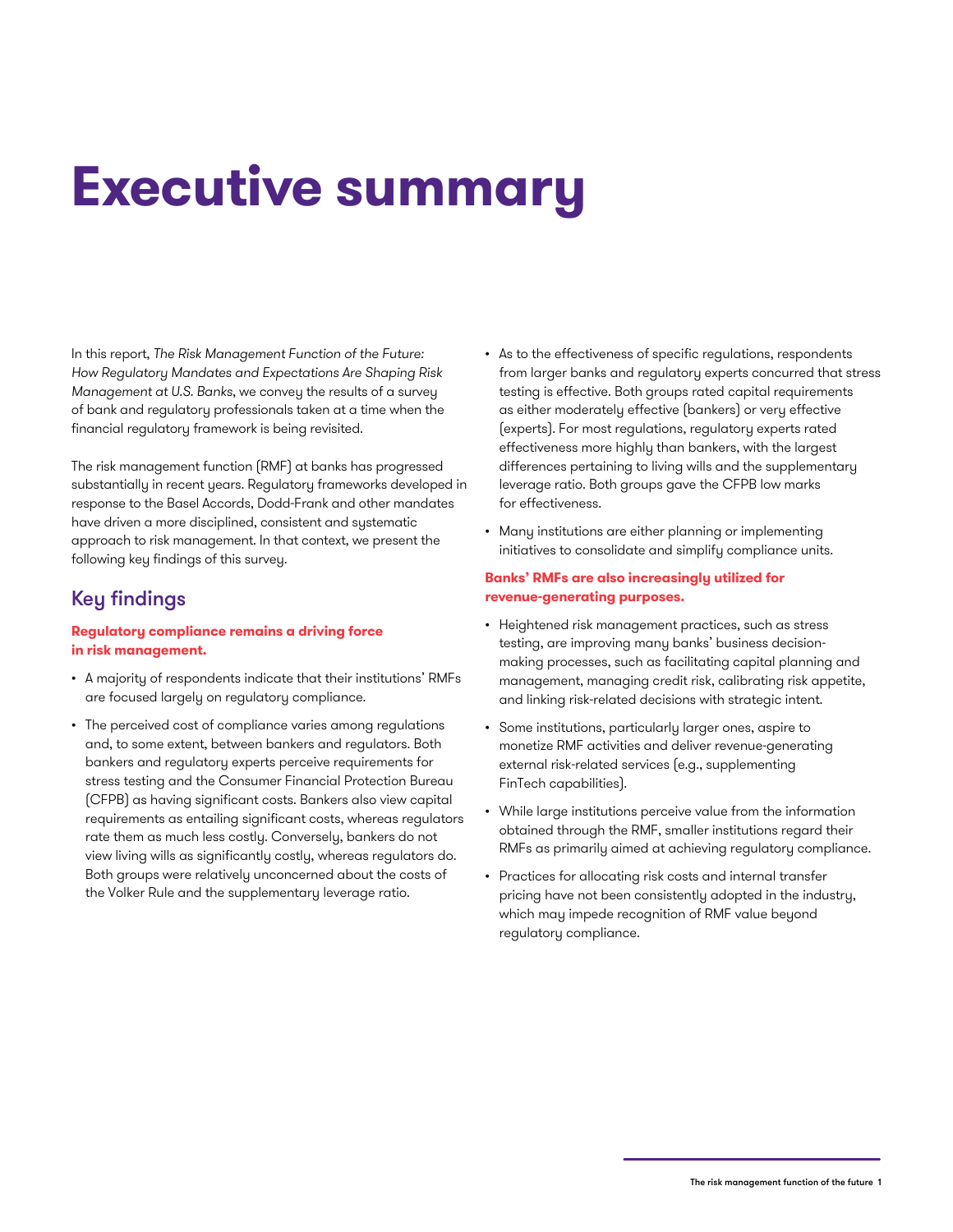#### **The RMF is evolving to exploit emerging technologies and cover a broader range of risks.**

- Advancing RMF efficiency is a common objective among a majority of institutions, pursued through continued rightsourcing, automating, simplifying, digitizing and standardizing. However, efficiency measurement and tracking are not consistent across the industry.
- Many institutions are investing in advanced analytics and data modeling techniques aimed at deploying digital business tools and improving risk management practices.
- Banks are seeking to adapt new technologies, such as blockchain, to potentially reduce operational risks.
- The RMF is incorporating and assimilating new risks related to nonfinancial/operational matters such as cybersecurity, digital, model and vendor risks.
- The majority of respondents are highly concerned about cyber risk but do not yet consider their cyber risk management approach robust.

#### **Risk management is becoming more prominent in bank culture.**

- Banks expect the future role of the chief risk officer (CRO) to include increased strategic involvement and greater influence.
- There is a general trend toward upstreaming risk activities to a first line of defense to improve performance and strengthen risk culture.

This report organizes the survey results into four areas expected to have significant impact on the future of the RMF at U.S. banks and provides context to assist in interpreting the findings. Those areas include: i) managing regulatory compliance costs; ii) institutionalizing the RMF; iii) utilizing risk data, analytics and infrastructure; and iv) sustaining an effective risk culture.

The invitation to participate in the survey was sent to over 1,000 senior bank officers in institutions with total assets greater than \$5 billion.<sup>1</sup> Invitations also went to 117 regulatory experts. While the responses provide valuable insights into the participants' views of risk management, limited sample size precludes drawing statistically significant inferences.

Appendices to the report explain the survey methodology and provide additional information about the data, including response rates to each survey question highlighted in this report.

<sup>&</sup>lt;sup>1</sup> Two institutions with assets less than \$5 billion were included in this survey.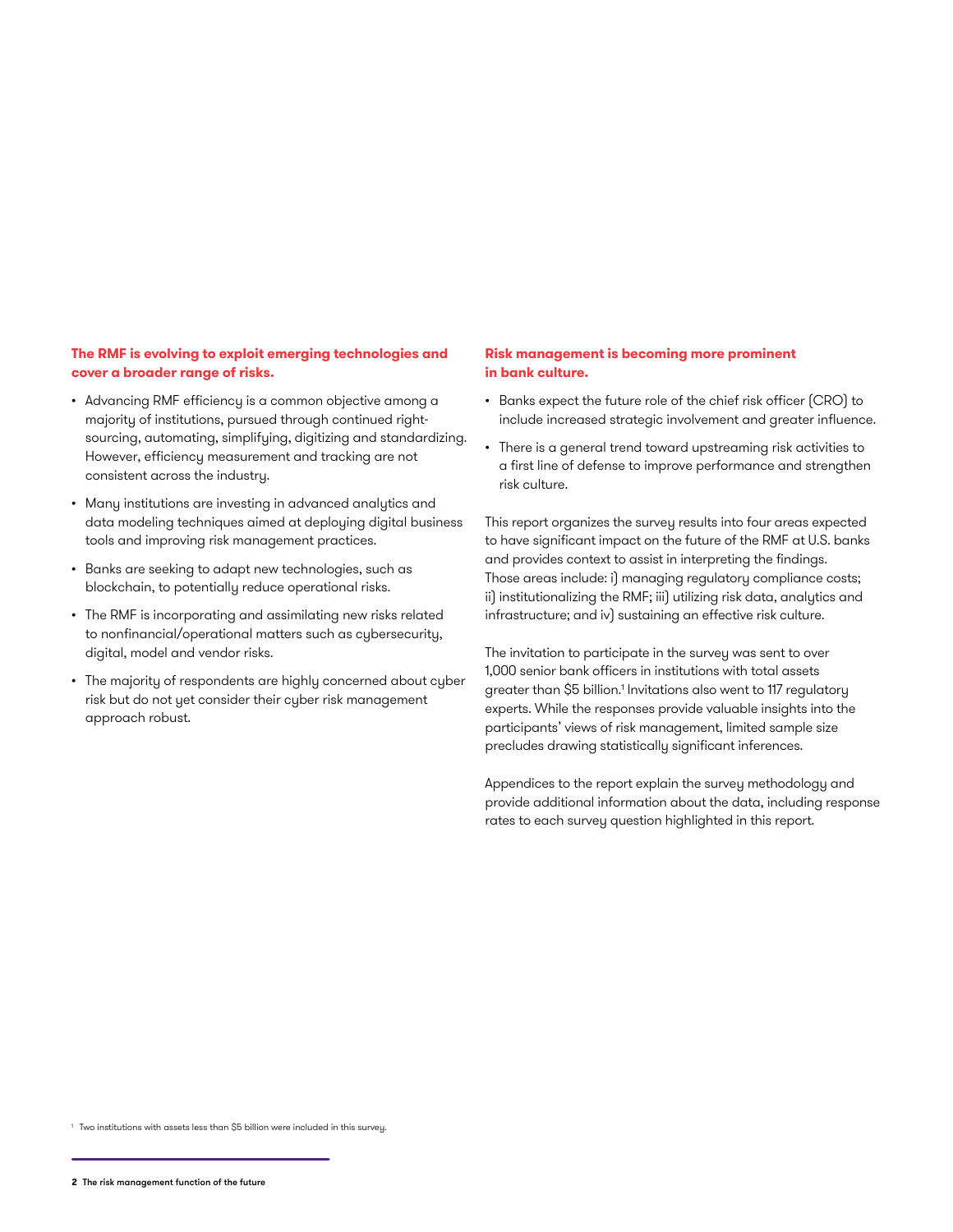# **I. Managing regulatory compliance costs**

The cost of bank regulatory compliance is of concern to the directly impacted financial institutions as well as a range of other participants in the economy. Regulations can increase the cost of credit to companies and households, consume managerial attention and potentially decrease competition because larger institutions are better able to bear the fixed costs of compliance.<sup>2</sup> A great deal of uncertainty persists regarding costs to banks in complying with regulations emanating from Dodd-Frank mandates, $^3$  particularly given that the  $\,$ legislation's full impact has not yet been felt as implementation of regulations continues.<sup>4</sup>

There is no straightforward way of isolating Dodd-Frank-related expenses from other compliance and voluntary risk management activities within a bank. While banks often cite increased compliance and regulatory costs, it is difficult to disentangle the human resource, process and technological improvements that would have occurred at such institutions if Dodd-Frank had not been enacted. Moreover, the data available through Call Reports and other regulatory filings do not break down regulatory versus other types of noninterest expenses; therefore, it would likely be arduous to collect more detailed information about regulatory costs.<sup>5</sup>

Given those challenges, the survey instrument was designed to solicit input from bankers and regulatory experts on their perceptions of Dodd-Frank and other compliance costs, now and in the future. We sought information on the general magnitude

of costs of specific regulations, incurred directly and indirectly, the extent to which such costs are passed on to customers, and whether the regulatory burden could be lightened without substantially increasing risk.

While costly, regulations are intended to convey benefits in the form of greater institutional and systemic stability. Ideally, regulation would be designed to achieve its goals at a minimal cost. To develop a better understanding of the cost-benefit tradeoffs, we also sought the views of participants—at banks and in the regulatory community—on the effectiveness of regulations in strengthening bank risk management.



- <sup>2</sup> Robin Greenwood, Samuel G. Hanson, Jeremy C. Stein, and Adi Sunderam, *The Financial Regulatory Reform Agenda in 2017,* February 2017.
- <sup>3</sup> Llewellyn Hinkes-Jones, *How Much Did Dodd-Frank Cost? Don't Ask Banks*, Bloomberg Law: Banking, February 2, 2017.
- <sup>4</sup> U.S. Government Accountability Office, *Dodd-Frank Regulations: Agencies' Efforts to Analyze and Coordinate Their Recent Final Rules*, GAO-17-188, Dec 29, 2016.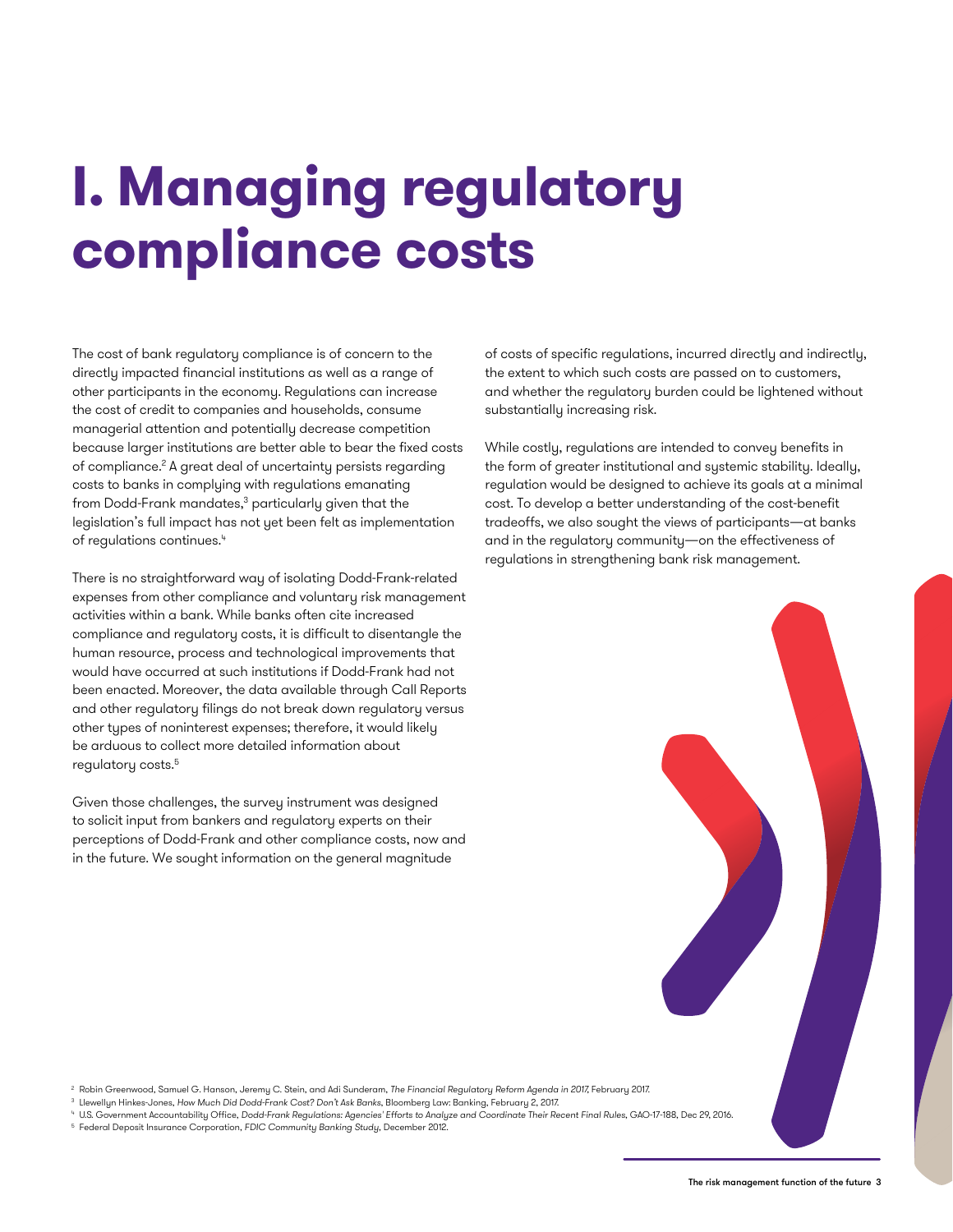## Cost of regulatory compliance

Survey participants were asked to rate the overall burden in terms of the cost of compliance associated with seven types of regulation for their institutions: capital requirements, liquidity coverage ratio (LCR), Volcker rule, stress tests, living will, CFPBconsumer protection and supplementary leverage ratio (see Glossary for definitions).

Participants most frequently rated the costs of compliance associated with stress tests, CFPB-consumer protection and capital requirements as carrying a high or very high burden (Figure 1).

Those results are generally consistent across asset size groups, although those with assets under \$10 billion were somewhat less concerned about capital requirements.

#### **Figure 1: Burden in terms of cost compliance**

|    | Very high    |                                | Light |            |     |     |     |          |          |       |
|----|--------------|--------------------------------|-------|------------|-----|-----|-----|----------|----------|-------|
|    | High         |                                |       | None/NA    |     |     |     |          |          |       |
|    | Moderate     |                                |       | Don't know |     |     |     |          |          |       |
|    | Stress tests |                                |       |            |     |     |     |          |          |       |
|    | 38%          |                                |       |            | 40% |     |     | 15%      |          | 4% 4% |
|    |              | Capital requirements           |       |            |     |     |     |          |          |       |
|    | 22%          |                                | 40%   |            |     | 20% |     | 4%2% 11% |          |       |
|    |              | CFPB-Consumer protection       |       |            |     |     |     |          |          |       |
|    | 35%          |                                |       | 27%        |     | 22% |     |          | 4% 6% 6% |       |
|    |              | Liquidity coverage ratio (LCR) |       |            |     |     |     |          |          |       |
| 7% | 24%          |                                |       | 41%        |     |     | 11% | 4%       | 13%      |       |
|    | Volcker rule |                                |       |            |     |     |     |          |          |       |
| 4% | 16%          |                                | 36%   |            |     | 20% |     | 13%      |          | 11%   |
|    |              | Supplementary leverage ratio   |       |            |     |     |     |          |          |       |
|    | 17%          |                                | 35%   |            | 13% | 9%  |     | 26%      |          |       |
|    | Living will  |                                |       |            |     |     |     |          |          |       |
| 2% | 15%          | 28%                            |       | 7%         |     | 28% |     |          | 20%      |       |

The cost of complying with stress testing regulations varies with asset size and is cited as particularly high by banks in the \$10 billion to \$250 billion size range (Figure 2).

While the sample size is very limited, half of responding banks with less than \$10 billion in assets rated the cost as either high or very high. Although bank holding companies with less than \$10 billion in assets are not statutorily required to perform stress tests, supervisory expectations can be pushed down to smaller institutions. So while not formally subject to Dodd-Frank Act Stress Testing (DFAST) and despite the apparently significant costs, smaller banks may perform stress tests to demonstrate best practices to an examiner.

#### **Figure 2: Cost of compliance (by asset size)—Stress tests**

| Very high<br>$\bullet$ | Light |            |     |  |  |  |  |
|------------------------|-------|------------|-----|--|--|--|--|
| High<br>O              |       | None/NA    |     |  |  |  |  |
| Moderate               |       | Don't know |     |  |  |  |  |
| >\$250B                |       |            |     |  |  |  |  |
| 25%                    | 25%   | 38%        | 13% |  |  |  |  |
| \$50-250B              |       |            |     |  |  |  |  |
| 42%                    |       | 47%        | 11% |  |  |  |  |
| \$10-50B               |       |            |     |  |  |  |  |
| 44%                    |       | 44%        | 13% |  |  |  |  |
| $<$ \$10B              |       |            |     |  |  |  |  |
| 25%                    | 25%   | 25%        | 25% |  |  |  |  |

**<sup>4</sup>** The risk management function of the future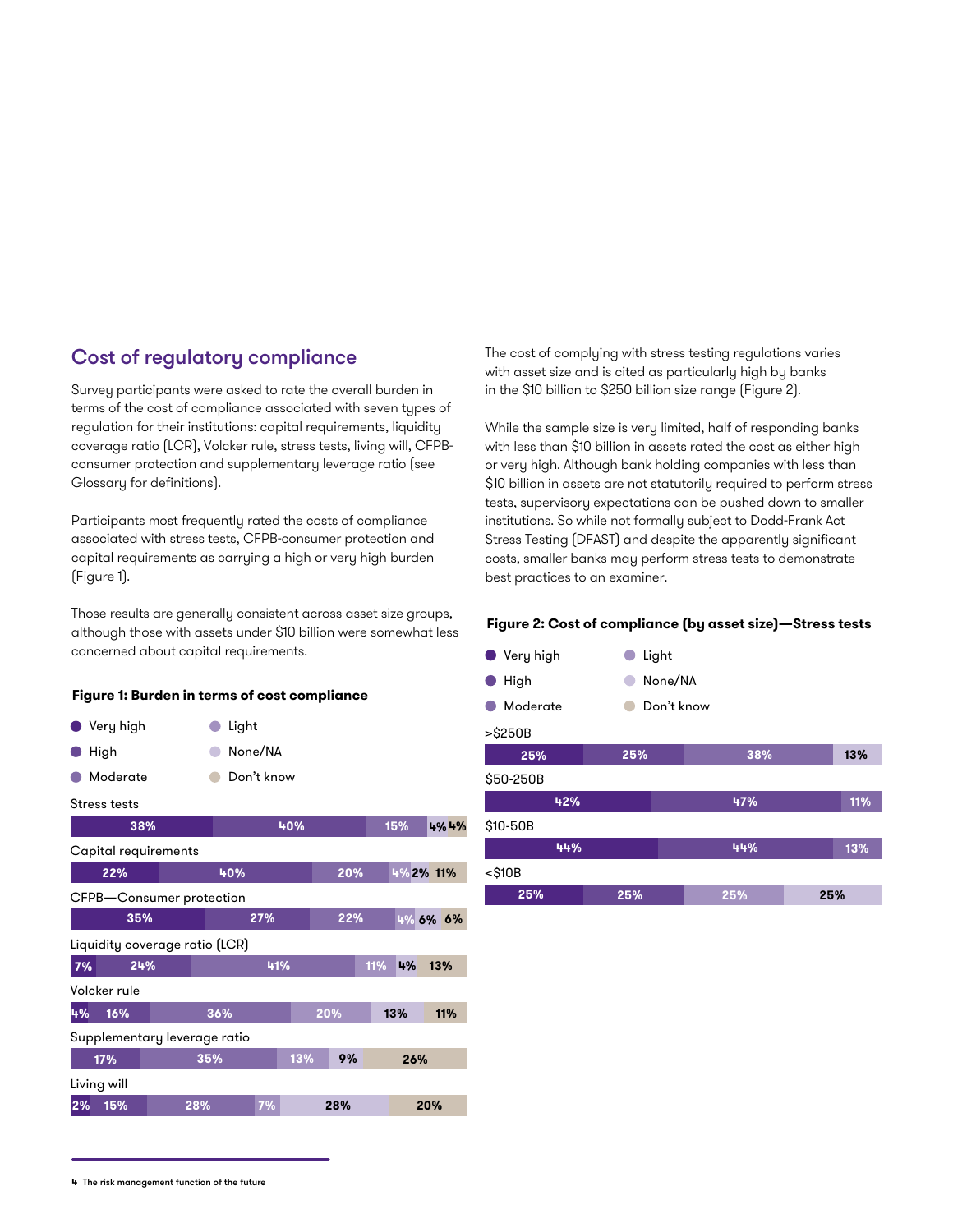#### **Which direct and indirect costs are significant?**

Compliance costs can be direct, such as additional personnel and systems, or indirect, such as taking time away from other activities. They may also result in a reduction of services and products offered.

Which types of costs are more important and what forms do they take? To explore this issue, we asked about these effects for each regulation type. Interestingly, indirect costs were at least as significant as direct costs for five of the seven types of regulations considered (Figure 3).

However, respondents reported that their total annual costs of regulatory compliance, as a percentage of net income, was similar for direct and indirect costs.

"Indirect costs were at least as significant as direct costs for five of seven regulations."

#### **Figure 3: Significant types of costs for each regulation type** (Number of responses)

- **O** Direct compliance costs like additional personnel and systems
- **Indirect costs and managerial resources**
- Reduction in services and products offered

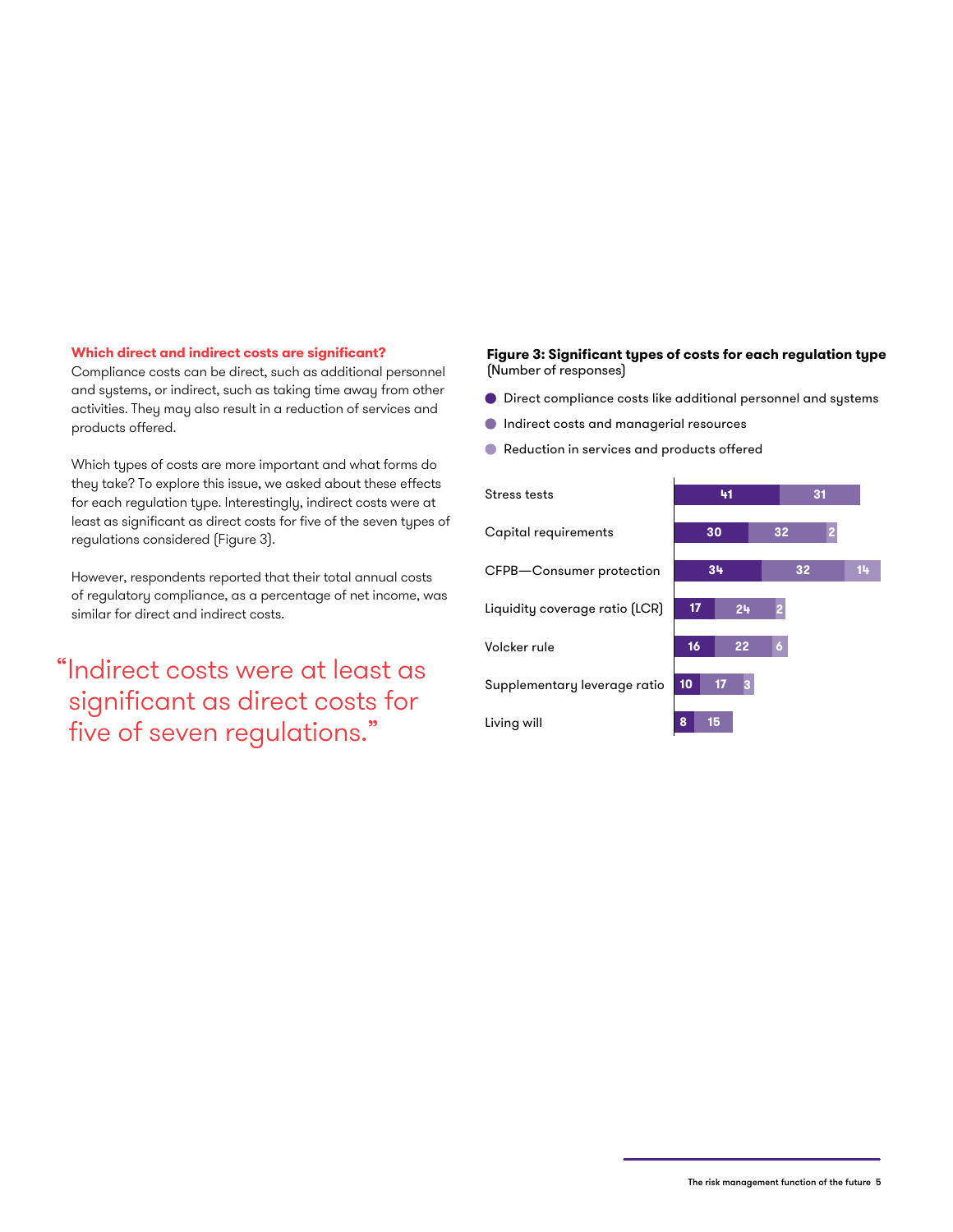### Compliance costs: regulatory experts' perspectives

A novel feature of this study is the inclusion of regulatory experts' opinions on questions similar to those posed to the bankers. Here, regulatory experts were asked to rate the compliance cost burden of each regulation (Figure 4). The responses of bankers and regulatory experts were similar on the costs of compliance associated with stress tests, consumer protection and liquidity coverage ratios, with both perceiving high costs for stress tests and consumer protection.

For other types of regulation, perceptions of the cost burden are notably different between the two groups (Figure 5).6 While regulatory experts rate capital requirements as being much less burdensome than bankers do, they rate the Volcker rule and living wills as being more costly than bankers.

#### **Figure 4: Regulatory experts—cost burden of compliance**

| Very high | Light |
|-----------|-------|
|           |       |

- None/NA
- **Moderate**

 $\bullet$  High

|              | Moderate             |                                | Don't know |     |     |          |
|--------------|----------------------|--------------------------------|------------|-----|-----|----------|
| Stress tests |                      |                                |            |     |     |          |
|              | 24%                  |                                | 46%        |     | 22% | 3% 5%    |
|              | Capital requirements |                                |            |     |     |          |
| 5%           | 24%                  |                                | 43%        |     | 22% | 3%3%     |
|              |                      | CFPB-Consumer protection       |            |     |     |          |
|              | 19%                  | 22%                            | 33%        |     | 3%  | 22%      |
|              |                      | Liquidity coverage ratio (LCR) |            |     |     |          |
| 8%           | 16%                  |                                | 49%        |     | 16% | 3%<br>8% |
| Volcker rule |                      |                                |            |     |     |          |
| 17%          |                      | 33%                            |            | 36% |     | 6%<br>8% |
|              |                      | Supplementary leverage ratio   |            |     |     |          |
| 5%           | 24%                  |                                | 32%        |     | 30% | 3% 5%    |
| Living will  |                      |                                |            |     |     |          |
|              | 22%                  |                                | 51%        |     | 16% | 5% 5%    |

<sup>6</sup> See Appendix B for the procedure used to calculate the disparity.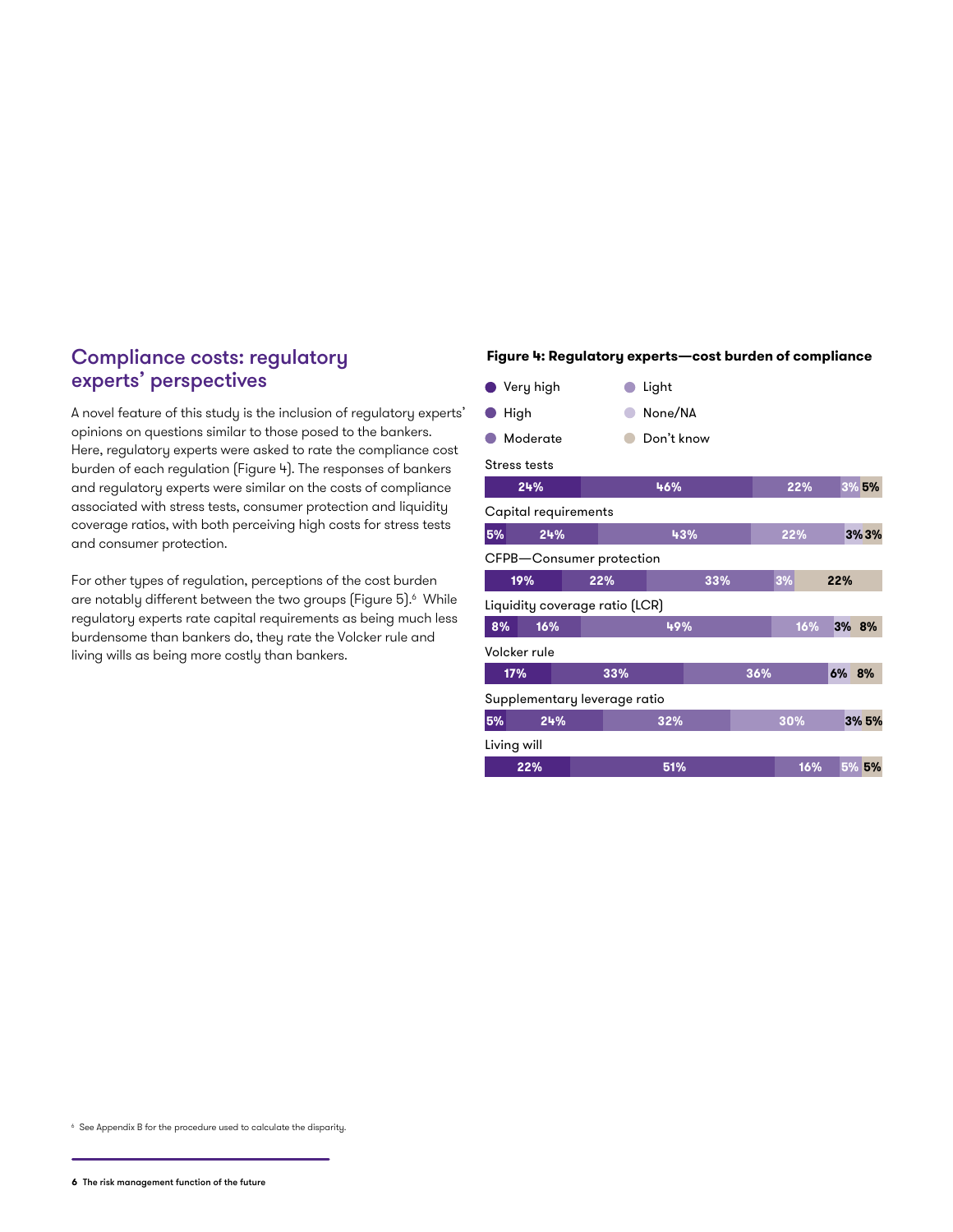

#### **Figure 5: Disparity in banker/regulator views—cost of compliance**

### Who bears compliance costs, and how to reduce them?

Increased compliance costs in the face of new post-financialcrisis regulations may come as little surprise, but who ultimately bears those costs is less obvious. We asked bankers to what extent regulatory costs are directly or indirectly passed on to customers, and they indicated that less than half of regulatory costs are passed on to customers (Figure 6).

#### **Figure 6: To what extent are regulatory costs passed through to customers?**

| $\bullet$ >80% |     | < 20%      |  |     |    |  |
|----------------|-----|------------|--|-----|----|--|
| 50-80%         |     | Not at all |  |     |    |  |
| ● 20-50%       |     | Don't know |  |     |    |  |
| $>$ \$50B      |     |            |  |     |    |  |
| 4%<br>12%      | 24% | 20%        |  | 40% |    |  |
| $<$ \$50B      |     |            |  |     |    |  |
| 23%            | 9%  | 41%        |  | 18% | 9% |  |
|                |     |            |  |     |    |  |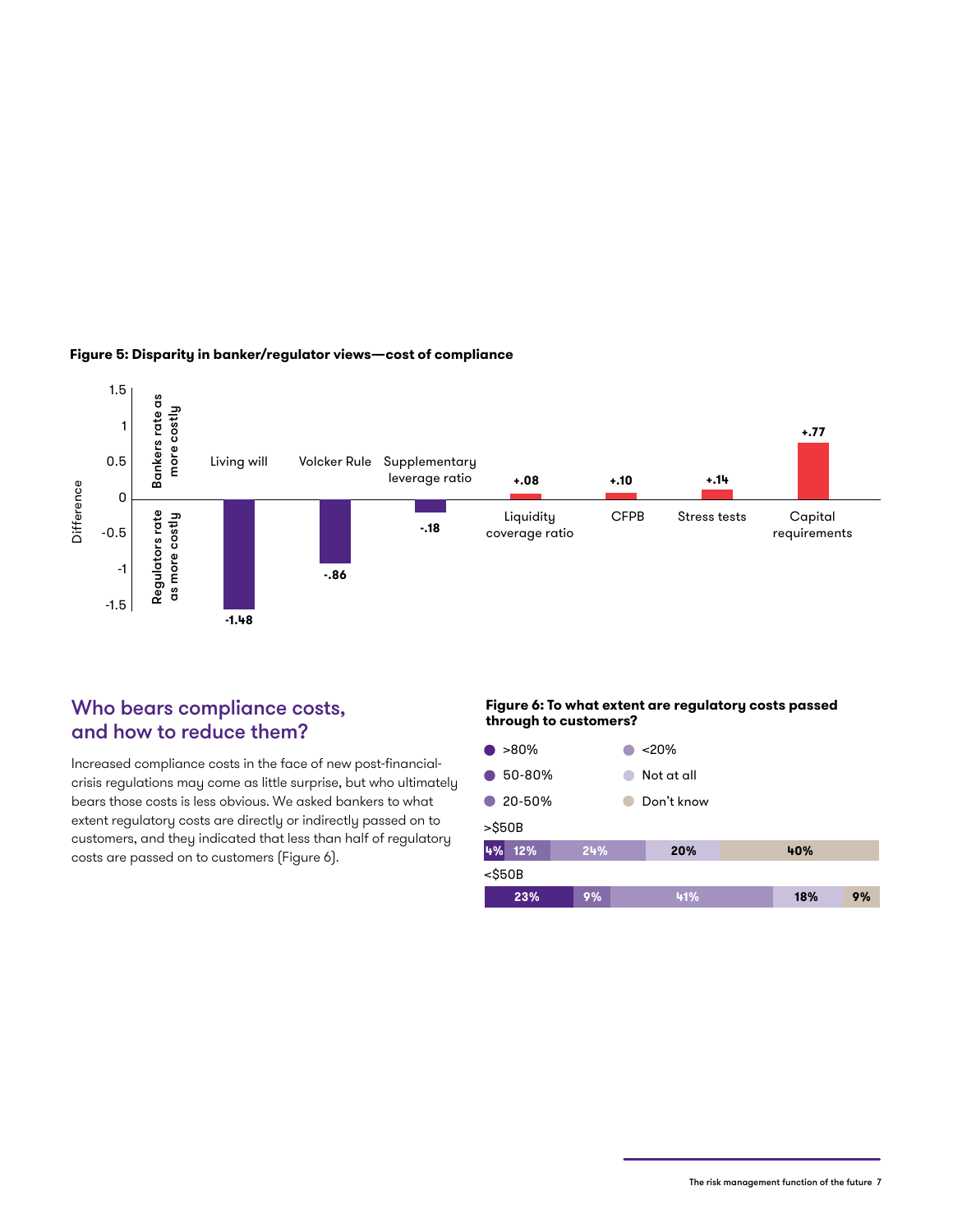### How can the burden be reduced?

Bankers were asked to suggest one way their regulatory burden could be reduced without increasing risk. Common responses included consolidating redundant regulations, reducing the number of regulators they interact with, and tailoring regulatory requirements regarding size/risk profiles on a bank-by-bank basis (Figure 7).

#### **Figure 7: Potential to reduce regulatory burden without increasing risk**

# Tailor to the size/risk profile of the bank Reduce redundancies

More transparency with stress testing models

Appropriate staffing Stronger data management capabilities

Eliminate Volcker rule Reduce BSA/AML requirements

# Regulatory consolidation Eliminate CFPB

Fewer visitations by regulators between examinations

More consistency in regulations

Facilitate access to information on fraud among all institutions

Reduce mortgage compliance costs Decrease number of regulators require to interface with Reduce documentation burden

Eliminate adverse scenario in DFAST

**<sup>8</sup>** The risk management function of the future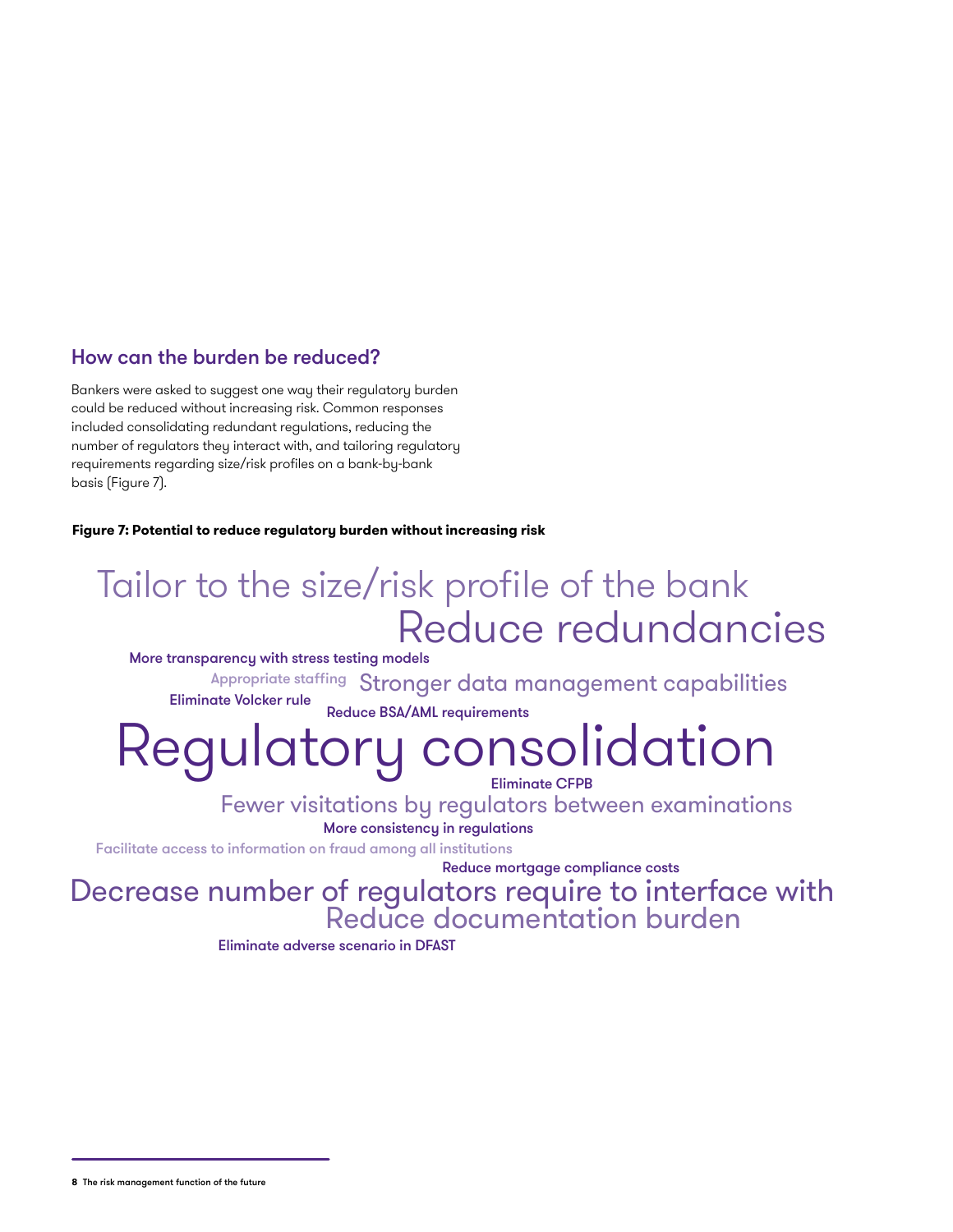## Effectiveness of new regulations

Bankers were asked to assess the effectiveness of seven specific regulations in making their institutions safer. They most frequently rated stress tests and capital requirements as highly effective (Figure 8), which were both also frequently rated as highly costly. They viewed living wills as the least effective, with the CFPB, the Volker rule, and the supplementary leverage ratio also seen as contributing little to safety.

While respondents from banks of all sizes rate the effectiveness of capital requirements fairly high, opinions on stress testing vary with asset size. Respondents from smaller banks rate the effectiveness of stress testing as low compared with those from larger institutions (Figure 9).

#### **Figure 8: Effectiveness of regulations**

| Very high            |                                | Low |                |     |     |     | Don't know |     |     |       |
|----------------------|--------------------------------|-----|----------------|-----|-----|-----|------------|-----|-----|-------|
| High                 |                                |     | No effect      |     |     |     |            |     |     |       |
| Medium               |                                |     | Made less safe |     |     |     |            |     |     |       |
| Stress tests         |                                |     |                |     |     |     |            |     |     |       |
|                      | 34%                            |     |                | 34% |     |     | 20%        |     |     | 7% 5% |
| Capital requirements |                                |     |                |     |     |     |            |     |     |       |
| 30%                  |                                |     |                | 44% |     |     |            | 14% |     | 2% 9% |
|                      | CFPB-Consumer protection       |     |                |     |     |     |            |     |     |       |
| 2%<br>11%            | 26%                            |     |                |     | 35% |     | 15%        |     | 2%  | 9%    |
|                      | Liquidity coverage ratio (LCR) |     |                |     |     |     |            |     |     |       |
| 19%                  |                                | 38% |                |     | 17% |     | 12%        |     | 14% |       |
| Volcker rule         |                                |     |                |     |     |     |            |     |     |       |
| 7%                   | 28%                            |     | 23%            |     |     | 26% |            | 2%  |     | 14%   |
|                      | Supplementary leverage ratio   |     |                |     |     |     |            |     |     |       |
| 5%                   | 33%                            |     |                | 33% |     |     | 13%        |     | 18% |       |
| Living will          |                                |     |                |     |     |     |            |     |     |       |
| 5%<br>13%            | 33%                            |     |                |     | 30% |     |            |     | 20% |       |

#### **Figure 9: Effectiveness of regulations (by asset size) stress tests**

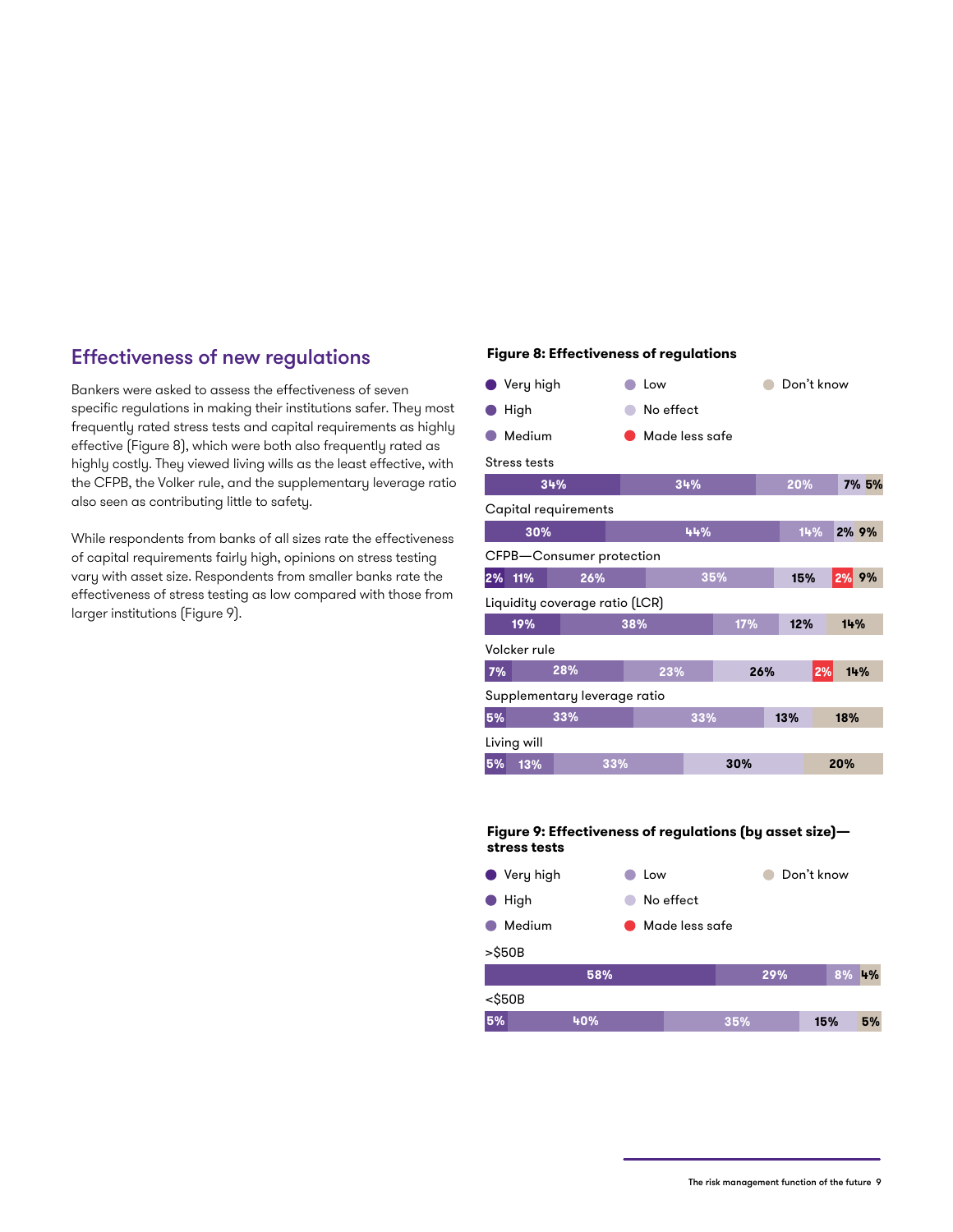### Comparison of banker and regulatory experts' views

Regulatory experts were asked to rate the effectiveness of the regulations in making the banking system safer. Most viewed capital requirements and stress tests as highly effective and gave the CFPB and Volcker rule the lowest marks, with several respondents even suggesting that they make the system less safe (Figure 10).

#### **Figure 10: Regulatory experts' views on effectiveness**

| $\bullet$ High | ● No effect               |
|----------------|---------------------------|
| <b>Medium</b>  | • Made less safe          |
| $\Box$ low     | $\blacksquare$ Don't know |

● Don't know

#### Stress tests

|              |                      | 69%                            |     | 22% |     | 6% 3% |
|--------------|----------------------|--------------------------------|-----|-----|-----|-------|
|              | Capital requirements |                                |     |     |     |       |
|              |                      | 81%                            |     |     | 17% | 3%    |
|              |                      | CFPB-Consumer protection       |     |     |     |       |
| 8%           | 22%                  | 30%                            | 16% | 8%  | 16% |       |
|              |                      | Liquidity coverage ratio (LCR) |     |     |     |       |
| 16%          |                      | 51%                            |     | 24% |     | 5% 3% |
| Volcker rule |                      |                                |     |     |     |       |
| 8%           | 19%                  | 54%                            |     |     | 11% | 5% 3% |
|              |                      | Supplementary leverage ratio   |     |     |     |       |
|              | 32%                  | 38%                            |     |     | 24% | 5%    |
| Living will  |                      |                                |     |     |     |       |
|              | 30%                  | 38%                            |     | 16% | 14% | 3%    |

# 30%

Regulators most often cited capital requirements (80 percent) and stress tests (70 percent) as highly effective regulations for the financial system.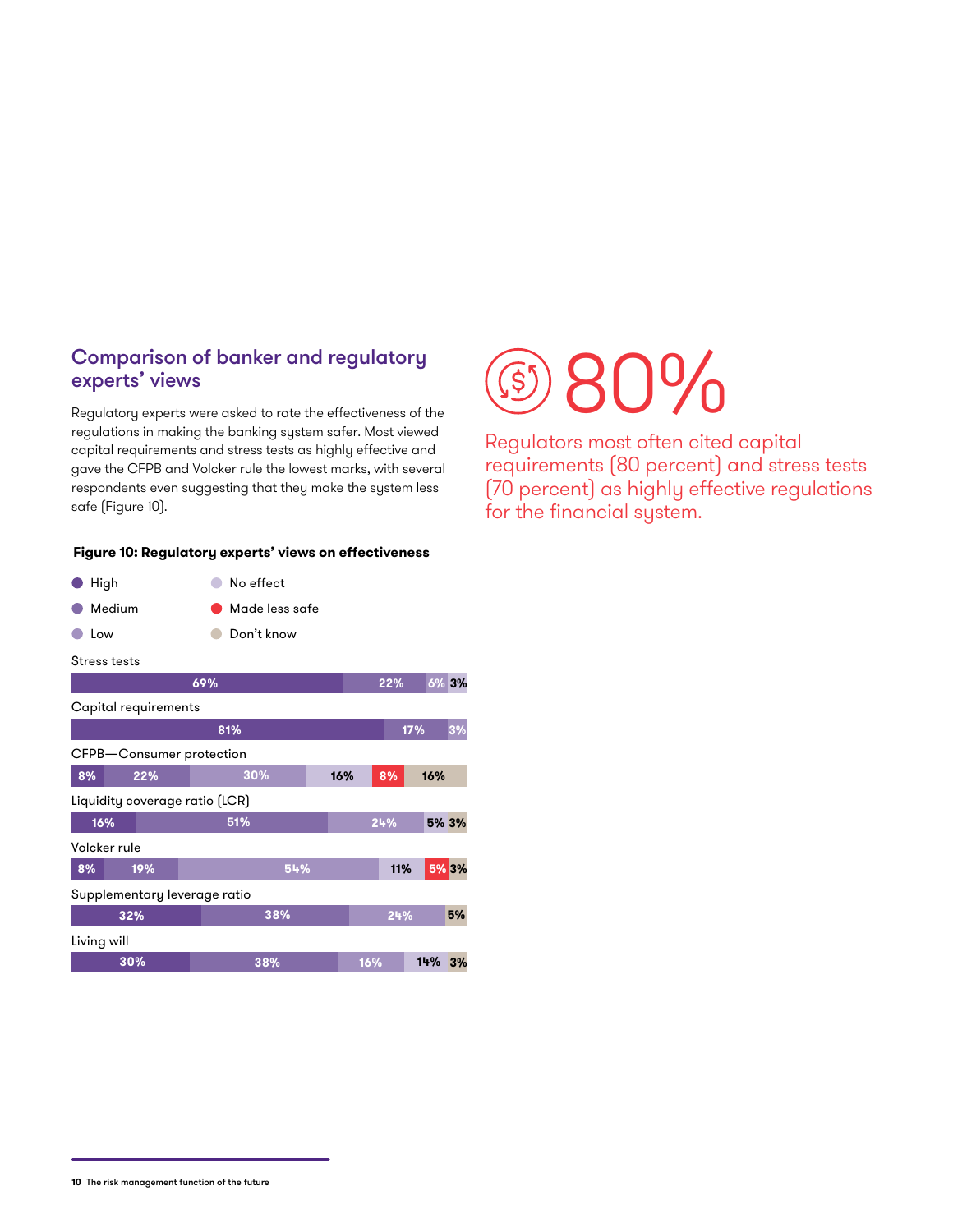

#### **Figure 11: Disparity in banker/regulator views—effectiveness of regulations**

On average, regulatory experts rated six of the seven types of regulations as more highly effective than bankers did (Figure 11). That gap might be partially explained by differences in the questions posed: regulatory experts were asked to focus on systemic risk whereas bankers were asked about the effects on their individual institutions.

The greatest disparity involves living will requirements: on average, regulatory experts rated them as roughly one step higher on the effectiveness scale than bankers. Interestingly, the regulatory experts also rated living will requirements as more costly than bankers. Those results suggest a gap in perceptions about living wills that could be further explored.

### **How has the probability of a large systemic event been affected by regulatory changes since the financial crisis?**

We posed this question only to the regulatory experts. While a resounding majority (86 percent) indicated a large systemic event is less likely now due to regulatory changes, the opinion was not universal. Over 10 percent of respondents reported that regulatory changes have made such an event more likely (Figure 12).

#### **Figure 12: Likelihood of large systemic event since financial crisis**

- Significantly reduced **43%**
- Slightly reduced **43%**
- No effect **3%**
- Slightly increased **5%**
- Significantly increased **5%**

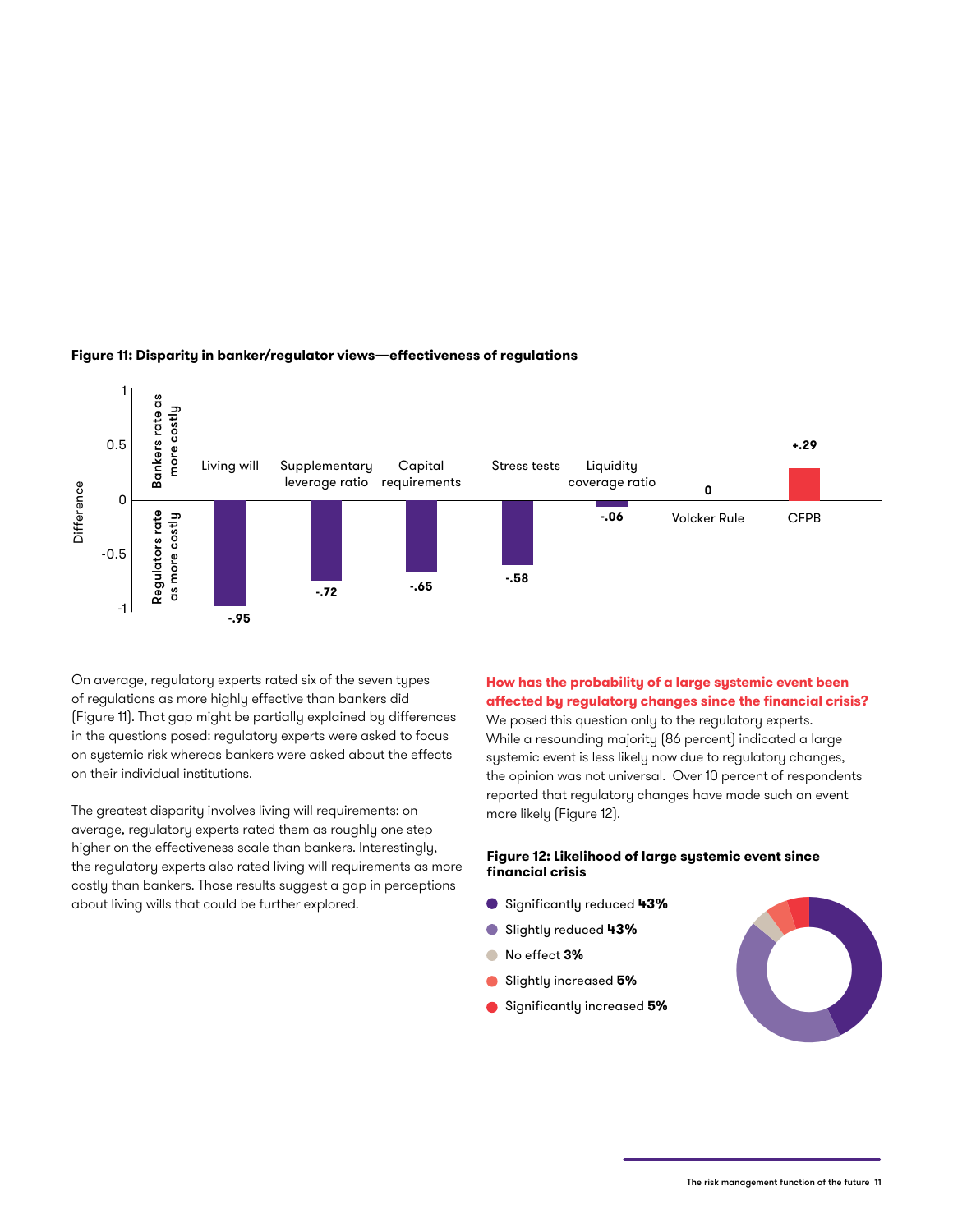# **II. Institutionalizing the risk management function**

The banking industry's management of risk has evolved significantly in the past decade, from a framework that recognized credit, market and operational risks as three separate components of risk to be managed independently to one that includes multiple types of risks to be managed in a more integrated manner. New banking business models require coverage of more specialized operational risks, such as model risks, digital/cybersecurity risks and third-party risks, among others. The introduction of more rigorous regulatory frameworks (Basel, Dodd-Frank, etc.) has spurred other advances in risk management practices.

A distinctive industry RMF has emerged and developed into a cohesively structured set of capabilities, typically organized around the three lines of defense operating model. That model envisions a first line of defense for risk-taking activities in the business units, a second line comprising one or more monitoring units, and a third line as an independent assurance unit, usually the internal audit function.

A number of questions in this survey were intended to tease out how organizations think about emerging risks and the application of advanced risk management techniques. We also explore how cost and profitability pressures coupled with technological challenges have been driving forces in the emergence of risk management practices and further development of the RMF.

"A distinctive financial services industry risk management function has emerged and has developed into a cohesively structured set of capabilities."

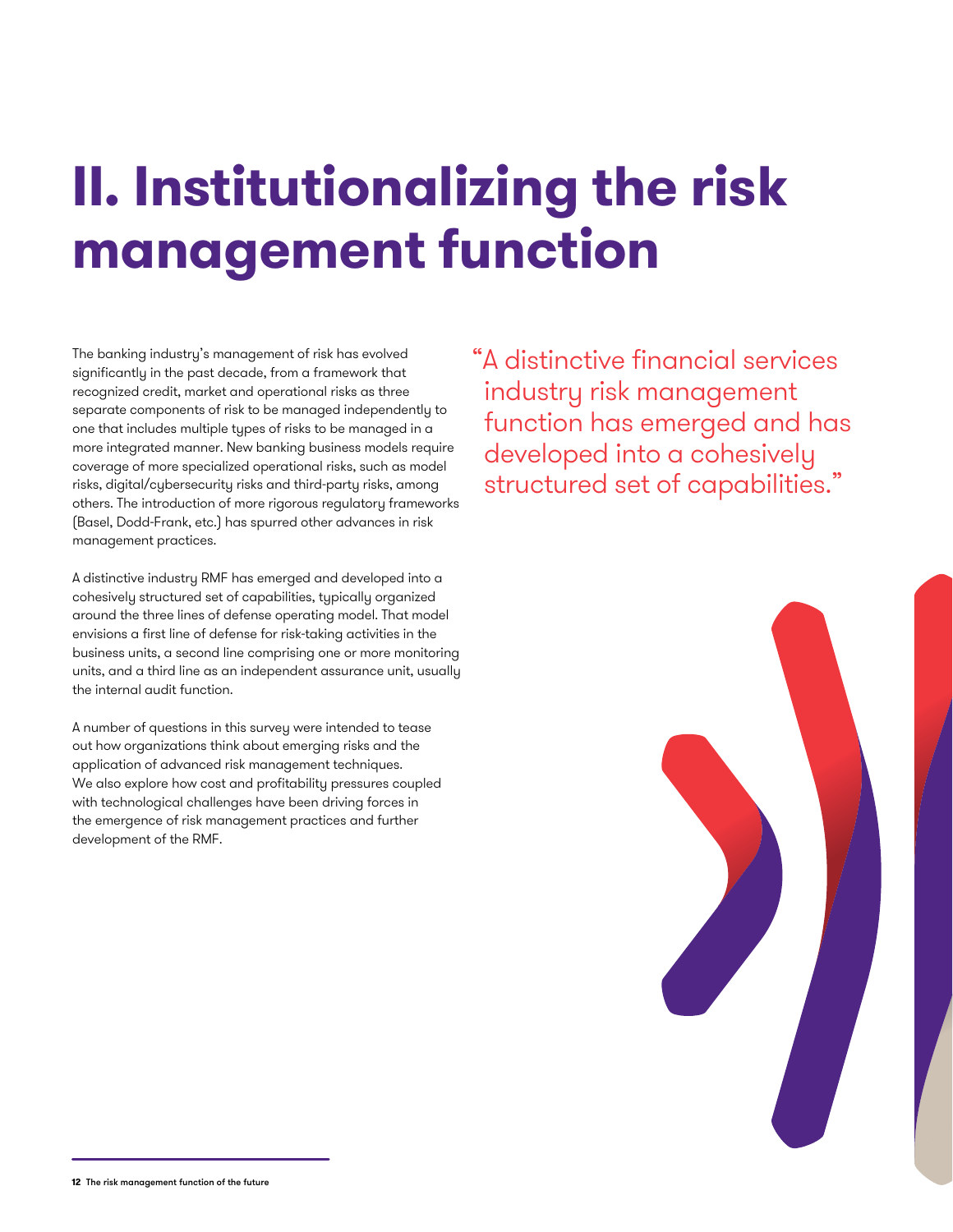### Risk management goes beyond compliance

As results from the first section of this report may imply, regulation has accelerated the evolution of risk management practices. Yet as risk functions continue to evolve, it appears that regulations are being supplemented by market forces as drivers of risk management practices. A majority of respondents indicated that most of their risk management activities are primarily compliance driven (Figure 13).

Furthermore, the significant role of regulatory compliance appears consistent across asset size groups, as more than 40 percent of respondents in each group reported that at least half of their risk management activities are primarily compliance driven (Figure 14).

#### **Figure 13: How much of your risk management activities are primarily compliance-driven?**

- 
- 50-80% **41%**
- 20-50% **25%**
- <20% **11%**
- Not at all **1%**
- Don't know **13%**



#### **Figure 14: How much of your risk management activities are primarily compliance-driven (by asset size)?**

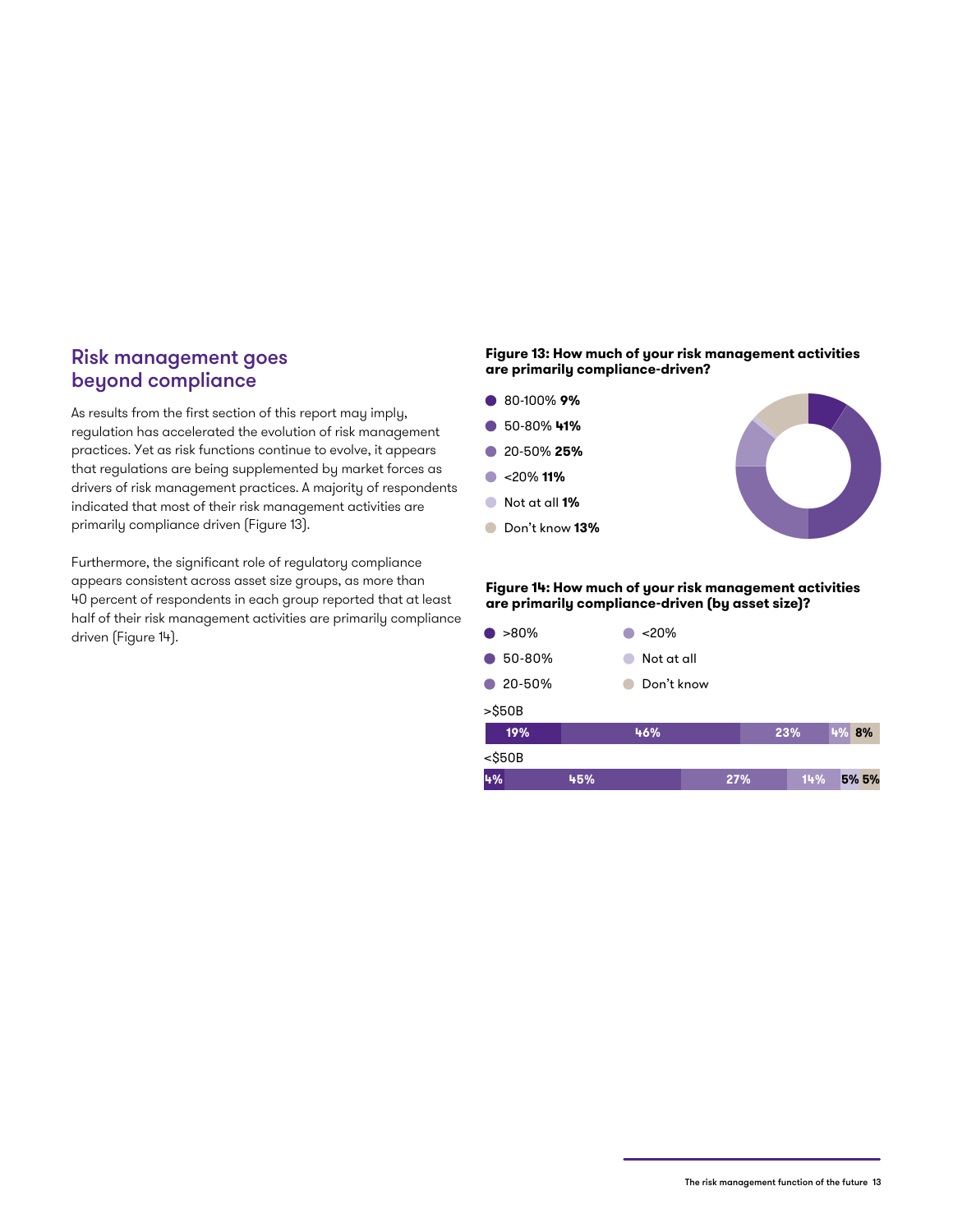The survey also queried our sample of regulatory experts on how much of banks' risk management activities they believe are primarily compliance driven. The distribution of their responses generally resembles those of the bankers (Figure 15).

It appears that the compliance-driven evolution of risk management has to some extent morphed into risk-related activities that align with business-as-usual processes. Regulatory stress testing is one example, illustrated in the accompanying "focal point" sidebar. While stress testing originally aimed to protect the safety and soundness of the financial system, many institutions have expanded its use beyond capital planning. For instance, some banks have increased the number of macroeconomic variables from the 28 provided by the Office of the Controller of the Currency  $[OCC]^7$  to over 1,000 to facilitate more sophisticated planning and analysis, enhance evaluation of credit portfolio performance and dynamically determine risk appetite.

#### **Figure 15: RM activities driven by compliance: regulator and banker views**





#### **Using stress testing for more than regulatory compliance**

Survey respondents view stress testing as among the most burdensome regulatory requirements. The initial facilitaton costs can exceed \$100 million for the largest banks. While the investment may not be elective, banks can and do use the resulting capabilities for more than regulatory compliance purposes.

#### **Figure 16: Beyond regulatory compliance, does your organization currently use stress testing for any of the following purposes?** (Number of respondents)

| Aggregate capital planning           | 30 |
|--------------------------------------|----|
| Credit risk management               | 23 |
| Determining risk appetite            | 20 |
| Strategic planning                   | 19 |
| Capital allocation to business units | 14 |
| Recovery & resolution planning       | 10 |
| Making decisions on new products     | 9  |
| Making decisions on acquisitions     | 8  |
| Operating budget                     | 8  |

<sup>7</sup> OCC Macroeconomic data—https://www.occ.treas.gov/news-issuances/news-releases/2017/nr-occ-2017-19.html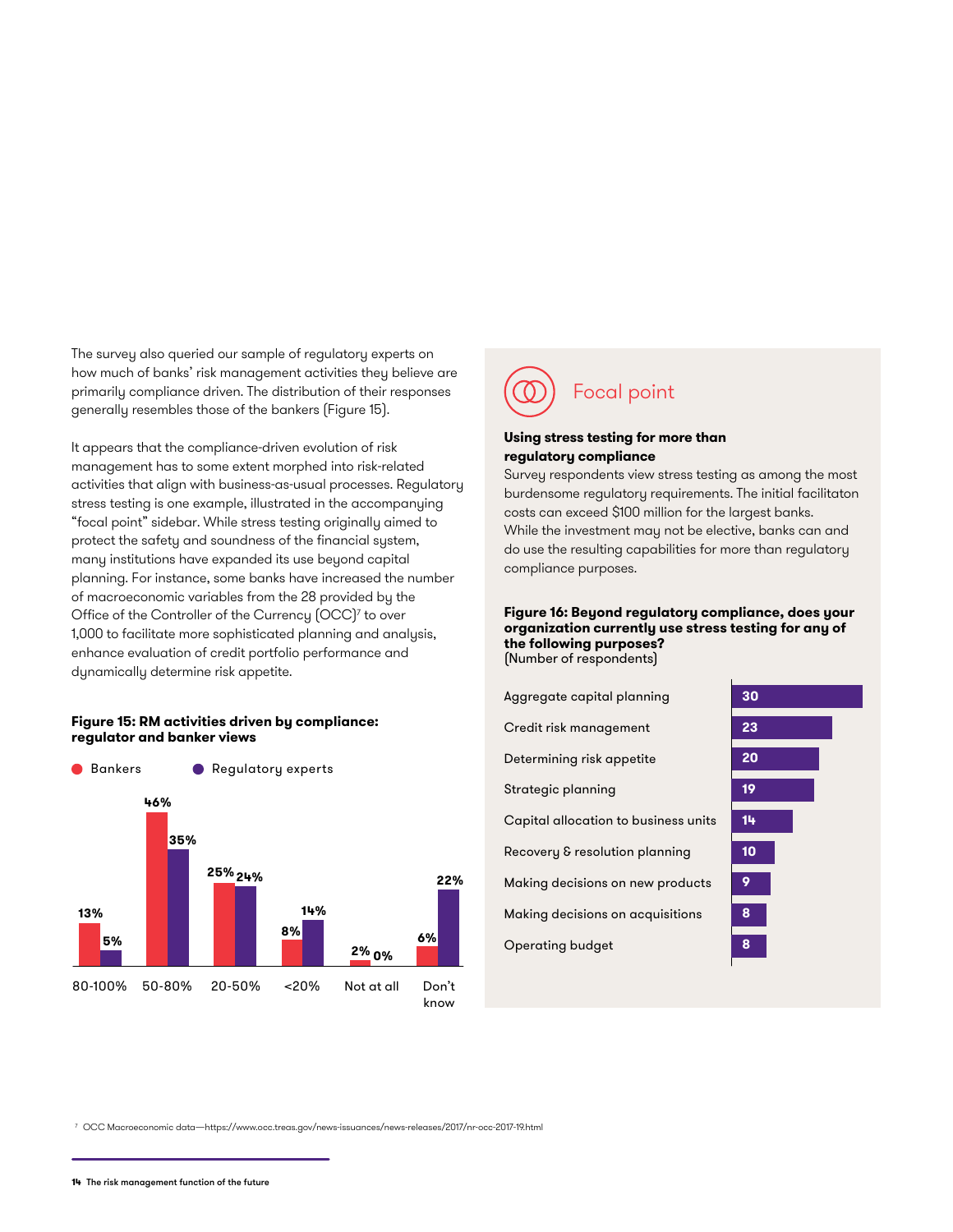### Risk management and value creation

Historically, the RMF has been associated with activities that protect value. We asked participants how their institutions articulate the value of the RMF, offering a list of areas from which they could select all that apply (Figure 17).

The significance of regulation is reflected in responses to this question as well, as two of the top three most common answers relate to regulation in some way. Nevertheless, many respondents also indicated that the RMF is valuable, to varying degrees, for various business purposes such as providing useful data and helping organizations to understand their risk exposures and address concerns regarding trust and reputation.

### **Figure 17: Institution articulation of value**

(Number of responses)

- $\bullet$  <\$50B  $\bullet$  >\$50B
- Reduction in potential business losses
- Reduction of regulatory penalties and fines
- Optimization of regulatory capital, liquidity and leverage
- Capability to distill information and business insights from a universe of data
- Support of strategic responsiveness to address crisis/stressed scenarios
- Increased trust and public reputation
- Optimization of risk performance adjusted measurements
- Survival in the face of disruptive technologies
- Real-time transaction or customer account level risk-based pricing
- Reduced need for ad-hoc/manual procedures

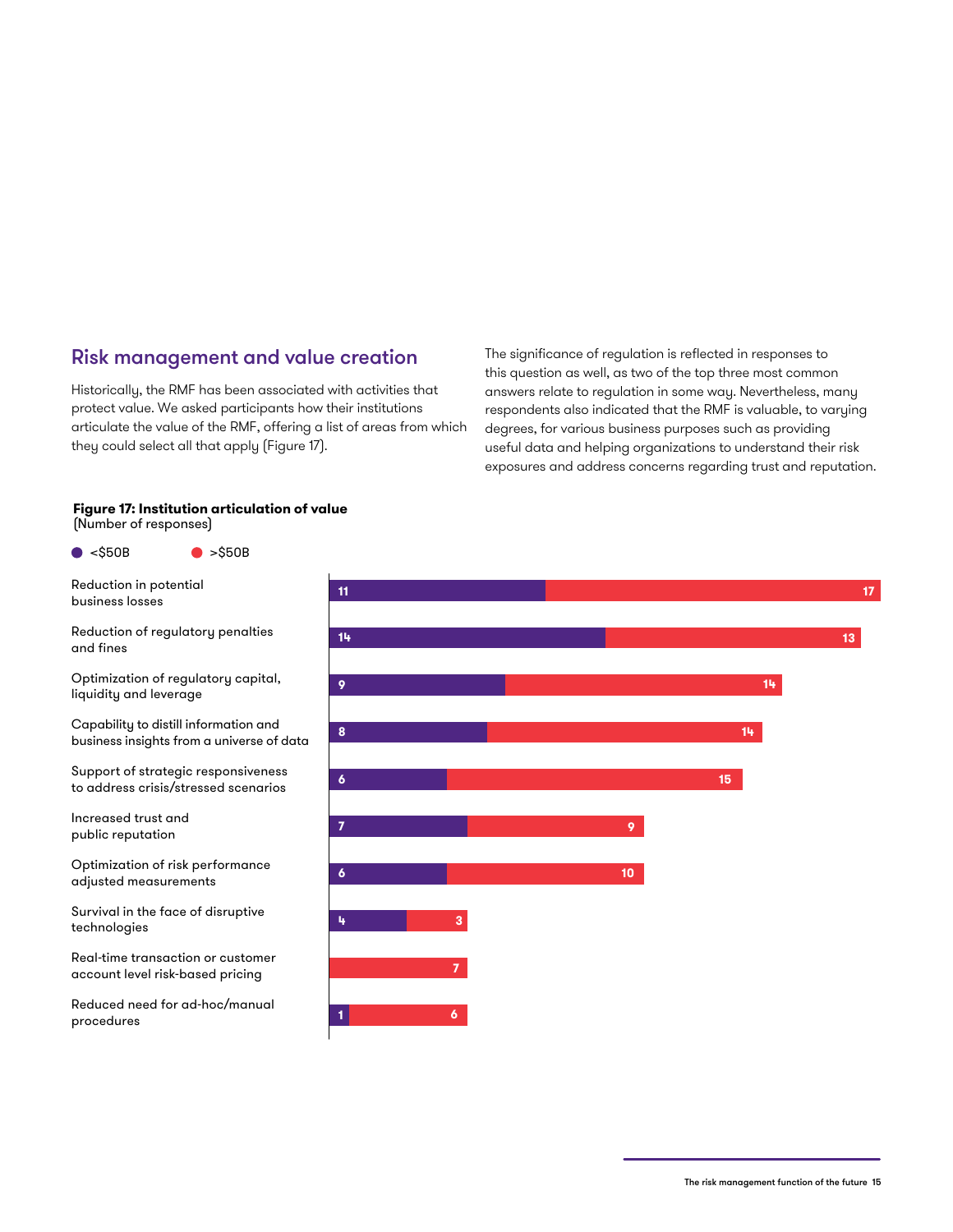For a better understanding of which aspects of the RMF are most valuable for business, participants were presented with six capabilities and asked to rate them in terms of value added (Figure 18). While all of the capabilities surveyed are rated highly—over half of responses are high or very high for each item—data and risk information management is the highest rated option in terms of value-added for business.

We followed up by asking about the degree to which banks will be able to leverage their risk management infrastructure for profit-making in the next three to five years. Nearly all respondents indicate that their institutions will be able to do so, at least to some extent (Figure 19).

#### **Figure 18: Value-added for business**

| Very high |                                           | Little     |     |     |       |       |  |  |  |
|-----------|-------------------------------------------|------------|-----|-----|-------|-------|--|--|--|
| High      |                                           | None       |     |     |       |       |  |  |  |
| Moderate  |                                           | Don't know |     |     |       |       |  |  |  |
|           | Data & risk information management        |            |     |     |       |       |  |  |  |
|           | 39%                                       |            | 42% | 11% |       | 5% 3% |  |  |  |
|           | Risk analytics & measurements             |            |     |     |       |       |  |  |  |
| 31%       |                                           | 46%        |     | 18% |       | 3% 3% |  |  |  |
|           | Functions, processes & effective controls |            |     |     |       |       |  |  |  |
| 23%       |                                           | 53%        |     | 20% |       | 5%    |  |  |  |
|           | Business model & risk strategic alignment |            |     |     |       |       |  |  |  |
| 16%       |                                           | 54%        |     | 19% | 5% 5% |       |  |  |  |
|           | Risk governance & operating models        |            |     |     |       |       |  |  |  |
| 16%       |                                           | 47%        |     | 29% |       | 5% 3% |  |  |  |
|           | Risk technology & infrastructure          |            |     |     |       |       |  |  |  |
| 18%       | 39%                                       |            |     | 32% |       | 8% 3% |  |  |  |

#### **Figure 19: How much will your institution be able to leverage risk management infrastructure for profitmaking purposes (by asset size)?**

- Very significantly Slightly
- Significantly ● Not at all
- **Moderately** ● Don't know

#### >\$50B

|        | 35% | 45% | <b>20%</b> |        |
|--------|-----|-----|------------|--------|
| <\$50B |     |     |            |        |
| 5% 5%  | 32% | 42% |            | 5% 11% |

**<sup>16</sup>** The risk management function of the future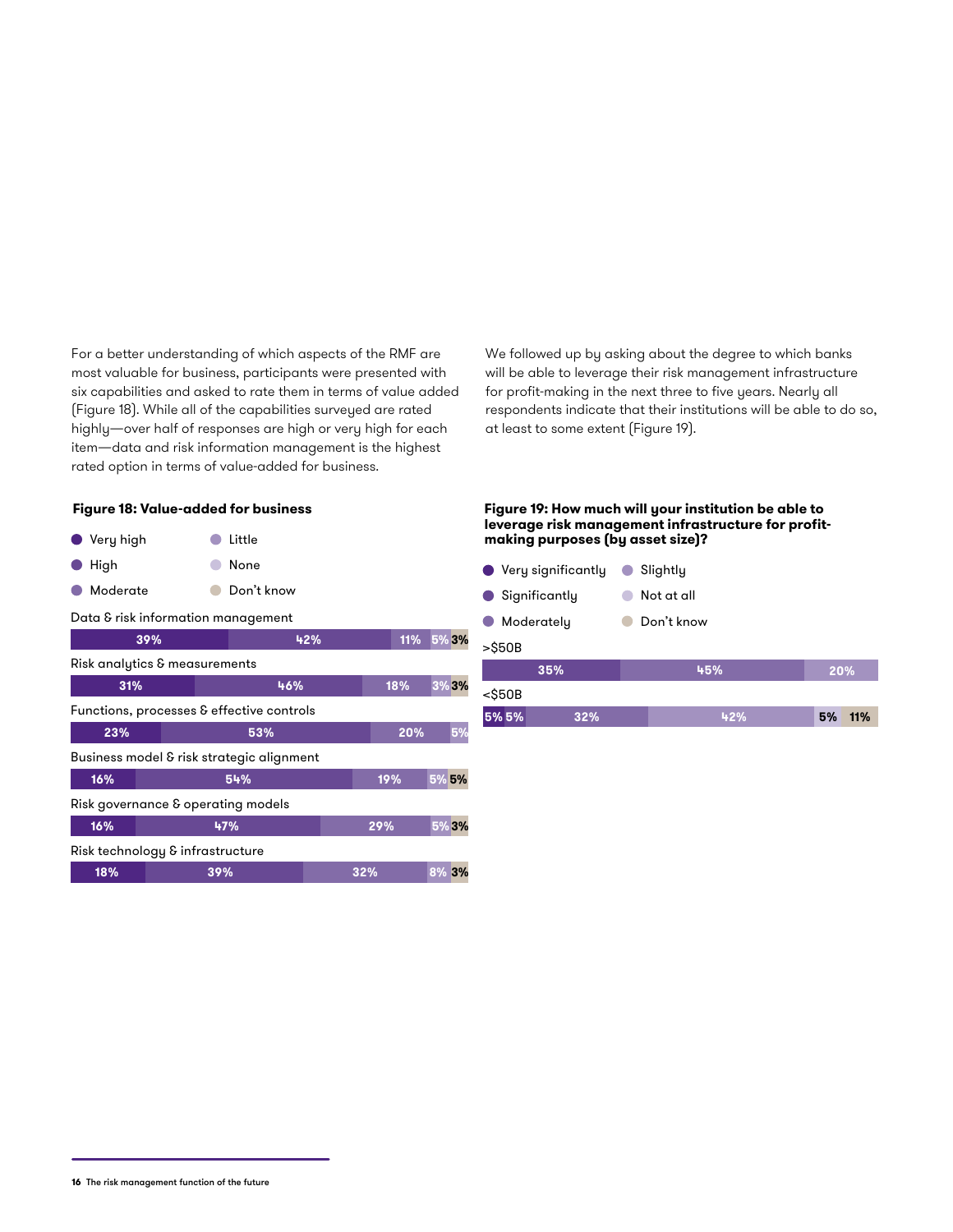# Driving efficiency into the risk function

Banks face the continuing challenge of improving control, management and accounting for the total cost of risk management (TCRM).<sup>8</sup> We asked banks about their current practices and plans for the future.

To gauge the magnitude of the costs, we asked participants to express TCRM as a percentage of their institution's net income (Figure 20).

#### **Figure 20: Total cost of RM as percentage of net income**

| >100%             |     | o a        | 10-25%   |     |     |     |     |  |  |
|-------------------|-----|------------|----------|-----|-----|-----|-----|--|--|
| 50-100%<br>$\Box$ |     |            | $< 10\%$ |     |     |     |     |  |  |
| 25-50%<br>0       |     | Don't know |          |     |     |     |     |  |  |
| $>$ \$50B         |     |            |          |     |     |     |     |  |  |
| 15%               |     | 35%        |          | 10% |     | 40% |     |  |  |
| $<$ \$50B         |     |            |          |     |     |     |     |  |  |
|                   | 35% |            |          |     | 53% |     | 12% |  |  |

Respondents with less than \$50 billion in total consolidated assets report lower costs of risk management as a fraction of net income than do larger banks, perhaps due to overall higher regulatory compliance demands for large institutions.

Pivoting from the present to the future, we queried participants about their expectations about cost changes for the next three to five years. Most respondents indicated they expect either a moderate increase or no change, although some indicated risk management costs might decrease moderately (Figure 21).

#### **Figure 21: Do you expect TCRM will increase/decrease over the next three to five years?**

- Large decrease **0%**
- Moderate decrease **15%**
- No change **33%**
- Moderate increase **44%**
- Large increase **3%**
- Don't know **5%**



<sup>8</sup> On the survey questionnaire, those costs were defined to include the risk management function and risk management activities within the line of business and internal audit; they do not include opportunity cost, the cost of adverse events, or losses.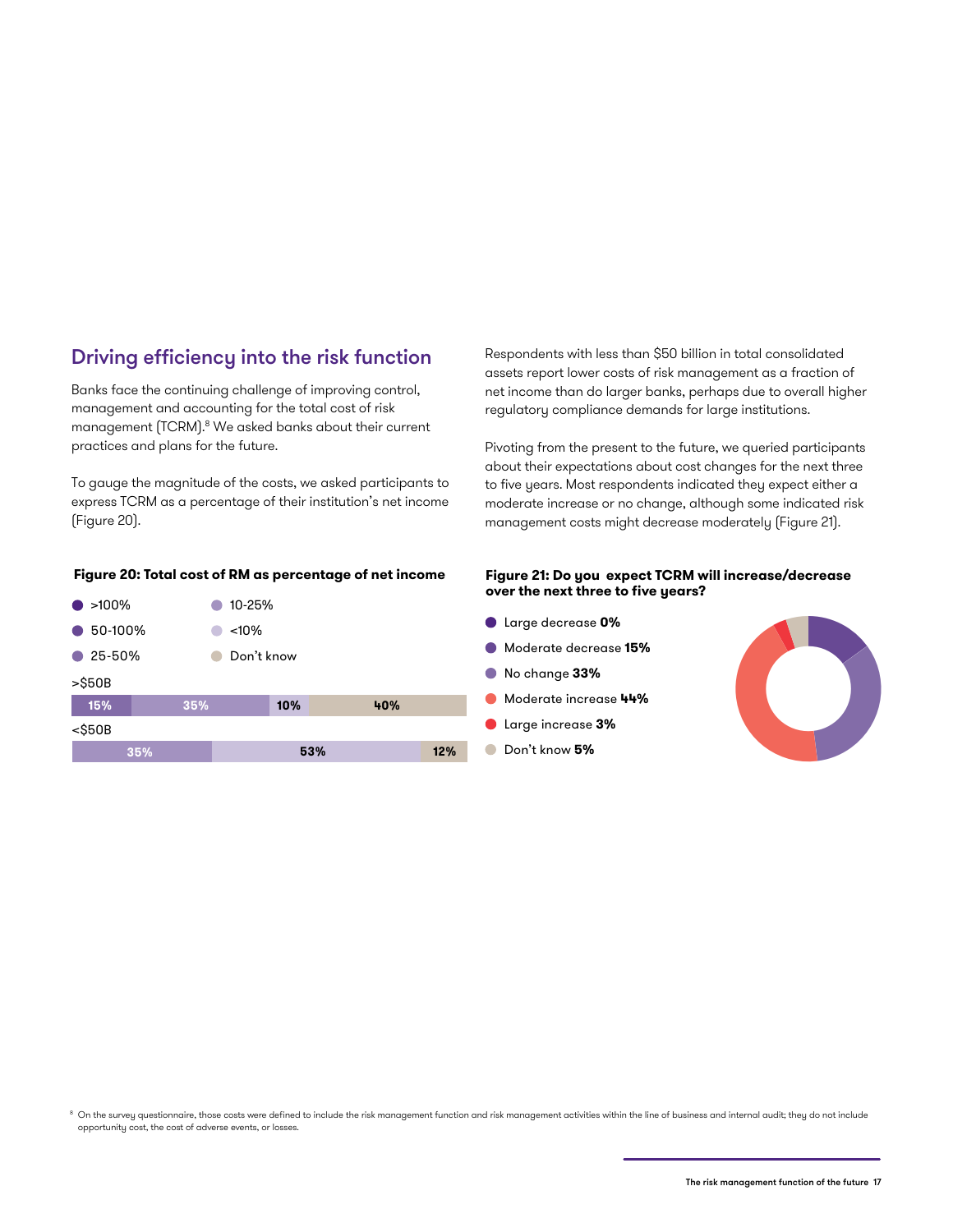Bankers were also asked about the organization of their RMFs and to what extent risk management was conducted with in-house resources. The most frequently observed models are neither fully centralized nor decentralized but rather a combination that distributes responsibility among both the corporate level and business unit level (Figure 22).

A number of surveyed institutions are outsourcing risk-related activities not considered vital or strategic. Given the expected benefits of outsourcing, such as containing costs and increasing efficiency and performance, it appears that such activities will most likely remain the same or, in about a fifth of institutions, increase in the next three to five years (Figure 23).

"The majority of banks balance centralized and decentralized capabilities, and expect no change in their risk-related outsourcing."

#### **Figure 22: Dominant operating model in institution's risk function (by asset size)**

- **•** Fully centralized
- Centralized at corporate level with ERM capabilities and BU decentralized supporting risk specifications
- **C** Fully decentralized

#### >\$50B

| 5%     | 95% |    |
|--------|-----|----|
| <\$50B |     |    |
| 32%    | 63% | 5% |

#### **Figure 23: Risk management activities outsourced in the future**

- Much less **0%**
- Less **16%**
- No change **61%**
- More **21%**
- Much more **2%**
- Dont know **0%**



**<sup>18</sup>** The risk management function of the future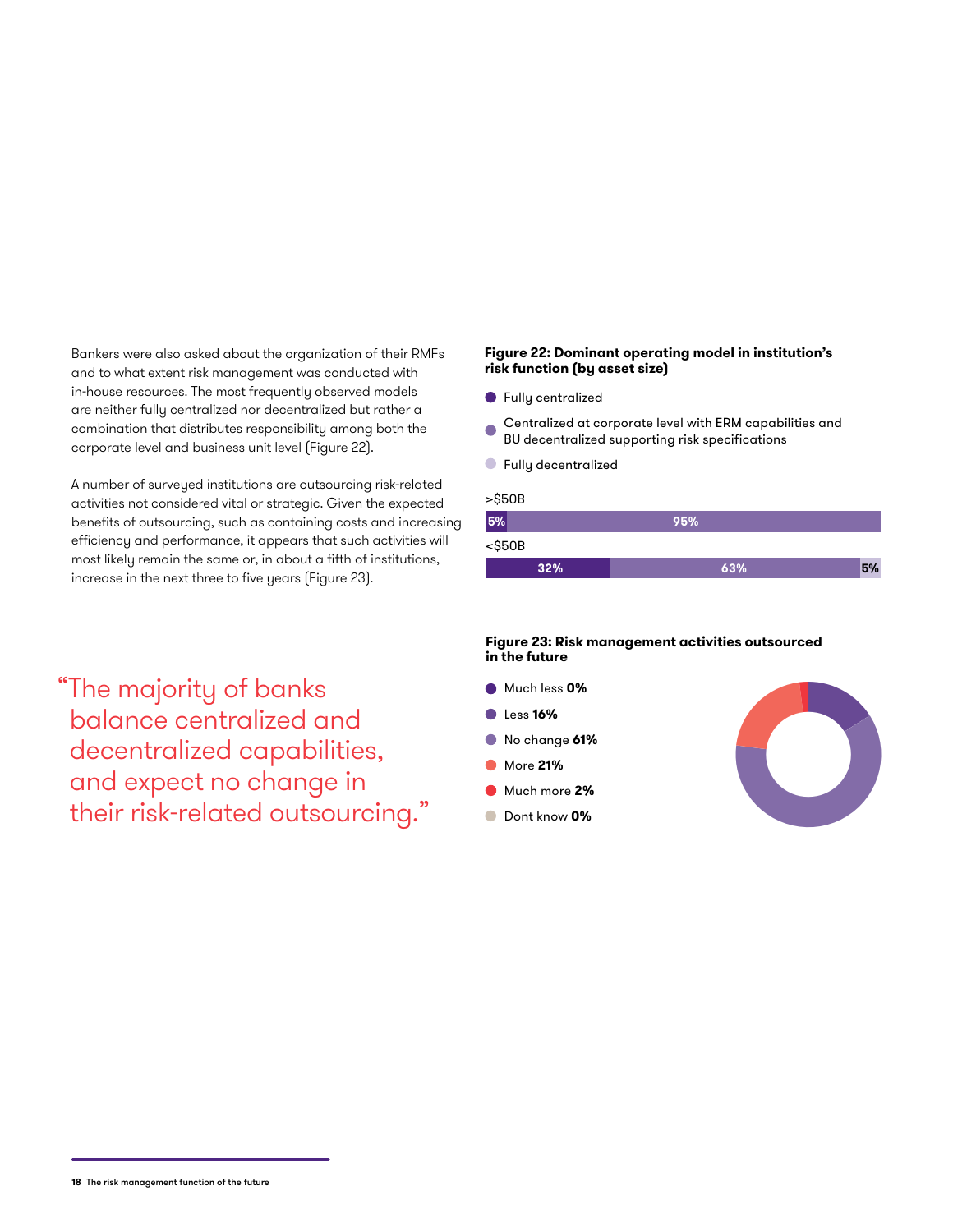## Effectiveness and efficiency

As risk management continues to evolve, the issue of RMF effectiveness and efficiency must be continually addressed.<sup>9</sup>

Measurement of effectiveness is challenging given the lack of a consistent industry definition or widely accepted metrics, although there are leading practices. We asked participants how their organizations determine the effectiveness of risk management, providing a list of options from which they could select all that apply (Figure 24).

### **Figure 24: How does your organization determine RM effectiveness?**

(Number of respondents)

Identify influence of risk management within organization

Evaluate opportunity cost associated with business investments that would have not been possible without risk management, including regulatory impact

Compare historical results from risk events against risk management program costs

Improvement in external risk ratings

Identify income generated or other financial/strategic benefits associated with risk management

#### **Others**

Do not measure effectiveness



Similarly, respondents were asked about how their institutions assess RMF efficiency. Respondents more often indicated regulatory observations and fines over other suggested considerations when assessing RMF efficiency (Figure 25).

One approach institutions are taking to pursue greater RMF effectiveness is to standardize the Risk Control Self-Assessment (RCSA) program so as to integrate risk management across lines of business. Nearly three-quarters of respondents indicate that RCSA will become more coherently standardized across business lines in their institutions over the next three to five years (Figure 26).

#### **Figure 25: How is your institution currently assessing RM efficiency?**

(Number of respondents)

| Regulatory observations/fines          | 31 |
|----------------------------------------|----|
| Internal audit findings                | 21 |
| Use of external providers/consultants  | 16 |
| <b>TCRM</b> benchmarking against peers | 15 |
| <b>TCRM</b> internal goals updated     | 15 |
| every year                             |    |

**Figure 26: In your organization, to what extent will risk control self-assessment become more or less coherently standardized across business lines (by asset size)?**

- **Much more A**less
- **More** Much less
- No change ● Don't know

 $>$ \$50B

|        | 38% | .38% | 19% | 5% |
|--------|-----|------|-----|----|
| <\$50B |     |      |     |    |
| 10%    |     | 70%  | 20% |    |

<sup>9</sup> See Glossary for definitions of risk management effectiveness and efficiency.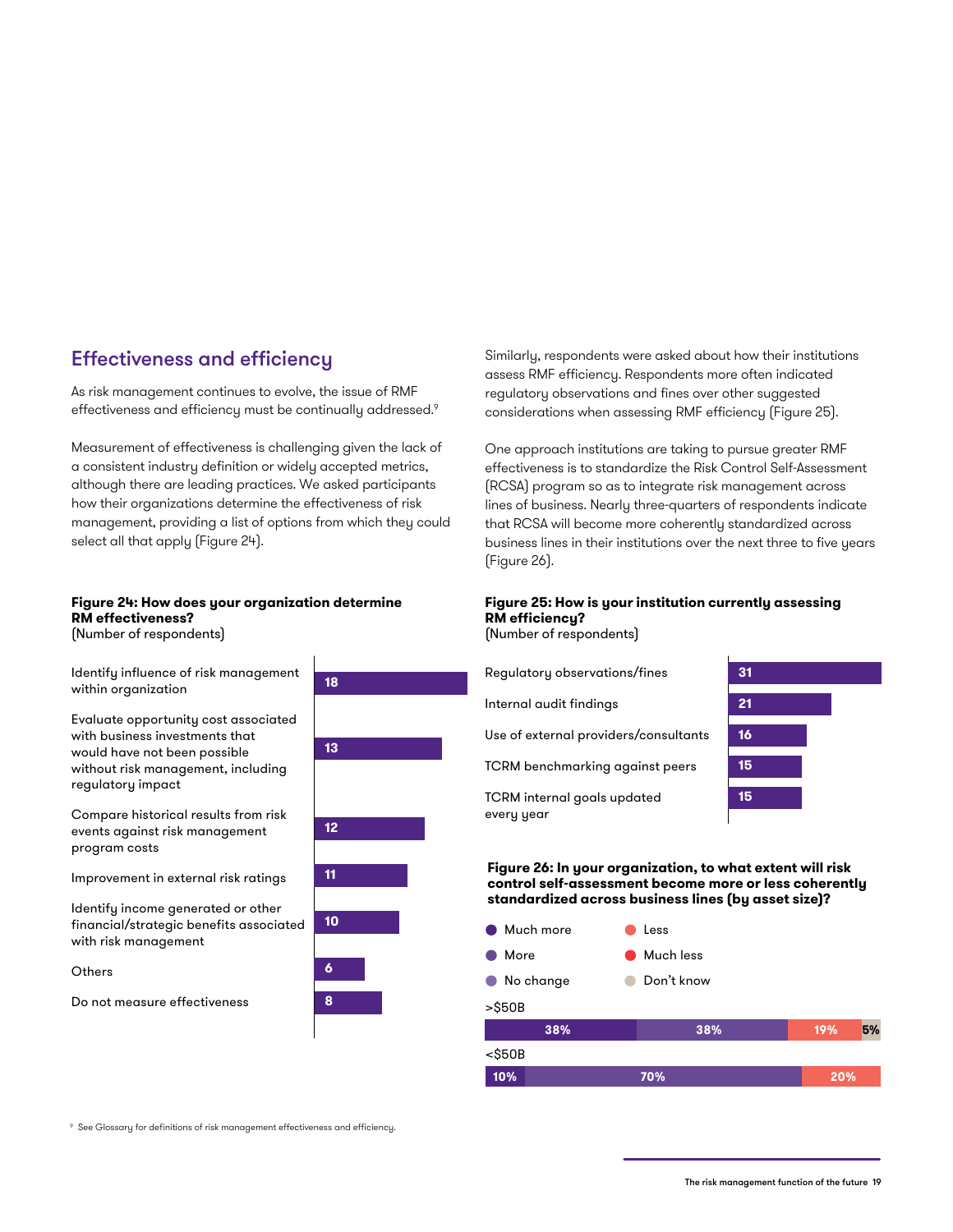Charging business units for their contributions to risk can help to align behavior with risk appetite. Bank participants were asked about their intentions to charge business units for their relative contribution to overall risk (Figure 27). A majority of larger responding institutions are planning to use this approach, whereas fewer smaller institutions intend to do so.

#### **Figure 27: Will business units be charged explicitly for contribution to overall risk (by asset size)?**

| $\bullet$ Yes | No  | Don't know |  |
|---------------|-----|------------|--|
| $>$ \$50B     |     |            |  |
|               | 70% | 15%<br>15% |  |
| $<$ \$50B     |     |            |  |
| 20%           | 50% | 30%        |  |
|               |     |            |  |

### Risk management function of tomorrow

Turning to ways in which the RMF and its methods might evolve over the next several years, respondents indicate interest in using data, analysis and technology. Survey participants were presented with a list of activities and asked to select all those that they anticipate being implemented at their institutions. By a wide margin, the most frequently selected choice involved quantitative methodologies (Figure 28).

#### **Figure 28: Which of the following do you foresee implemented in your institution's risk management function?** (Number of respondents)

More quantitative methodologies

Applying new technologies (e.g., blockchain)

Centralized control testing

Best practices from other industries (e.g., insurance, asset management, health care, manufacturing, fintech)

Use of behavioral sciences to predict customer behavior

Best practices from other countries (e.g., European Union)



# Applying blockchain to risk management activities

Beyond its origins as the supporting technology of cryptocurrency solutions such as Bitcoin, potential applications of distributed ledger technologies and processes are far-reaching. Many institutions are currently exploring blockchain as an underlying enabler to expand business, disrupt markets and enhance risk management activities.

Applications range from streamlining middle-office and back-office activities to improving efficiency in anti-money laundering monitoring of transactions. Among surveyed institutions, some of the large banks expect that applying blockchain technologies might contribute to reducing operational risks and mitigating cybersecurity risk exposures.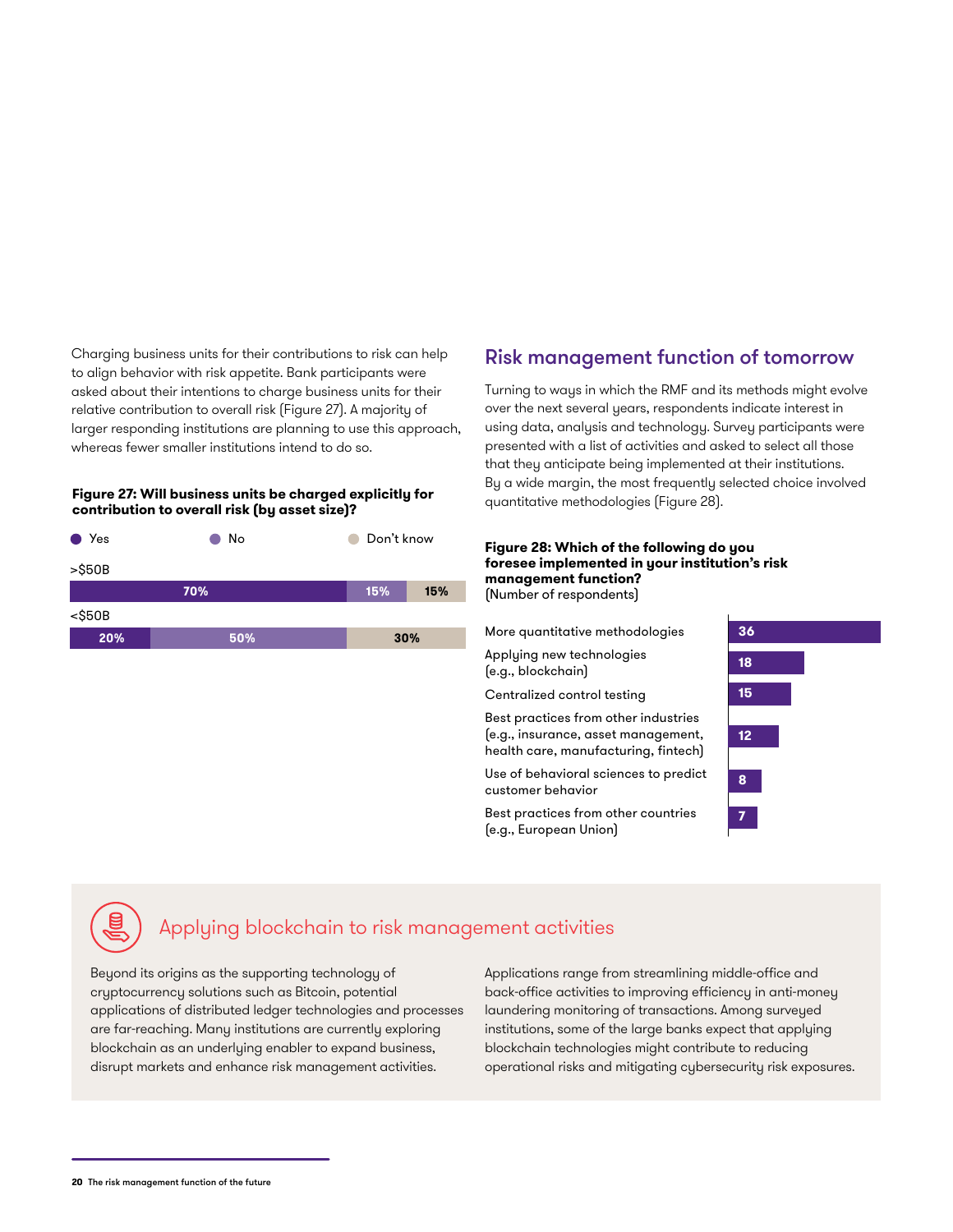Building on the earlier question about assessing RMF efficiency, participants were asked about their priorities for improving efficiency going forward. Investing in risk data management and aggregation solutions was the top choice among respondents from institutions of all sizes, consistent with the themes of improving data and utilizing more quantitative tools (Figure 29).

Overall, these results suggest that executives have an array of potential initiatives for improving their RMFs. However, budget constraints, risk culture and the imprecise value of risk management can pose impediments to these initiatives.

#### **Figure 29: Top three priorities for improving RM efficiency** (Number of responses)

 $\bullet$  <\$50B  $\bullet$  >\$50B

Investing in risk data management and aggregation solutions Enhancing risk reporting Conducting critical internal analyses Utilizing advanced analytics and machine learning Acquiring more specialized talent for identified needs Centralizing cyber and other IT risk management Investing in risk technology Allocating risk activities upfront to the line of business Increasing the role of the central risk function in managing risk Cost allocation and increased coordination with other corporate functions Digitization of core processes Benchmarking risk management function versus peers **9 7 7 3 1 2 4 5 4 1 9 8 5 6 7 6 4 3 3 4 2 2**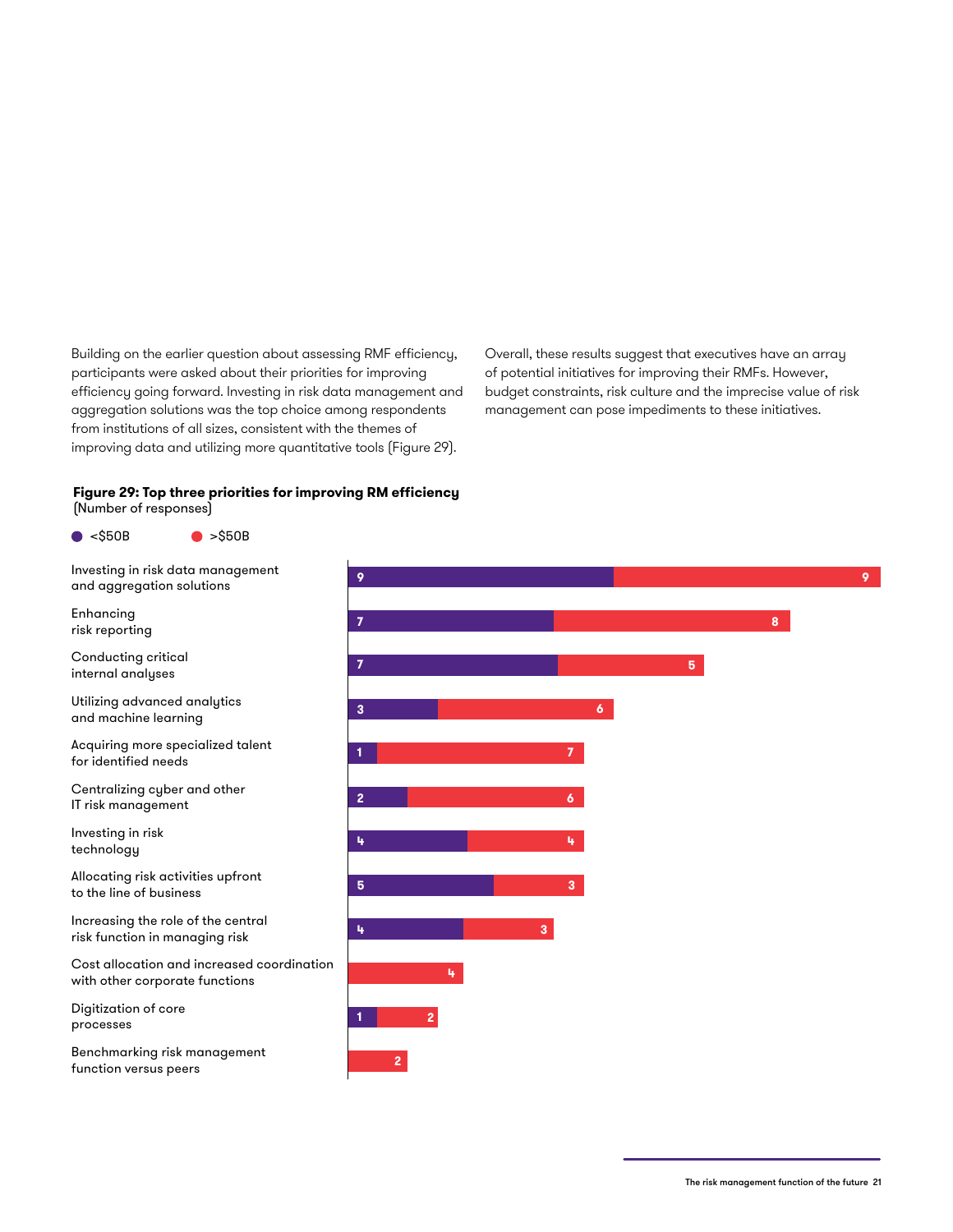#### **Figure 30: Rate each of these impediments to continuing improvement to the risk management function within your institution**

|                                  | ● Very high impediment    | Small impediment |     |  |
|----------------------------------|---------------------------|------------------|-----|--|
|                                  | High impediment           | No impediment    |     |  |
|                                  | Moderate impediment       | Don't know       |     |  |
|                                  | <b>Budget constraints</b> |                  |     |  |
| 8%                               | 34%                       | 32%              | 21% |  |
| Unclear value of risk management |                           |                  |     |  |

**3% 19% 19% 14% 5%**

Risk culture

**22%**

**6% 11%**

Indeed, budget constraints are most frequently rated as a significant obstacle, as nearly three-quarters of respondents indicate they pose a moderate, high or very high impediment to continuing improvement to the RMF (Figure 30). The issue appears to be as relevant to respondents from large banks as to those from smaller banks. Risk culture and the unclear value of risk management were evaluated similarly, with about 40 percent of respondents rating each as at least a moderate impediment to improving the risk management function. Interestingly, when analyzing responses by organizational roles, we found respondents in non-RMF roles more willing to point out impediments than those in risk roles.

Participants also had the opportunity to write in and rate other impediments. These open-ended responses are displayed below, with larger phrases reflecting a higher rating. Included among these are two elements that surface in responses from throughout the survey: a complex regulatory environment and the lack of actionable data.

**Figure 31: Other impediments to improving the RMF within the organization**

**41%**

**39%**

# Regulations Constant regulatory changes Evolving risk skillsets Technology Data quantity Regulatory environment complexity **Prioritization of programs** Incentives & compensation Data quality

**5%**

**19% 3%**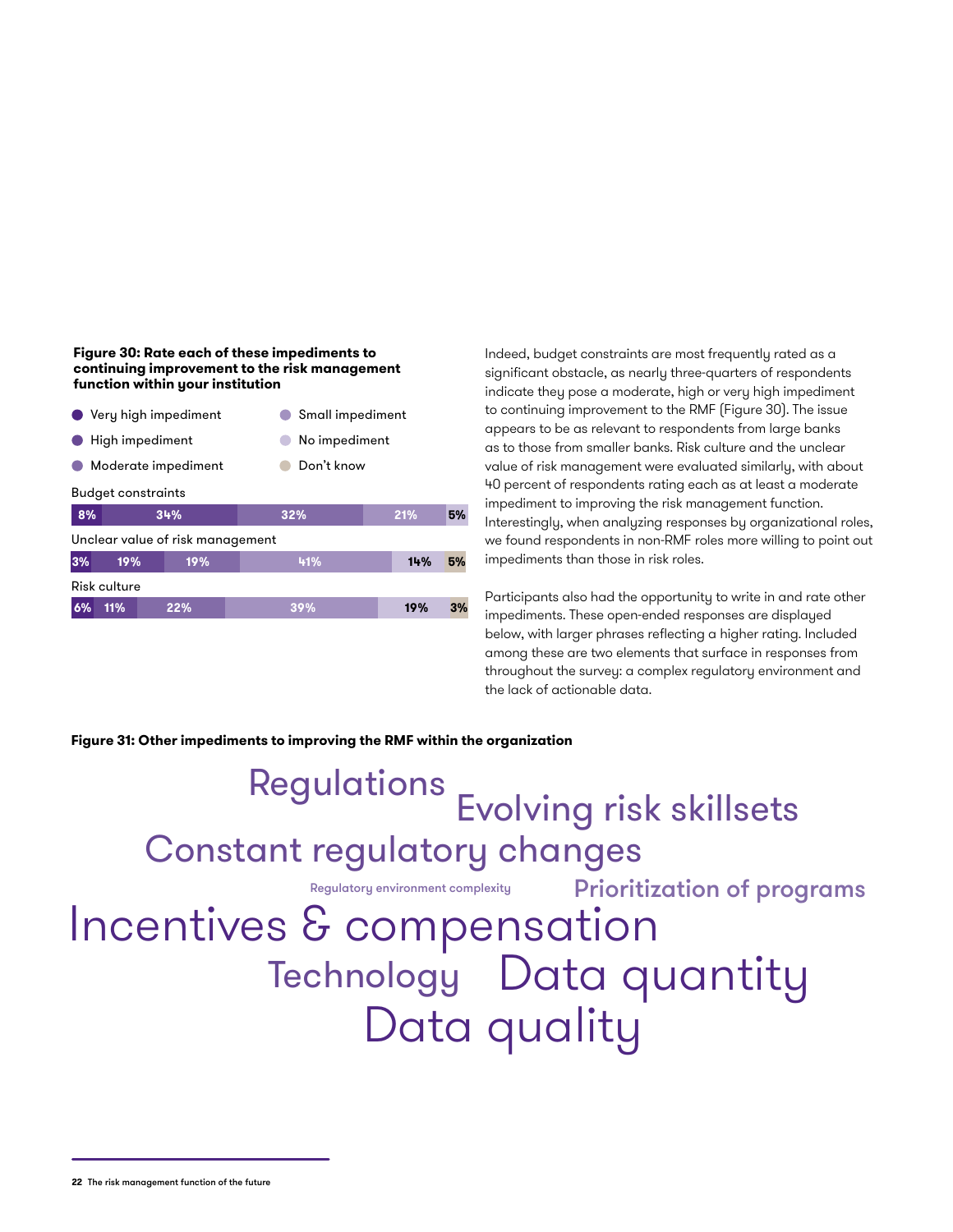# **III. Utilizing risk data, analytics and infrastructure**

As the banking industry continues investing in information technology, including data management and analytics, practices and priorities in risk analytics continue to evolve. This section starts with insights gained from the survey on the current state and then shifts the focus to respondents' plans for the future regarding these issues.

"Investments in evolving information technologies and continually updated priorities and practices are shaping the future of risk management in financial services."

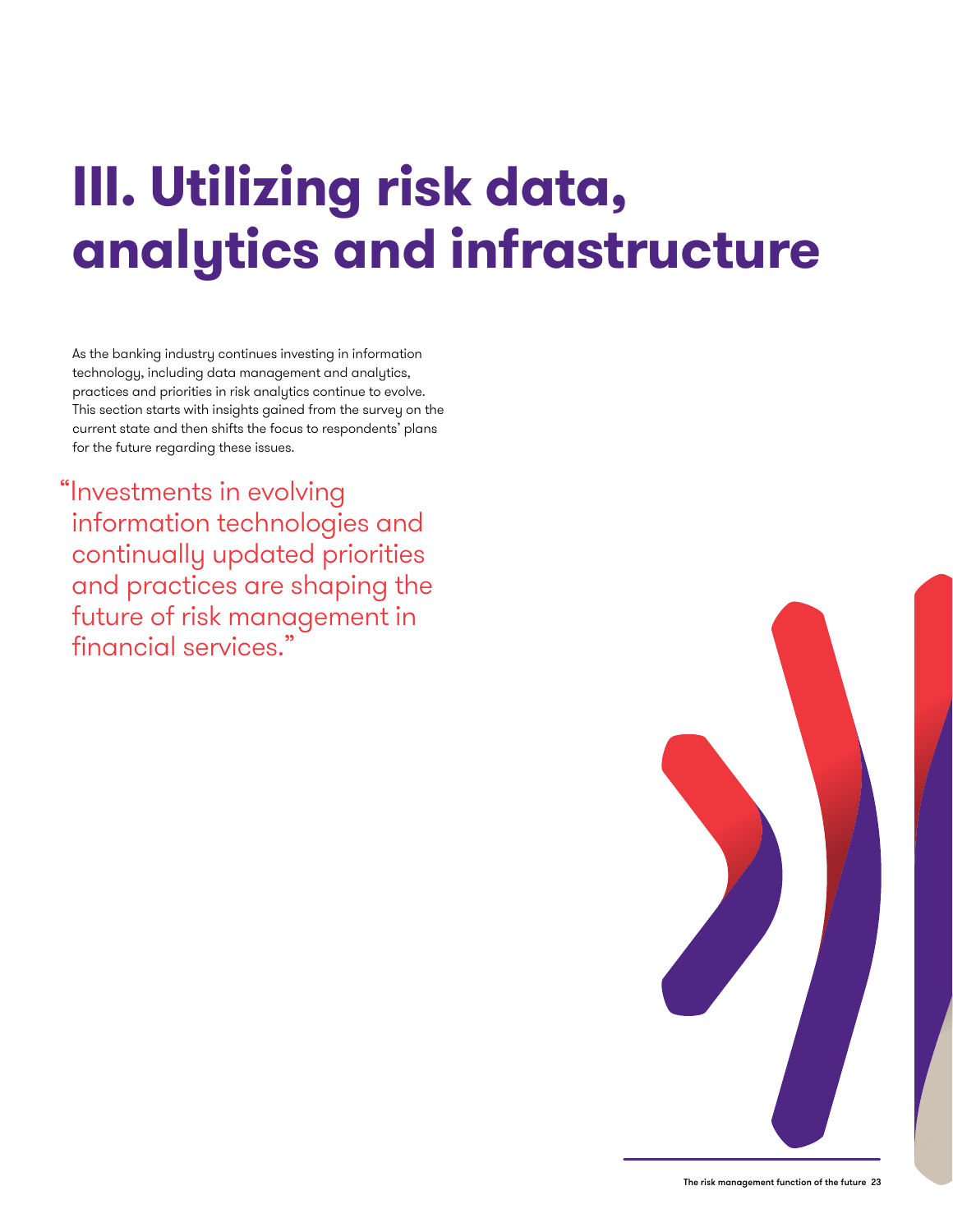### State of risk data, analytics and infrastructure

Survey results provide insights on the kinds of risks posed to institutions and their relative priority. Cybersecurity and operational risks were those that participants most often cited from the list we provided, followed by IT, regulatory/compliance and credit risk (Figure 32).

Risk analytics requires a foundation of reliable data and systems. When asked about the comprehensiveness of their institution's risk data management framework, a majority of respondents reported it to be moderately comprehensive (Figure 33).

#### **Figure 33: How comprehensive is your institution's risk data management framework?**

- Completely **0%**
- Very **26%**
- Moderately **60%**
- Minimally **14%**
- Not at all **0%**
- Don't know **0%**



#### **Figure 32: How much do you expect each of the following types of risks to affect your institution?**

- Very significantly Slightly
- Significantly ● Not at all
- **Moderately Don't know**

#### Operational—Cybersecurity risk

|                                                     | 33% |     |     | 45% |     |     | 10% 5% 8% |     |       |
|-----------------------------------------------------|-----|-----|-----|-----|-----|-----|-----------|-----|-------|
| Information Technology                              |     |     |     |     |     |     |           |     |       |
| 15%                                                 |     |     | 46% |     |     | 21% |           | 10% | 8%    |
| Regulatory/Compliance                               |     |     |     |     |     |     |           |     |       |
| 23%                                                 |     |     | 38% |     |     | 28% |           | 8%  | 5%    |
| Credit                                              |     |     |     |     |     |     |           |     |       |
| 18%                                                 |     |     | 40% |     |     | 35% |           |     | 3% 5% |
| Strategic                                           |     |     |     |     |     |     |           |     |       |
| 18%                                                 |     |     | 38% |     |     | 33% |           |     | 8% 5% |
| Operational-Model risk                              |     |     |     |     |     |     |           |     |       |
| 10%                                                 |     | 41% |     |     | 31% |     |           | 10% | 8%    |
| Reputation                                          |     |     |     |     |     |     |           |     |       |
| 15%                                                 |     | 26% |     | 26% |     |     | 26%       |     | 8%    |
| Operational—Third party/Vendor risk                 |     |     |     |     |     |     |           |     |       |
| 15%                                                 |     | 25% |     |     | 43% |     |           | 10% | 8%    |
| Operational & credit risks from new business models |     |     |     |     |     |     |           |     |       |
| 5%                                                  | 31% |     |     |     | 49% |     |           | 10% | 5%    |
| Political                                           |     |     |     |     |     |     |           |     |       |
| 10%                                                 | 23% |     |     | 41% |     |     | 15%       |     | 10%   |
| Market                                              |     |     |     |     |     |     |           |     |       |
| 3%                                                  | 28% |     |     | 44% |     |     | 18%       |     | 8%    |
| Liquidity                                           |     |     |     |     |     |     |           |     |       |
| 3%                                                  | 28% |     |     | 41% |     |     | 21%       |     | 8%    |
| Conduct                                             |     |     |     |     |     |     |           |     |       |
| 5%<br>19%                                           |     |     | 32% |     |     | 32% |           |     | 5% 5% |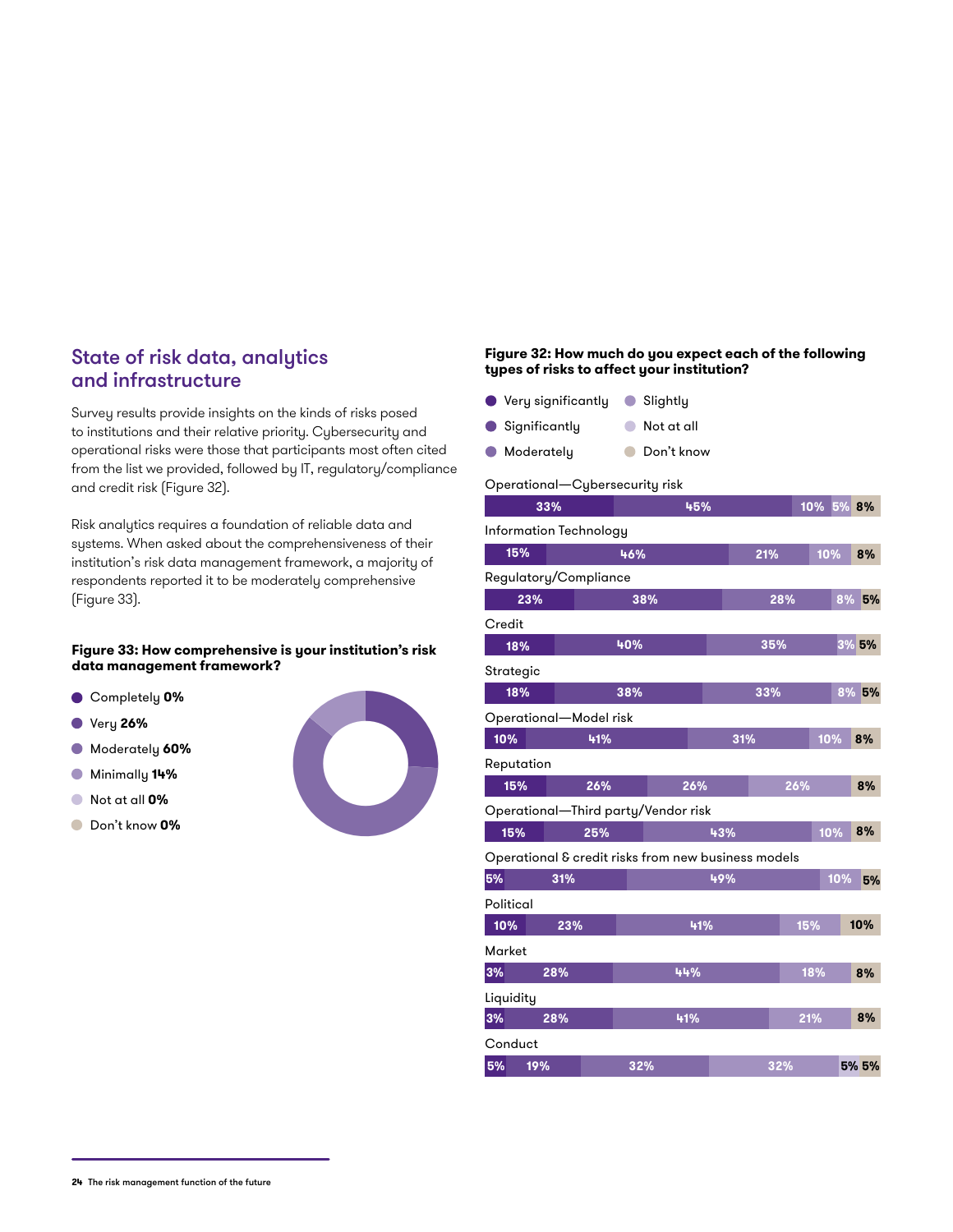Delving a bit deeper, we asked participants about their banks' potential concerns regarding risk management information technology systems. Participants were presented with a list of potential concerns from which they could choose all that were relevant to their institutions (Figure 34). The most frequently marked concern was that legacy systems do not integrate with changing requirements. Similarly, many respondents noted the challenge of adapting risk technology to address changing regulatory requirements. Respondents from institutions of all sizes indicated that they share these concerns.

"Widespread technology challenges include integrating legacy systems and applying risk technology to changing requirements."

#### **Figure 34: Key issues with risk management information technology systems** (Number of responses)

 $\bullet$  <\$50B  $\bullet$  >\$50B



Risk technology adaptability to changing regulatory requirements

Inability to capture real time information

Inability to respond to time-sensitive and ad-hoc requests

High cost of maintenance and vendor fees

Lack of product and asset class coverage

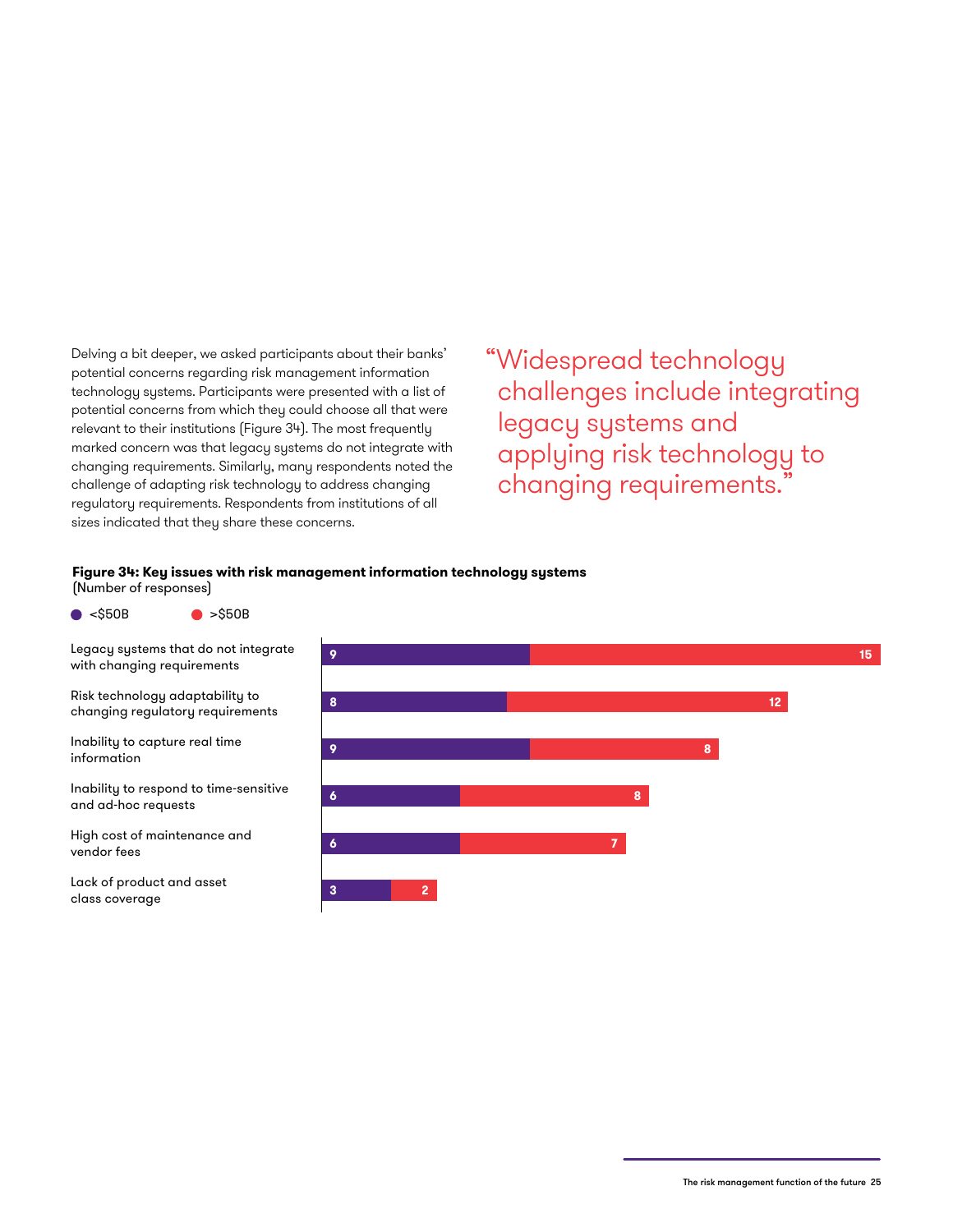# Focal point

#### **Risk control self-assessment strategies**

While survey results indicate that risk control self-assessment (RCSA) is a generally well-developed risk management tool among respondent institutions, it does not necessarily take the same form at every institution. To get a better sense of how banks are conducting their RCSA processes, we provided survey participants with a list of potential strategies and asked them to select those used by their institutions.

#### **Figure 36: Which of these strategies is your institution using in its risk and control selfassessment process?**

| $>$ \$50B<br>$<$ \$50B                                        |                 |
|---------------------------------------------------------------|-----------------|
| Standardized risk control<br>self-assessment<br>methodologies | 14<br>20        |
| Integrated GRC solutions<br>across institution                | $\bullet$<br>13 |
| Standardized risk<br>universe                                 | 8<br>11.        |
| Revamped risk control<br>self-assessment processes            | 4<br>11.        |
| Centralized control<br>testing                                | 2<br>9          |
| Outsourced activities<br>helping the line of business         | 24              |
| Outsourced internal<br>audit                                  | 21              |
| Outsourced activities of<br>the central risk function         | 12              |
|                                                               |                 |

Shifting from data systems to analytics, we asked participants about the status of particular operational risk management methodologies. Among those, risk and capital modeling, key risk indicators and RCSA were the most frequently rated as well developed (Figure 35). High ratings for risk and capital modeling and key risk indicators were driven mainly by banks with more than \$50 billion in assets. RCSA, on the other hand, was a popular choice among respondents from all asset size groups.

#### **Figure 35: How well developed are each of the following operational risk management methodologies at your institution?**

- Very well **Minimally**
- Well ● Not at all
- **Moderately Don't know**

#### Risk and capital modeling

| 21%                                         | 33% |     |     | 18% |     | 8% 5% |     |     | 15%   |
|---------------------------------------------|-----|-----|-----|-----|-----|-------|-----|-----|-------|
| Key risk indicators                         |     |     |     |     |     |       |     |     |       |
| 15%                                         | 35% |     |     | 30% |     |       |     | 13% | 8%    |
| Risk control self-assessment                |     |     |     |     |     |       |     |     |       |
| 19%                                         | 30% |     |     | 28% |     |       | 19% |     | 2%2%  |
| Internal loss event database                |     |     |     |     |     |       |     |     |       |
| 20%                                         | 28% |     |     | 23% |     | 13%   |     | 8%  | 10%   |
| Scorecards                                  |     |     |     |     |     |       |     |     |       |
| 10%                                         | 38% |     |     | 28% |     |       | 13% |     | 5% 8% |
| Scenario analysis                           |     |     |     |     |     |       |     |     |       |
| 18%                                         | 28% |     | 20% |     |     | 20%   |     | 8%  | 8%    |
| External loss event data                    |     |     |     |     |     |       |     |     |       |
| 3%<br>31%                                   |     | 21% |     | 21% |     |       | 10% |     | 15%   |
| New Basel standardized methodology approach |     |     |     |     |     |       |     |     |       |
| 10%<br>13%                                  | 23% |     | 13% |     | 15% |       |     | 26% |       |
| Causal event analysis                       |     |     |     |     |     |       |     |     |       |
| 20%                                         | 38% |     |     | 15% |     | 8%    |     | 20% |       |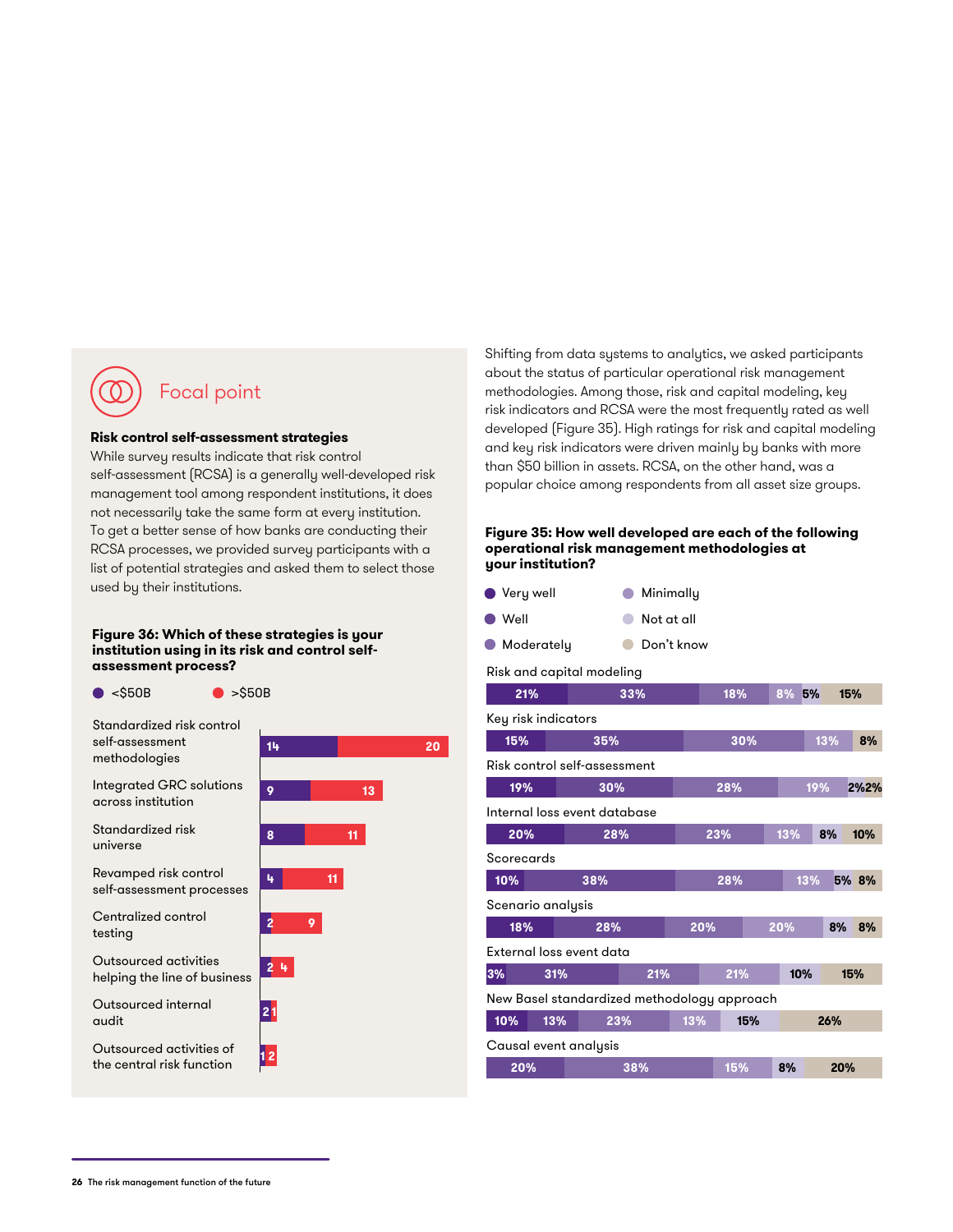### Potential for the future

Most survey respondents expect to expand the use of analytics and other quantitative methodologies to further enhance their risk management. More advanced data mining techniques, machine learning and robotics are expected to support superior risk technology. As discussed in other parts of this report, adopting stress-testing techniques and forecasting outcomes under multiple scenarios, including new standards such as those applicable to Current Estimated Credit Losses (CECL),<sup>10</sup> are quickly becoming business-as-usual practices.

With respect to efficiency, a large majority of respondents (85 percent) believe that many or very many additional efficiencies could be realized in data and risk information management in their institutions, with a similar majority (82 percent) indicating the same for their institution's risk analytics and measurements (Figure 37).

#### **Figure 37: Are there additional efficiencies in your risk management process and systems that could be realized in the following categories?**

| $\bullet$ Very many                |  | Few        |  |   |  |
|------------------------------------|--|------------|--|---|--|
| Many                               |  | None       |  |   |  |
| Some                               |  | Don't know |  |   |  |
| Data & risk information management |  |            |  |   |  |
| 28%                                |  | 56%        |  | 8 |  |
| Risk analytics & measurements      |  |            |  |   |  |
| 21%                                |  | 62%        |  |   |  |

|    | 21% |     |                                    | 15%   | 3% |
|----|-----|-----|------------------------------------|-------|----|
|    |     |     | Risk governance & operating models |       |    |
| 3% |     | 33% | 51%                                | 8% 5% |    |

In keeping with the previous finding, most respondents indicated that they plan to invest more in these areas in various ways in the next three to five years than in the past three years (Figure 38). In addition to data and risk information management and risk analytics and measurement, respondents generally noted an intention to invest further in the identification of emerging risks; functions, processes, and effective controls; and risk solution technology (including technology related to regulatory mandates) and infrastructure.

#### **Figure 38: Relative to the last three years, how much do you plan to invest in each of the following?**

| Much more | Less |
|-----------|------|
|-----------|------|

- **More Much less**
- $\bullet$  No change Don't know

#### Data & risk information management

**8% 3%5%**

|     | 28%                           |                                                                                                 | 59% |  |     | 5%  | 8% |
|-----|-------------------------------|-------------------------------------------------------------------------------------------------|-----|--|-----|-----|----|
|     | Risk analytics & measurements |                                                                                                 |     |  |     |     |    |
| 15% | 13%<br>62%                    |                                                                                                 |     |  | 10% |     |    |
|     |                               | Functions, processes & effective controls                                                       |     |  |     |     |    |
| 8%  |                               | 63%                                                                                             |     |  | 25% |     | 5% |
|     |                               | Identification of emerging risks [e.g., cyber threats]                                          |     |  |     |     |    |
| 13% |                               | 21%<br>49%                                                                                      |     |  | 10% |     |    |
|     |                               | Risk solution technology & Infrastructure                                                       |     |  |     |     |    |
| 10% | 59%                           |                                                                                                 | 18% |  |     | 13% |    |
|     |                               | Business model & risk strategic alignment                                                       |     |  |     |     |    |
| 5%  | 49%<br>31%                    |                                                                                                 |     |  |     | 15% |    |
|     |                               | Risk governance & operating models                                                              |     |  |     |     |    |
| 3%  | 31%                           |                                                                                                 | 49% |  | 3%  | 15% |    |
|     |                               | Ability of internal audit to effectively cover highly<br>specialized risk management activities |     |  |     |     |    |
| 10% | 21%                           |                                                                                                 | 51% |  | 3%  | 15% |    |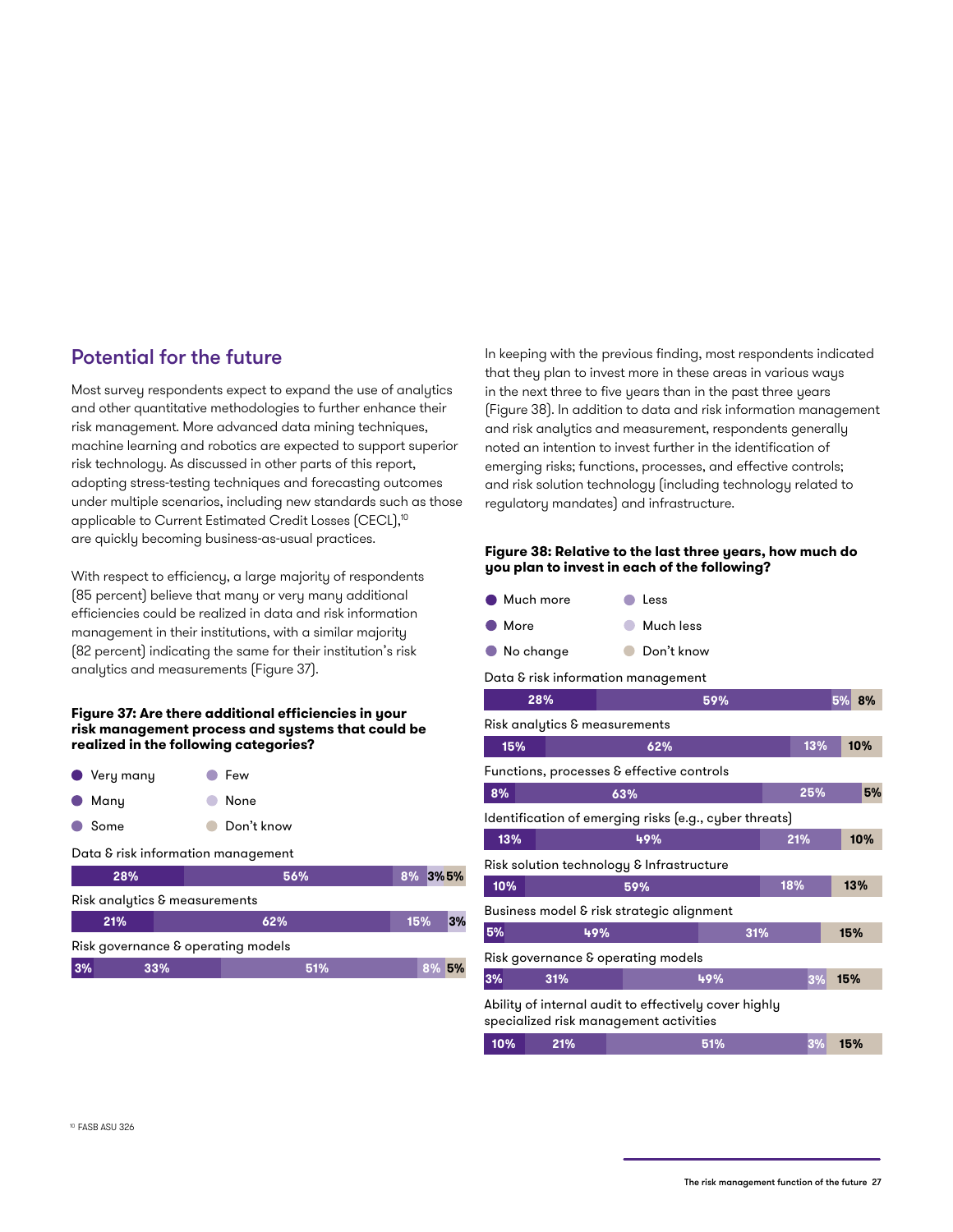# **IV. Sustaining an effective risk culture**

An effective risk function requires an institutionally ingrained risk culture—a set of shared and accepted values, principles, guidelines, discussions, behaviors and other attributes that determine the approach that people in the institution take toward risk. Culture both characterizes an institution and guides individuals' thinking, decisions and actions in the institution.

Over time, risk regulatory frameworks have emphasized the importance of institutional risk culture, recognizing that effective regulation and regulatory supervision have played instrumental roles in improving risk culture in banking.

"An effective, well-maintained risk culture has become essential to effective risk management in financial institutions."

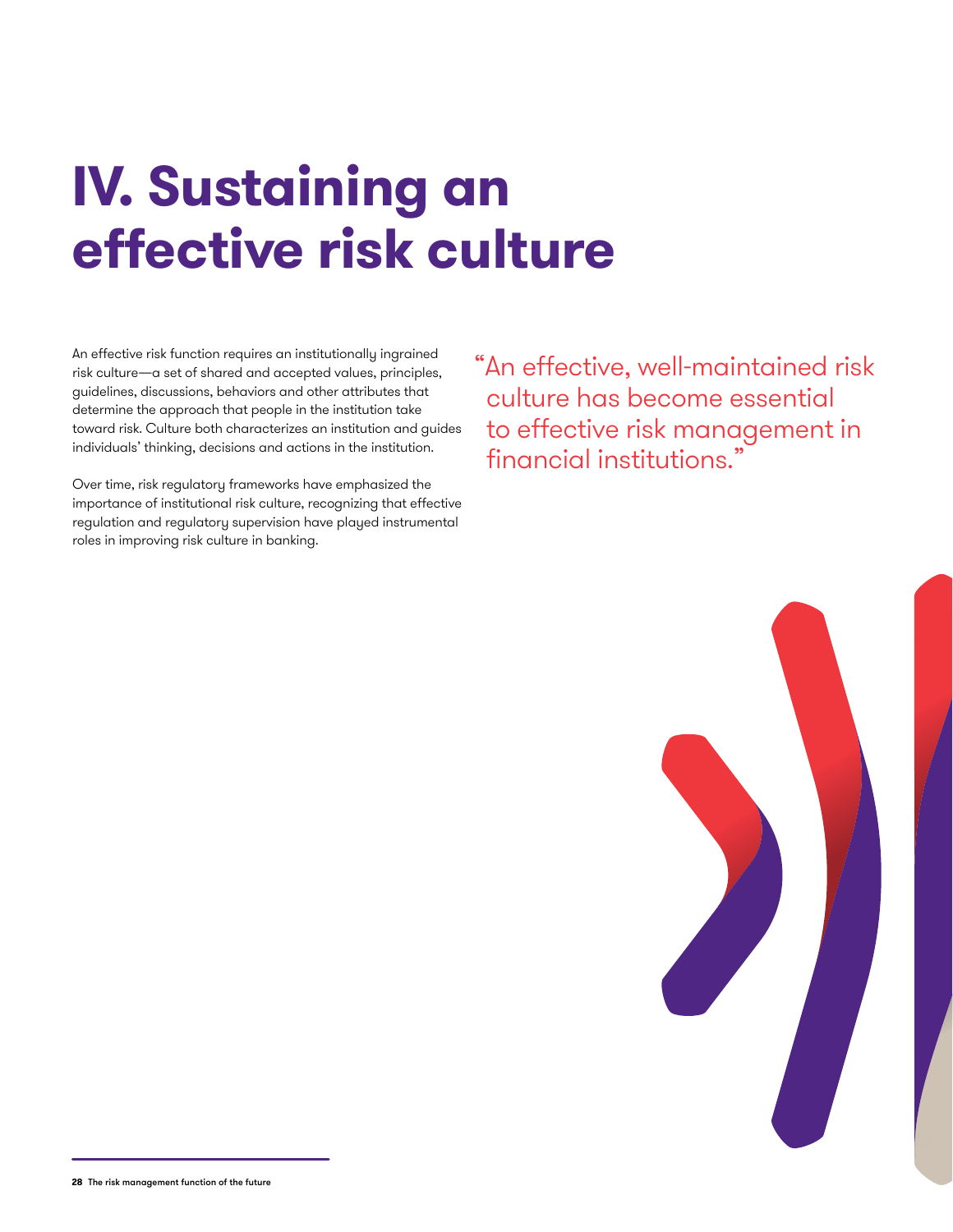### Building a risk culture

Apart from regulatory compliance, how do firms develop a risk-aware operating culture? Such a culture generally results from a combination of external forces and internal actions. For instance, respondents commonly report that their institutions are planning specific internal actions to strengthen their risk culture, such as establishing transparent accountability among the three lines of defense, aligning risk appetite and keeping personnel properly trained (Figure 39).

#### **Figure 39: What action(s) is your institution planning to strengthen its risk culture?** (Number of responses)

 $\bullet$  <\$50B  $\bullet$  >\$50B

Establishing transparent accountability among the 3 Lines of Defense

Aligning risk appetite

Keeping resources properly trained

Balancing performance and risk management

Hiring appropriate resources

Establishing balanced risk-return compensation systems

Implementing middle management communication and reinforcement programs

Implementing top management communication and reinforcement programs

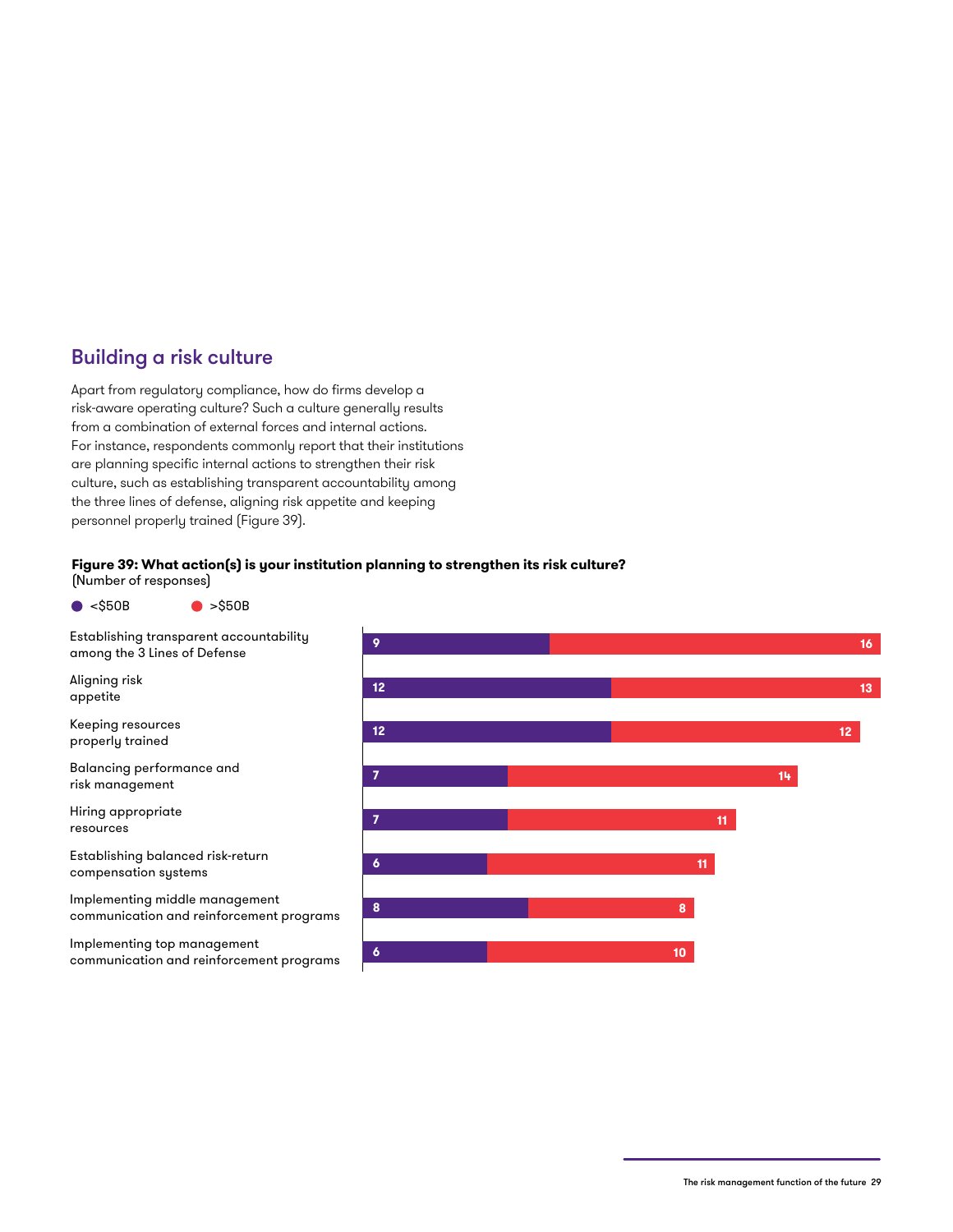The primary external forces motivating banks to strengthen risk management are cyber threats and regulatory pressure (Figure 40).

#### **Figure 40: Which three of these external drivers do you foresee providing the greatest motivation for strengthening risk management in your institution?**

(Number of responses)

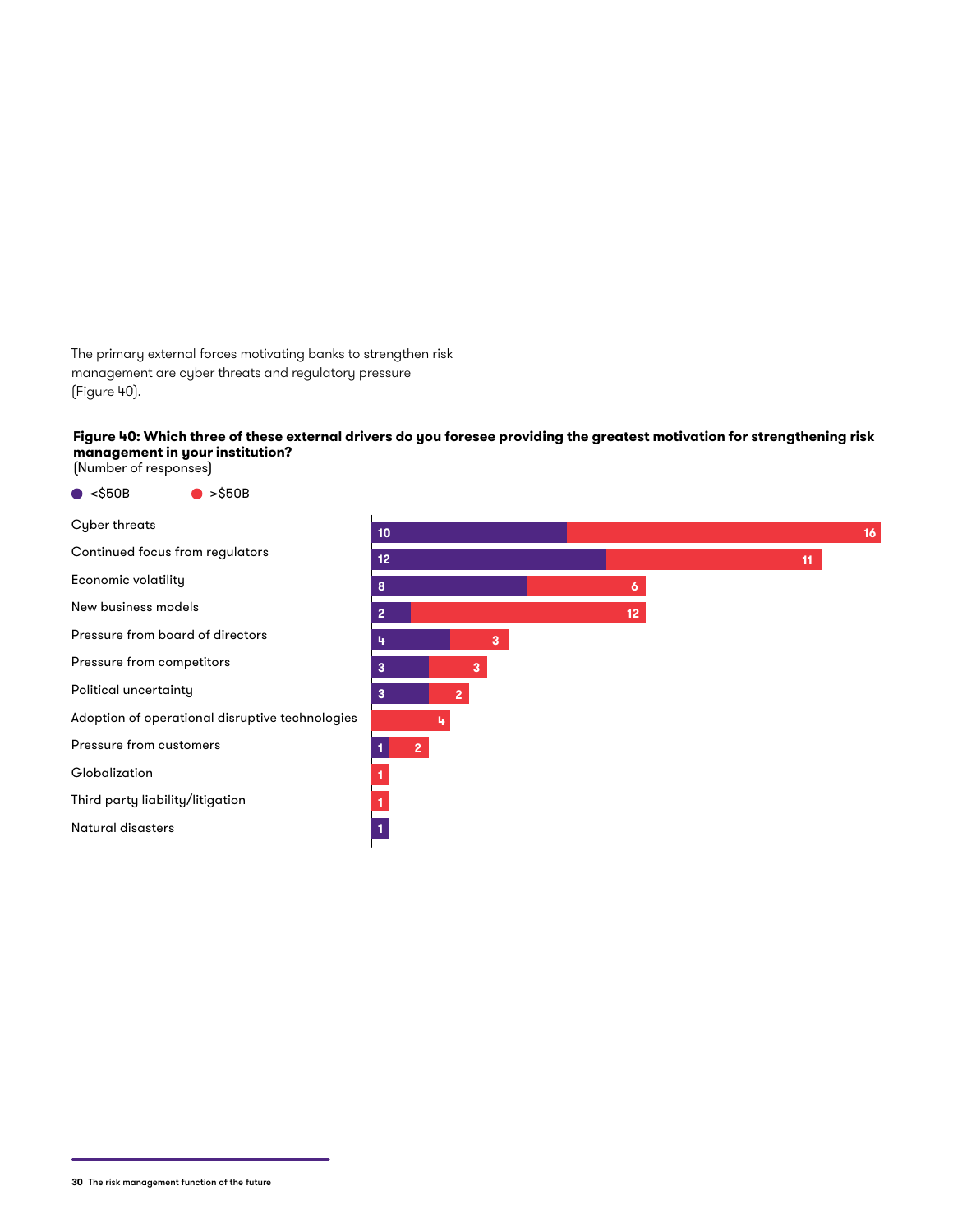Of course, other factors are both drivers and effects of risk culture, notably the number of full-time employees in a bank's RMF. Most survey respondents representing institutions with assets of \$50 billion or larger report having more than 200 employees working in the RMF (Figure 41).

The role of the chief risk officer is critical in bank risk management culture. In considering how that role might evolve in the next three to five years, most respondents indicate that they expect the CRO to become more strategic (71 percent) and influential (69 percent). An increasingly influential CRO would appear to reflect a bank prioritizing risk management while further strengthening its risk culture (Figure 42).

#### **Figure 41: How many full-time employees does your institution's risk function have (by asset size)?**

| 12%          | 12%         | 12% | 18%        | 18% | 29% |    |    |
|--------------|-------------|-----|------------|-----|-----|----|----|
| $<$ \$50B    |             |     |            |     |     |    |    |
|              |             |     | 86%        |     |     | 9% | 5% |
| $>$ \$50B    |             |     |            |     |     |    |    |
| • 76-100 FTE |             |     | $<$ 25 FTE |     |     |    |    |
|              | 101-200 FTE |     | 25-50 FTE  |     |     |    |    |
| >200 FTE     |             |     | 51-75 FTE  |     |     |    |    |

#### **Figure 42: To what extent will the Chief Risk Officer see a change in their involvement with regard to the following elements of their role?**

| Much more                            |     |           | Less       |                                                |     |       |
|--------------------------------------|-----|-----------|------------|------------------------------------------------|-----|-------|
| More<br>O)                           |     | Much less |            |                                                |     |       |
| $\bullet$ No change                  |     |           | Don't know |                                                |     |       |
| Strategic                            |     |           |            |                                                |     |       |
| 24%                                  |     |           | 46%        |                                                | 27% | 2%    |
| Influential                          |     |           |            |                                                |     |       |
| 14%                                  |     |           | 55%        |                                                | 29% | 2%    |
|                                      |     |           |            | Focused on delivering objective business value |     |       |
| 17%                                  |     | 34%       |            |                                                | 46% | 2%    |
| Cost conscious                       |     |           |            |                                                |     |       |
| 5%                                   | 34% |           |            | 56%                                            |     | 2% 2% |
| Focused on preventing loss and harm  |     |           |            |                                                |     |       |
| 7%                                   | 32% |           |            | 59%                                            |     | 2%    |
| Focused on compliance and regulators |     |           |            |                                                |     |       |
| 5%                                   | 29% |           |            | 61%                                            |     | 2% 2% |
| Focused on growth                    |     |           |            |                                                |     |       |
| 7%                                   | 22% |           |            | 63%                                            |     | 2% 5% |
|                                      |     |           |            |                                                |     |       |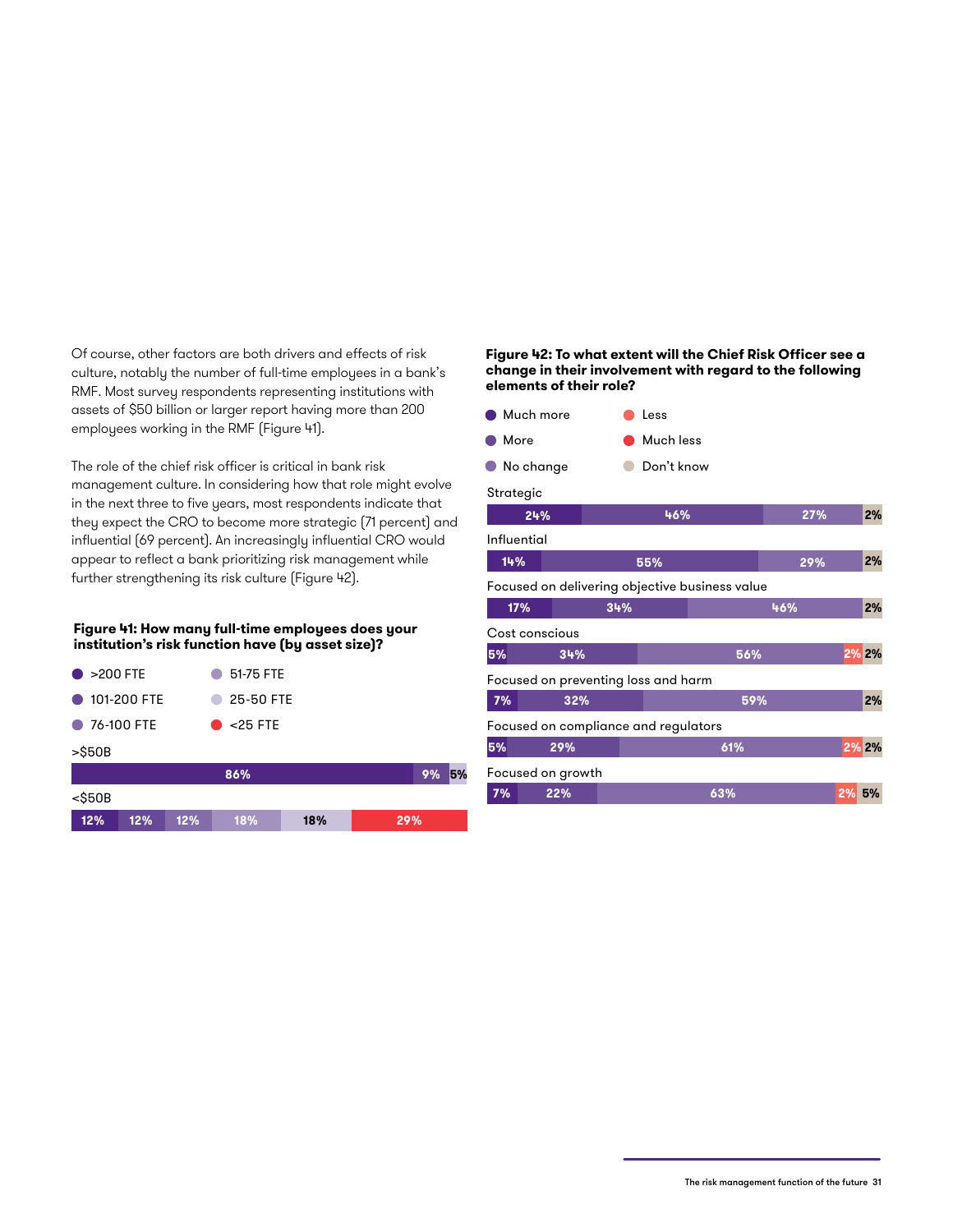In addition to the issue of who is working on risk management is the matter of where risk management is located. The promulgation of risk awareness within an institution reflects the institution's risk culture. A strong majority of respondents (75 percent) indicated that they expect their institutions' risk management activities will be performed more or much more by the first line of defense (Figure 43).

#### **Figure 43: Will your institution's risk management activities fall more or less into each of the following categories?**

| • Much more | $\bullet$ Less   |
|-------------|------------------|
| • More      | <b>Much less</b> |
| • No change | Don't know       |

Lines of business (1st line of defense)

| 19%                                  |                                                            | 57%              | 19% |  | 2% 2%     |  |
|--------------------------------------|------------------------------------------------------------|------------------|-----|--|-----------|--|
|                                      | Independent risk management function (2nd line of defense) |                  |     |  |           |  |
| 12%                                  |                                                            | 39%<br>41%       |     |  | <b>7%</b> |  |
| Internal audit (3rd line of defense) |                                                            |                  |     |  |           |  |
| 5%                                   | 22%                                                        | 12% 2% 5%<br>54% |     |  |           |  |

"Institutions are increasingly moving risk management into the first line of defense."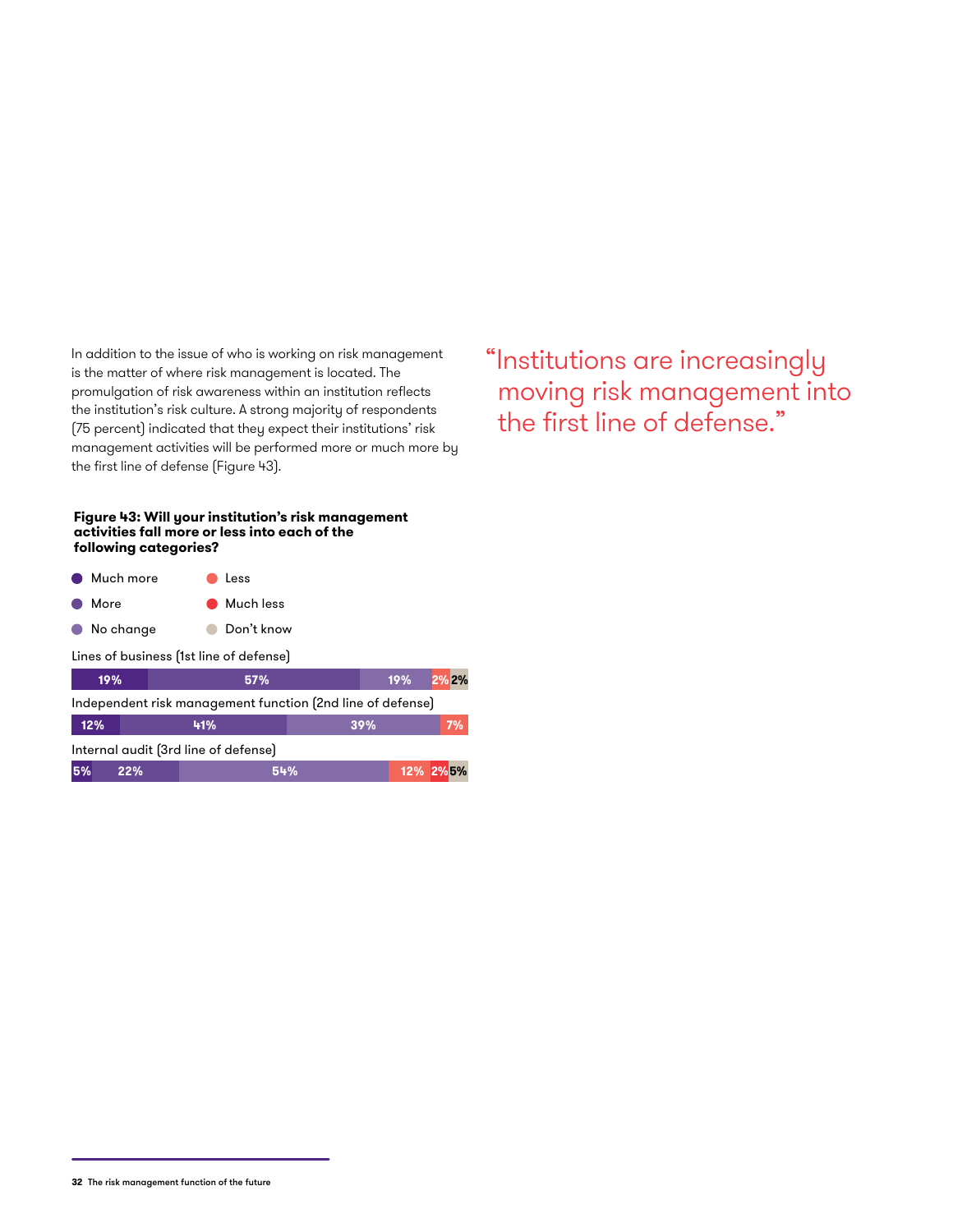# **Concluding thoughts**

This survey and the resulting report were undertaken to examine how U.S. banks view and are reacting to the regulatory mandates emanating from the federal government's response to the financial crisis of 2007-2008. We also sought to determine the extent to which those regulations are strengthening current and future risk management practices at banks. For a complementary perspective, we queried various regulation experts for their views on those questions. We also wanted to learn about the risks that bankers see as most important and to better understand how the RMF is expected to evolve to address those challenges.

This research found that banks are exploiting enhanced analytical methodologies and data capabilities to improve the efficiency of their risk management functions. Such developments appear to be supplemented by a strategic shift toward enhancing risk activities in the first line of defense—the business units themselves. Yet heightened regulatory mandates impose costs. More than 60 percent of bank respondents indicate a high or very high cost burden of complying with Dodd-Frank stress tests, capital requirements and CFPB mandates. However, 86 percent of regulatory experts surveyed contend those regulatory requirements have yielded the intended benefit of reducing the likelihood a large systemic event.

While most bank respondents report that risk management activities are primarily compliance driven, market forces are accelerating the adoption of risk management practices that add business value. The survey sought information on this development, and we conclude that some compliance exercises have been valuable for business purposes. They have helped banks to understand their exposure to risks and to address concerns regarding trust and reputation while providing useful data. Currently, banks are focusing on becoming more efficient in risk management. In addition, the risk function appears to be evolving to apply emerging technologies in managing a broader spectrum of risks, and becoming more prominent in banks' cultures.

As regulatory reform continues to take shape through both executive and legislative actions, policymakers may find this report useful as they assess the effectiveness of regulations and the magnitude of compliance costs when considering new approaches. Policymakers should be cognizant that the types of regulation perceived as most burdensome within the regulatory community are not necessarily those perceived as most burdensome among bankers.

This report captures the views of survey respondents at a particularly intriguing point in time. As the regulatory landscape continues to shift in Washington, and elsewhere around the world, the costs and benefits of bank regulation and the continuing adoption and evolution of enhanced risk management practices by banks are topics worthy of continuing consideration and study.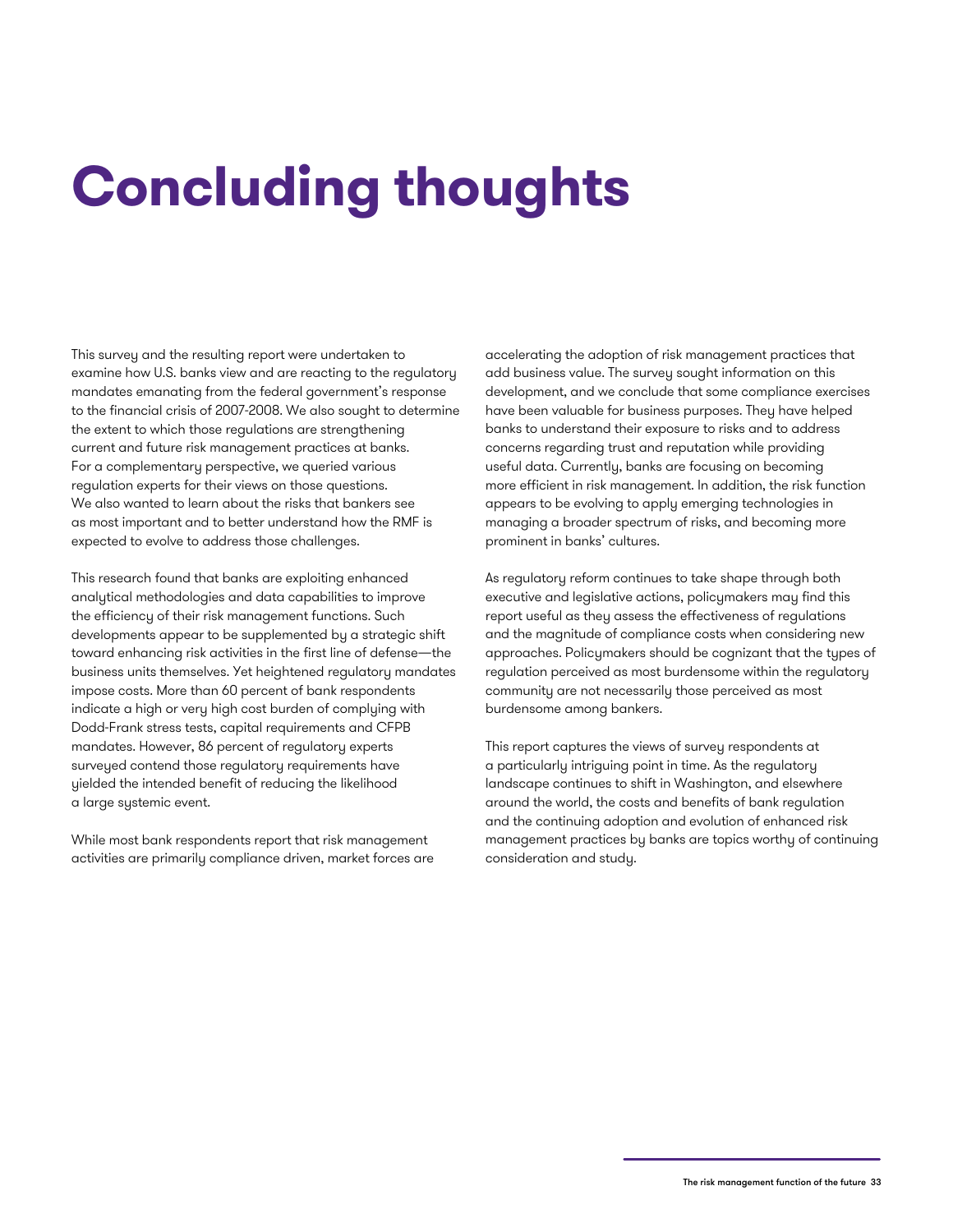# **Acknowledgements**

#### **The authors**



Doug Criscitello Executive Director MIT Golub Center for Finance & Policy Massachusetts Institute of Technology T +1 617 324 6944 E dcris@mit.edu



Rajkamal Iyer Associate Professor of Finance Imperial College, London T + 44 (0) 20 75949617 E r.iyer@imperial.ac.uk



Deborah J. Lucas Professor of Finance and Director MIT Golub Center for Finance & Policy T +1 617 715 4816 E dlucas@mit.edu



Jose Molina Principal Advisory Services Grant Thornton LLP T +1 312 602 8330 E jose.molina@us.gt.com



Frank Saavedra-Lim Managing Director Advisory Services Grant Thornton LLP T +1 704 301 5919 E frank.saavedra-lim@us.gt.com



Kyle Shohfi Research Associate MIT Golub Center for Finance & Policy Massachusetts Institute of Technology T+1 617 715 4185 E shohfi@mit.edu

We would like to thank our survey respondents for their participation in this research. The analytical insights expressed within this report would not have been possible without the regulatory experts and banking executives who participated in this survey.

This report is the result of a team effort that included contributions and primary research execution by banking and risk management practitioners from Grant Thornton LLP and the Massachusetts Institute of Technology's Golub Center for Finance and Policy. We are grateful to the following for their valuable contributions.

#### **Research and editorial staff**

Ilieva Ageenko Don Bailey LeAnne Byers Vishal Chawla Debra Da Costa Nichole Jordan Johan Joseph Beth Leesemann-Araujo Tariq Mirza Chastity O'Sullivan Florentino Rico Nigel Smith Shayne Stetsky Matt Tierney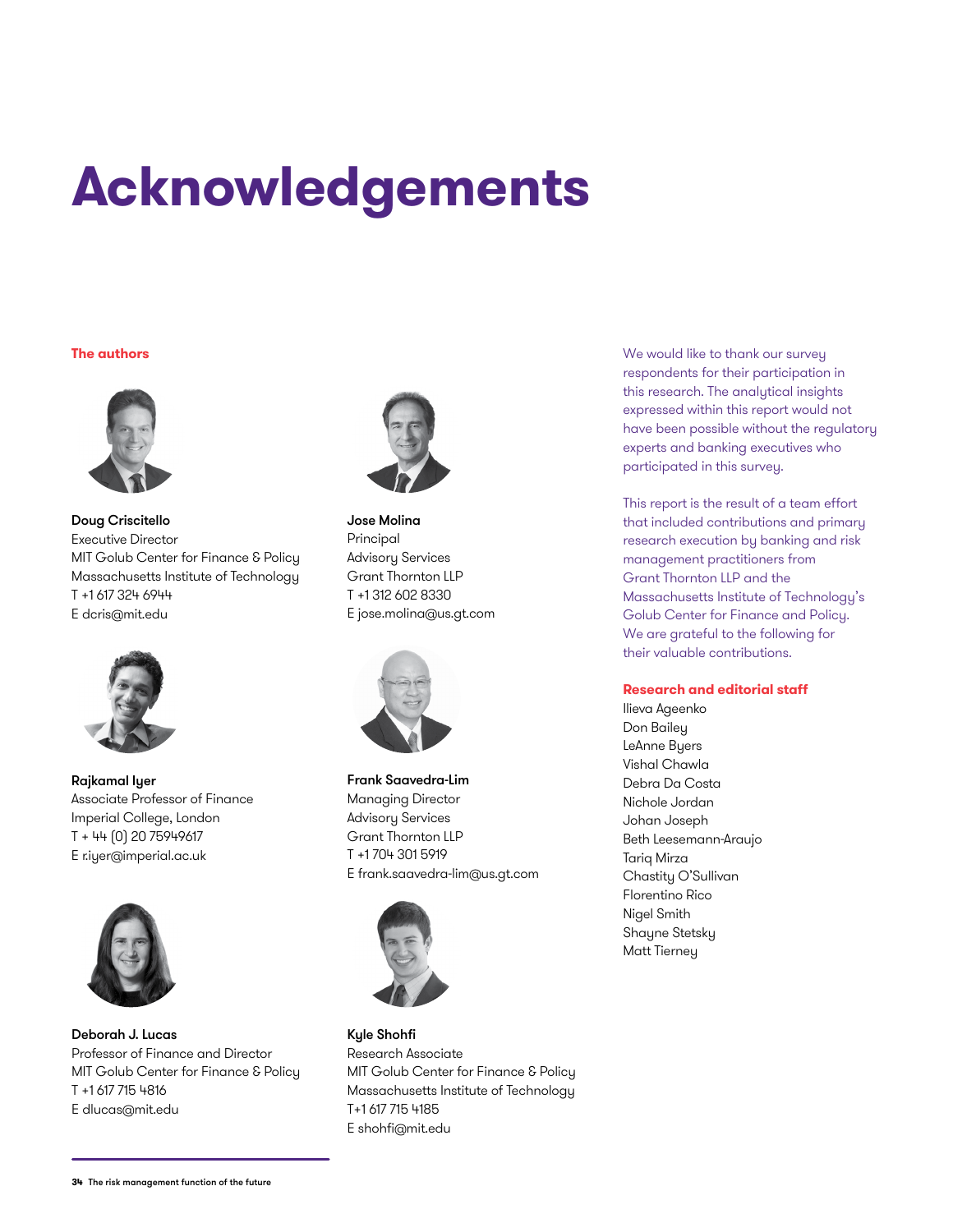#### **About GCFP**

The mission of the MIT Golub Center for Finance and Policy (GCFP) is to serve as a catalyst for innovative, cross-disciplinary and non-partisan research and educational initiatives that address the unique challenges facing government agencies in their role as financial institutions and as regulators of the financial system. Research initiatives are organized into three main tracks: 1) evaluation and management of government financial institutions; 2) regulation of financial markets and institutions; and 3) measurement and management of risk. The GCFP also seeks to provide greater access to the tools of modern financial analysis to current and future regulators, policymakers and other public-sector stakeholders.

#### Visit us online:

gcfp.mit.edu

#### **About Grant Thornton**

Founded in Chicago in 1924, Grant Thornton LLP (Grant Thornton) is the U.S. member firm of Grant Thornton International Ltd, one of the world's leading organizations of independent audit, tax and advisory firms. Grant Thornton, which has revenues in excess of \$1.7 billion and operates 59 offices, works with a broad range of dynamic publicly and privately held companies, government agencies, financial institutions, and civic and religious organizations.

#### Visit us online:

gt.com twitter.com/grantthorntonus linkd.in/grantthorntonus

#### **Media and press inquiries**

#### Paul Denning

Director of Media Relations MIT Sloan Office of Communications T +1 617 253 0576 E denning@mit.edu

#### Carling Spelhaug

Communications Manager Grant Thornton LLP T +1 303 813 4050 E carling.spelhaug@us.gt.com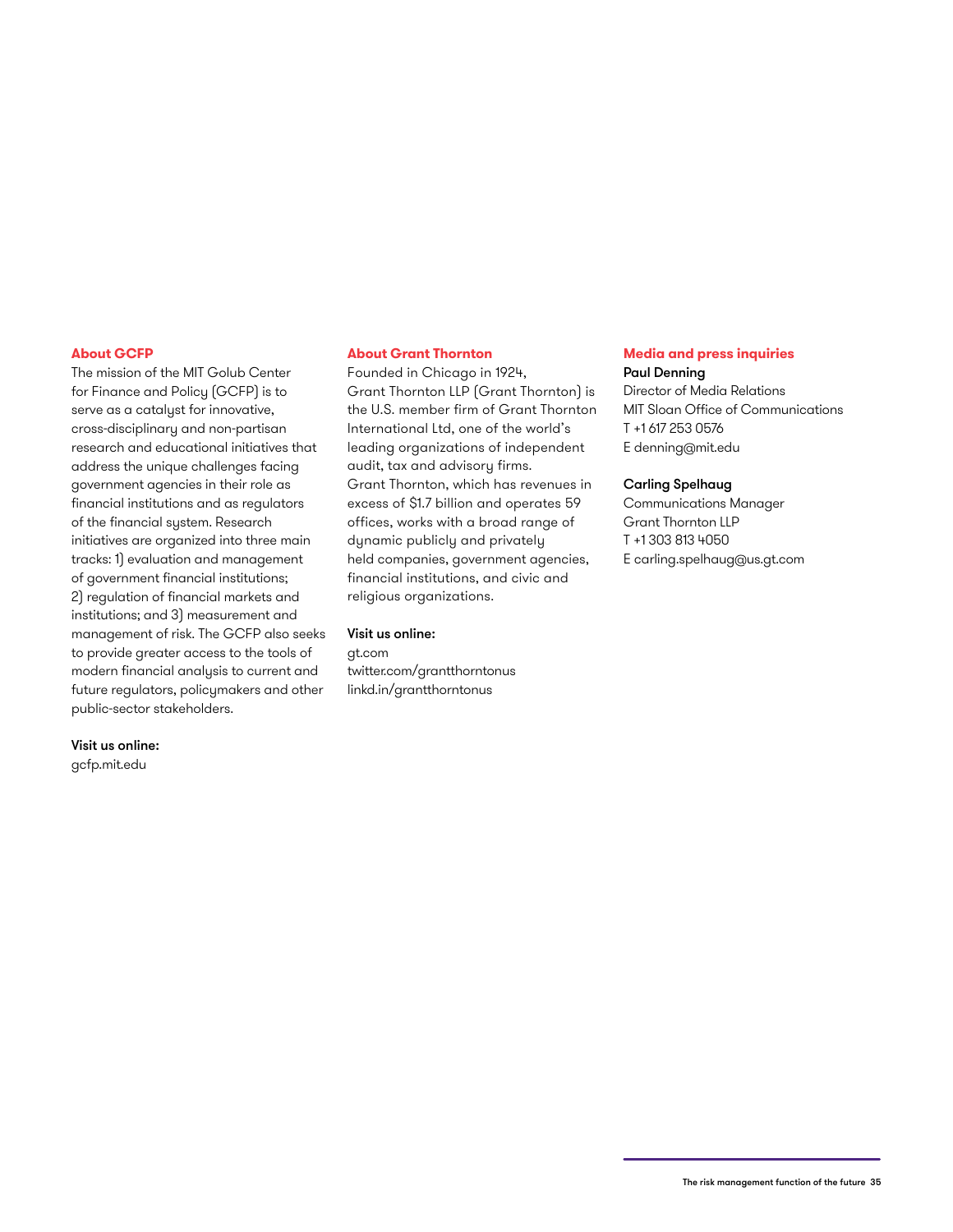# **Glossary of key terms**

Basel Accords: The Basel Accords (e.g., Basel III), which are set by the Basel Committee on Bank Supervision (BCBS), provide recommendations to governments on banking regulations, particularly with regard to risk management.

#### Comprehensive Capital Analysis and Review (CCAR):

The CCAR is an annual exercise required by the Federal Reserve to assess whether the largest bank holding companies operating in the United States have sufficient capital to continue operations throughout times of economic and financial stress, and a robust capital management process.

Current Expected Credit Loss (CECL): CECL is the new criterion stemming from the Financial Accounting Standards Board for the recognition and measurement of impaired values for certain asset classes, loan portfolios and securities. The new standard will generally be effective for SEC registrants' 2019 financial statements and in 2020 for banks that are not SEC registrants.

Consumer Financial Protection Bureau (CFPB): The CFPB was established under the Dodd-Frank Act to provide protections related to consumer financial products and services. CFPB's jurisdiction includes banks, credit unions, securities firms, payday lenders, mortgage-servicing operations, foreclosure relief services, debt collectors and other financial companies operating in the United States.

Dodd-Frank Act (Dodd-Frank): The Dodd-Frank Wall Street Reform and Consumer Protection Act is a sweeping regulatory reform bill enacted in 2010 in response to the financial crisis of 2007-2008. Its provisions are primarily aimed at promulgating new regulations, and reorganizing and augmenting regulatory agencies, to reduce various risks to the U.S. financial system and increase consumer protections.

Dodd-Frank Act Stress Testing (DFAST): Section 165(i)(2) of the Dodd-Frank Act requires all financial institutions with total consolidated assets of more than \$10 billion to conduct defined annual stress tests according to rules, scenarios and disclosures established by U.S. regulatory agencies (OCC, FDIC and FRB). The results of the institution-run stress tests provide the agencies with forward-looking information to assess the institution's risk profile and capital adequacy. These stress test results are also expected to support ongoing improvement in the institution's overall capital planning and its risk management function.

FinTech: Financial technology (FinTech) encompasses a range of new technologies and innovations that compete with traditional means of delivering financial services. Notably, blockchain or distributed ledger technology (DLT) have the potential to reduce the cost of transactions. Both startups and established financial and technology companies are engaged in FinTech initiatives.

Key Risk Indicator (KRI): KRIs are metrics used by organizations to provide an early signal of increasing risk exposures in various areas of the enterprise.

Liquidity Coverage Ratio (LCR): The LCR reflects a bank's ability to repay short-term creditors on demand. It is defined as the ratio of total cash to short-term borrowings.

Living will: The Dodd-Frank Act requires bank holding companies with total consolidated assets of \$50 billion or more and certain nonbank financial companies to submit resolution plans annually to the Federal Reserve and the Federal Deposit Insurance Corporation (FDIC). The plan, commonly known as a living will, must describe the company's strategy for rapid and orderly resolution under the Bankruptcy Code in the event of material financial distress or failure of the company.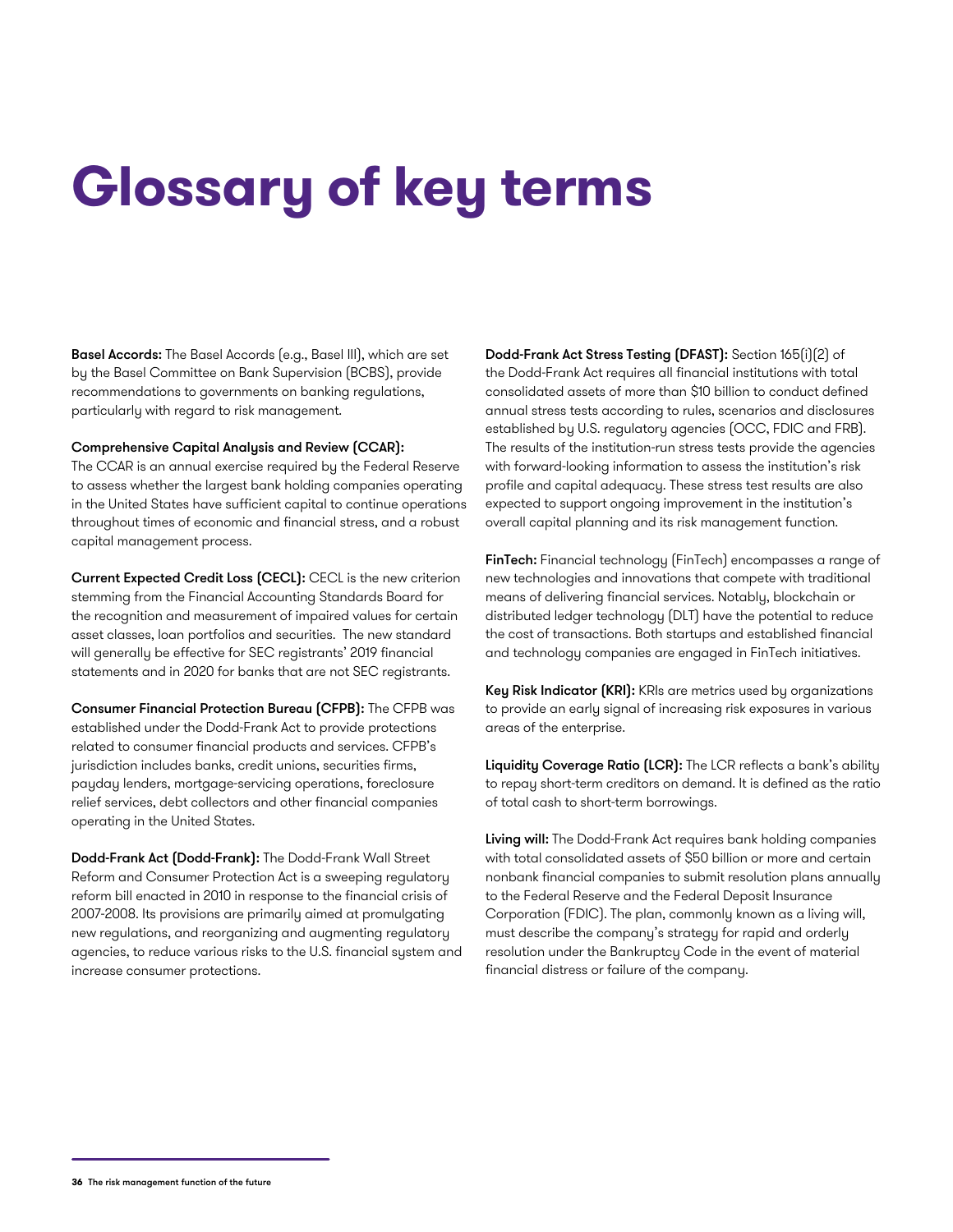Regulatory stress testing: Regulators use stress tests to evaluate the capital adequacy of certain financial institutions in severe stress scenarios such as a protracted economic recession. Stress tests rely on regulatory simulation models and scenario analysis, as well as qualitative factors. The Federal Reserve may order banks that fail certain stress tests to suspend certain activities, such as cash distributions to shareholders, until the target capital level is reached. There are two regulatory stress testing regimes in the U.S.: CCAR and DFAST.

Regulatory compliance: Regulatory compliance is a set of activities aimed at meeting the requirements of relevant laws, polices and regulations so as to avoid fines or other penalties.

Resilience: The ability of an organization to continue to function normally even after it has been impacted by a risk event. Resilience in the context of risk management has to do with critical capabilities, such as information, processes, organizational planning and technology, that help an organization return to normal operation after it has experienced a risk event.

Risk accounting: Risk accounting is introduced in this survey as a term to describe the costs and cost allocations related to risk function activities.

Risk analytics: Risk analytics are applied quantitative techniques and methodologies that support the RMF. The objectives of risk analytics include but are not limited to: 1) distilling raw data to produce insights, 2) aggregating and analyzing data to produce reports and populate dashboards, 3) developing predictive statistical models and 4) developing risk indicators. Robust risk analytics rely on high-quality data and data governance as well as analytical methods applied to risk management problems.

Risk appetite: The level of risk that an organization is prepared to accept in pursuit of its objectives, and before action is deemed necessary to reduce the risk. The ISO 31000 risk management standard refers to risk appetite as the "Amount and type of risk that an organization is prepared to pursue, retain or take."

Risk capabilities: Risk capabilities enable activities performed in support of any risk management function. They typically include 1) business models and strategic alignment of risk policies, 2) risk governance and operating models, 3) risk functions, processes and controls, 4) data and risk information management, 5) risk analytics and measurements and 6) risk technology and infrastructure.

Risk culture: The system of values and policies present in an organization that shapes risk-related decisions of management and employees.

Risk management effectiveness: Risk management effectiveness measures the performance of the risk function. For all risk activities, an effective risk function: 1) identifies relevant risks, 2) drives business decision-making at the point where risks are first recognized, 3) ensures that risk exposures are within risk appetite levels established by an organization and 4) influences business strategy directly.

Risk management efficiency: Risk management efficiency measures the benefits of the risk function vis-à-vis total costs. An efficient risk function exhibits: 1) minimized duplication of activities, 2) minimal resources required to complete risk activities and 3) optimized timing and execution of activities.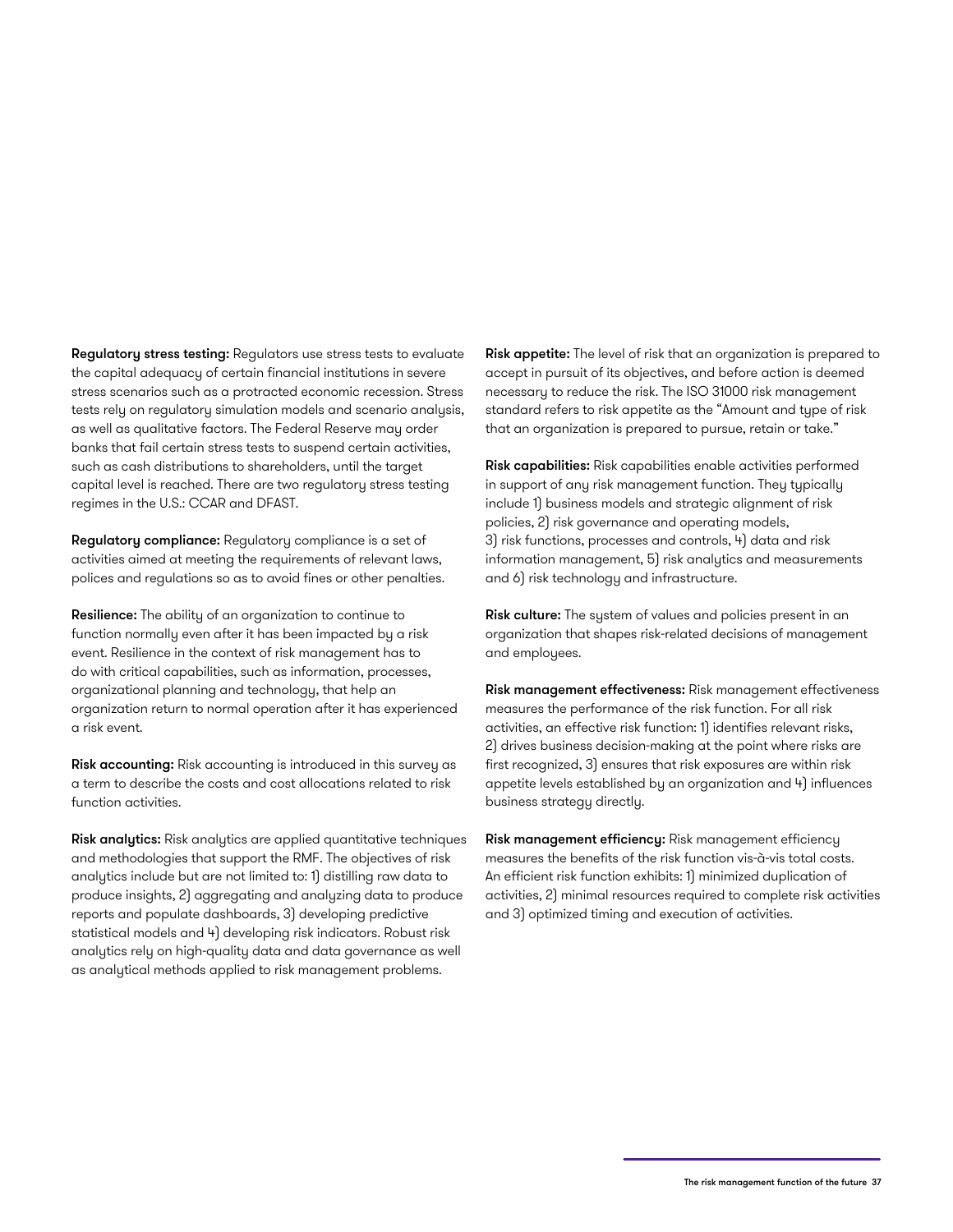Risk Control Self-Assessment (RCSA): The RCSA is an approach intended to identify, inventory and manage operational risks. This bottom-up technique helps to establish an enterprise taxonomy for risk identification, identifies enterprise-wide risks, aggregates risks across the enterprise and evaluates institutional risk tolerance.

Risk Management Function (RMF): The RMF is a structured set of risk capabilities to assess, characterize, measure, aggregate, monitor, report and manage key business and operational risks. The RMF is typically implemented via operating models based on the three lines of defense model.

Systemically Important Financial Institution (SIFI): Large or highly interconnected financial institutions are designated by regulators as SIFIs when their failure could have significant adverse consequences for the financial system. SIFIs are subject to additional regulation, including higher capital requirements.

Supplementary Leverage Ratio (SLR): The SLR is the ratio of a bank's Tier 1 capital (essentially, common stock, retained earnings, and certain preferred stock) to a broad measure of its assets. Banks are required to maintain a minimum SLR to ensure that all activities are backed by a minimum level of capital.

Three lines of defense: In the three lines of defense model, management control is the first line of defense in risk management; the various risk control and compliance oversight functions established by management are the second line of defense; and independent assurance, usually provided by the internal audit function, is the third.

Volcker rule: The Volker rule is a provision in the Dodd-Frank Act that restricts U.S. banks from engaging in certain investment activities perceived as involving potential conflicts of interest, such as trading on their own account.

**<sup>38</sup>** The risk management function of the future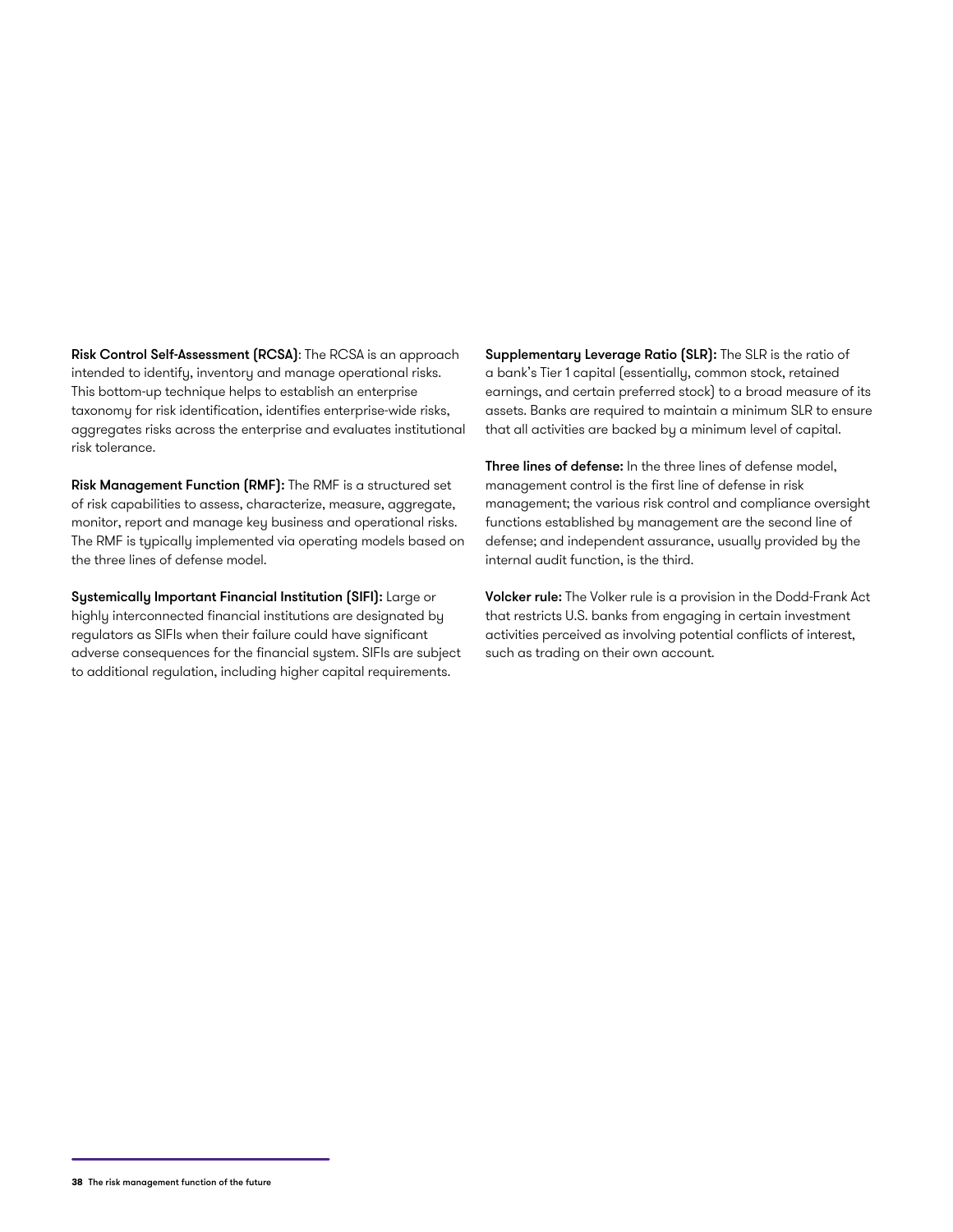# **Appendix A: Survey methodology**

This report draws on data collected through two survey questionnaires. One was sent to current senior officers in U.S. banking institutions and the other to banking regulatory experts.

On the industry side, target participants were high-level officers (e.g. chief financial officers, chief risk officers) of U.S. banks with more than \$5 billion in total consolidated assets. While the bankers comprising our sample were not randomly selected from this population—the availability of contact information played a limiting role—efforts were taken to stratify the sample so it would include participants from banks of various asset sizes. A small number of institutions are represented by more than one respondent.

The survey was administered to participants from banks through two methods: an online questionnaire (about 60 percent) and an in-person interview in which the questionnaire was read orally (about 40 percent). Responses were collected from September 2016 to March 2017, with the majority collected after Election Day in the United States. Email invitations to participate in the study were sent to more than 1,000 bankers, though many proved undeliverable. Our final dataset includes responses from 51 bankers. Among bankers who answered at least one question, respondents answered about 52 percent of the survey questions, on average (standard deviation = 22 percent).

For the pool of regulatory experts, individuals were specifically selected for their expertise and experience with financial regulation. Experts solicited included past and current financial policymakers, academics and researchers in government and

at think tanks. We took care to include individuals representing a variety of perspectives. All regulatory experts completed the survey via an online questionnaire. Responses were collected from November 2016 to early January 2017. Email invitations to participate in the study were sent to 117 individuals, though some emails proved undeliverable, particularly those sent to current government email addresses. Our final dataset is comprised of responses from 37 regulatory experts, mostly academics and including some former regulators. Among regulatory experts who answered at least one question, respondents answered about 98 percent of questions, on average (standard deviation = 4 percent).

Online questionnaires for both bankers and regulatory experts were programmed to randomize the order of questions and response options to eliminate potential ordering effects.

The findings in this report are based on the analysis of responses to a subset of both the open- and closed-ended questions that were posed. Questions not included here either had low response rates or sought to gather background information. Survey results represent the perceptions and expectations of the individual respondents at the time of the survey. We have neither the sample size nor an appropriate sampling method to assume that these views are representative of the broader population of bankers or regulatory experts. Because results are not projected onto a larger population, there is no statistical significance associated with between-group differences (e.g., by asset size or respondent type) in responses to a given survey question.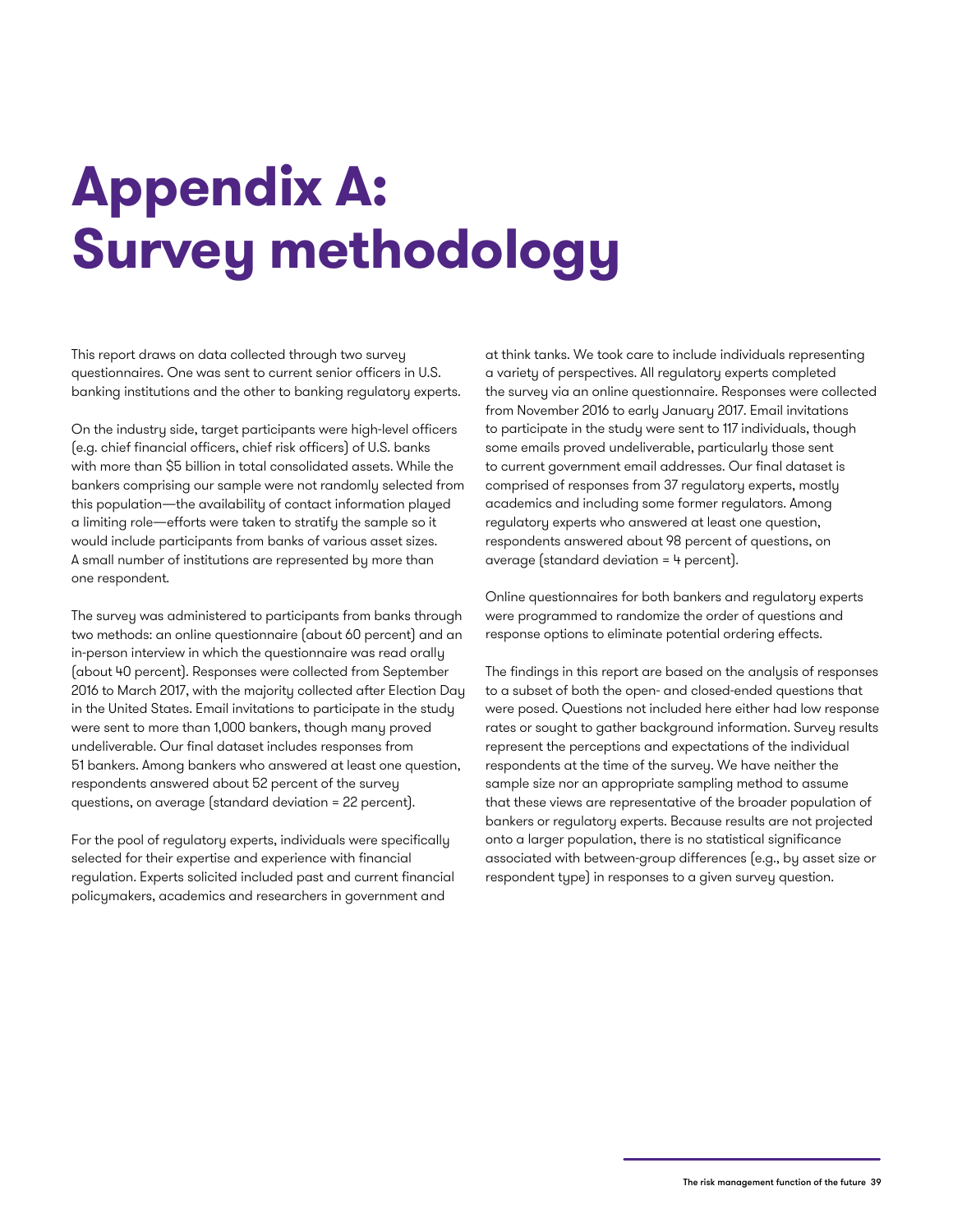# **Appendix B: Additional information for figures**

This appendix presents the total number of respondents for each question featured in a figure. It also states the exact wording of the survey question presented to participants. The calculations used in constructing some of the figures also are explained.

#### **Figure 1. Burden in terms of cost of compliance**

Question text: Rate the overall burden in terms of the cost of compliance associated with each of the following types of regulation for your institution.

| <b>Regulation type</b>       | <b>Total number of responses</b> |
|------------------------------|----------------------------------|
| Stress tests                 | 48                               |
| Capital requirements         | 45                               |
| CFPB-Consumer protection     | 49                               |
| Liquidity coverage ratio     | 46                               |
| Volcker rule                 | 45                               |
| Supplementary leverage ratio | 46                               |
| Living will                  | 46                               |
|                              |                                  |

#### **Figure 2. Cost of compliance (by asset size)—Stress tests**

This is a tabulation by asset size of responses to Figure 1 question on stress tests.

| <b>Asset size</b> | <b>Total number of responses</b> |
|-------------------|----------------------------------|
| <\$10 Billion     | 4                                |
| \$10-50 Billion   | 16                               |
| \$50-250 Billion  | 19                               |
| >\$250 Billion    | 8                                |

#### **Figure 3. Significant types of costs for each regulation type**

Question text: Indicate all of the types of costs which are significant for each of the regulations listed.

| <b>Regulation type</b>       | <b>Total number of responses</b> |
|------------------------------|----------------------------------|
| Stress tests                 | 72                               |
| Capital requirements         | 63                               |
| CFPB-Consumer protection     | 80                               |
| Liquidity coverage ratio     | 43                               |
| Volcker rule                 | 44                               |
| Supplementary leverage ratio | 30                               |
| Living will                  | 23                               |
|                              |                                  |

#### **Figure 4. Regulatory experts: Burden of compliance**

Question text: Rate the overall burden for banks in terms of the cost of compliance associated with each of the following types of regulation.

| <b>Total number of responses</b> |  |  |
|----------------------------------|--|--|
| 37                               |  |  |
| 37                               |  |  |
| 36                               |  |  |
| 37                               |  |  |
| 36                               |  |  |
| 37                               |  |  |
| 37                               |  |  |
|                                  |  |  |

#### **Figure 5: Disparity in banker/regulator views— Cost of compliance**

Refer to Figures 1 and 4 for question texts and response totals. Disparity was calculated by first assigning each response option to a numeric score (None/NA = 1; Light = 2; Moderate = 3; High = 4; Very High = 5; "Don't Know" responses were not used in the comparison), then calculating the average ratings among bankers and among regulatory experts, and then subtracting the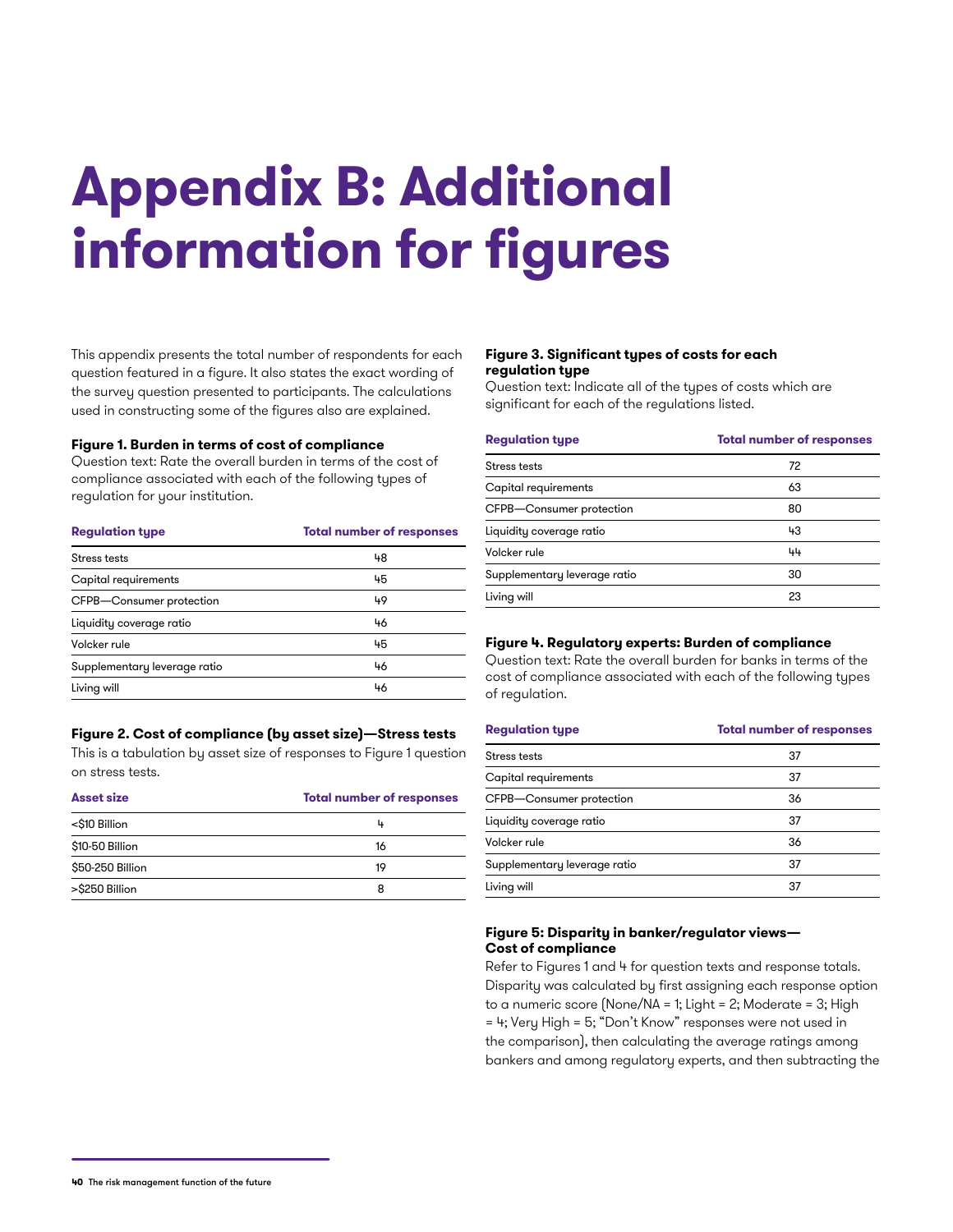average regulatory expert rating from the average banker rating. Therefore, regulation types rated more costly by bankers than regulatory experts, on average, are shown to have positive values, while regulation types rated more costly by regulatory experts than bankers, on average, are shown to have negative values.

Note: Calculating means in this way assumes that the "distance" between each of the sequential response options (None, Light, Moderate, High, Very High) is equal, which is not necessarily the case with categorical survey questions such as these. Since there can be no true "average" of ordinal data, this figure merely provides a rough estimate by converting these ordinal responses into numerical ones.

#### **Figure 6: Extent that regulatory costs are passed through to customers**

Question text: To what extent are the regulatory costs passed through to customers either directly or indirectly?

| <b>Asset size</b>                        | <b>Total number of responses</b> |  |  |
|------------------------------------------|----------------------------------|--|--|
| >\$50 Billion                            | 25                               |  |  |
| <s50 billion<="" td=""><td>22</td></s50> | 22                               |  |  |

#### **Figure 7. Potential to reduce regulatory burden without increasing risk**

Question text: What is one way your regulatory burden could be reduced without increasing risk?

Word cloud based on submissions from 41 respondents.

Note: Some submissions have been paraphrased in order to group similar ideas together. Larger font size indicates a more frequently submitted idea.

#### **Figure 8. Effectiveness of regulations**

Question text: Please evaluate the effectiveness of the following regulations in making your institution safer.

| <b>Regulation type</b>       | <b>Total number of responses</b> |  |  |
|------------------------------|----------------------------------|--|--|
| Stress tests                 | 44                               |  |  |
| Capital requirements         | 43                               |  |  |
| CFPB-Consumer protection     | 46                               |  |  |
| Liquidity coverage ratio     | 42                               |  |  |
| Volcker rule                 | 43                               |  |  |
| Supplementary leverage ratio | 40                               |  |  |
| Living will                  | 40                               |  |  |

#### **Figure 9. Effectiveness of regulation (by asset size)— Stress tests**

This is a tabulation by asset size of responses to Figure 8 question on stress tests.

| <b>Total number of responses</b> |  |
|----------------------------------|--|
| 24                               |  |
| 20                               |  |
|                                  |  |

#### **Figure 10. Regulatory experts' views on effectiveness**

Question text: Please evaluate the effectiveness of the following regulations in making the banking system safer.

| <b>Regulation type</b>       | <b>Total number of responses</b> |
|------------------------------|----------------------------------|
| Stress tests                 | 36                               |
| Capital requirements         | 36                               |
| CFPB-Consumer protection     | 37                               |
| Liquidity coverage ratio     | 37                               |
| Volcker rule                 | 37                               |
| Supplementary leverage ratio | 37                               |
| Living will                  | 37                               |
|                              |                                  |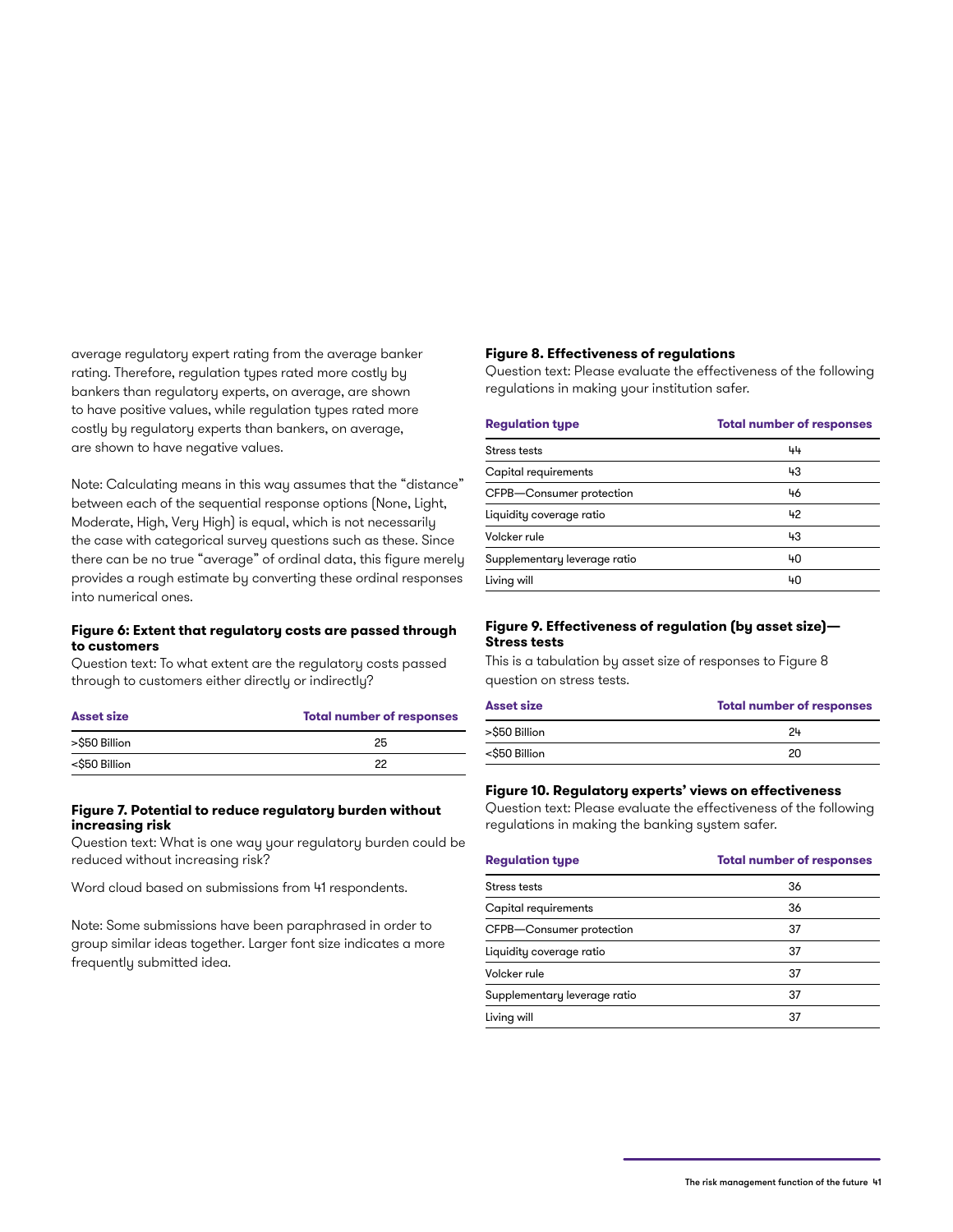#### **Figure 11. Disparity in banker/regulator views— Effectiveness of regulations**

Refer to Figures 8 and 10 for question texts and response totals.

As with Figure 5, disparity was calculated by first assigning each response option to a numeric score (None/NA = 1; Light = 2; Moderate = 3; High = 4; "Don't Know" responses were not used in the comparison). Although bankers were given an additional response option, "Very High," regulatory experts were not, so for the purposes of this comparison "Very High" is also assigned the numeric score of 4. While not ideal, the impact of this mismatch is limited—only one regulation type by one banker was given an effectiveness rating of "Very High" (CFPB).

Continuing with the comparison procedure, we then calculated the average ratings among bankers and among regulatory experts, and then subtracted the average regulatory expert rating from the average banker rating. Therefore, regulation types rated more effective by bankers than regulatory experts, on average, are shown to have positive values, while regulation types rated more effective by regulatory experts than bankers, on average, are shown to have negative values.

Note: Calculating means in this way assumes that the "distance" between each of the sequential response options (None, Light, Moderate, High) is equal, which is not necessarily the case with categorical survey questions such as these. Since there can be no true "average" of ordinal data, this figure merely provides a rough estimate by converting these ordinal responses into numerical ones.

It should also be noted that bankers and regulatory experts were not asked identical questions; bankers were asked about the effectiveness of various regulations in making their institutions safer while regulatory experts were asked about their effectiveness in making the banking system safer as a whole.

#### **Figure 12. Likelihood of a large systemic event since financial crisis**

Question text: How has the probability of a large systemic event been affected by regulatory changes since the financial crisis?

37 responses.

#### **Figure 13. Extent to which risk management is compliance driven**

Question text: How much of your risk management activities are primarily compliance driven?

48 responses.

#### **Figure 14. Extent to which risk management is compliance driven (by asset size)**

This is a tabulation by asset size of responses to Question 13 on risk management activities.

| <b>Asset size</b> | <b>Total number of responses</b> |
|-------------------|----------------------------------|
| >\$50 Billion     | 26                               |
| <\$50 Billion     | 22                               |

#### **Figure 15. RM activities driven by compliance—regulator and banker views**

Question text for bankers: How much of your risk management activities are primarily compliance driven?

Question text for regulatory experts: How much of banks' risk management activities do you believe are primarily compliance driven?

| <b>Respondent group</b>   | <b>Total number of responses</b> |
|---------------------------|----------------------------------|
| <b>Bankers</b>            | 48                               |
| <b>Regulatory Experts</b> | -37                              |

#### **Focal point—Figure 16: Using stress testing for more than regulatory compliance**

Question text: Beyond regulatory compliance, does your institution currently use stress testing for any of the following purposes? Please click all that apply

In this check-all-that-apply question, the number of responses for each item ranged from 8 to 30.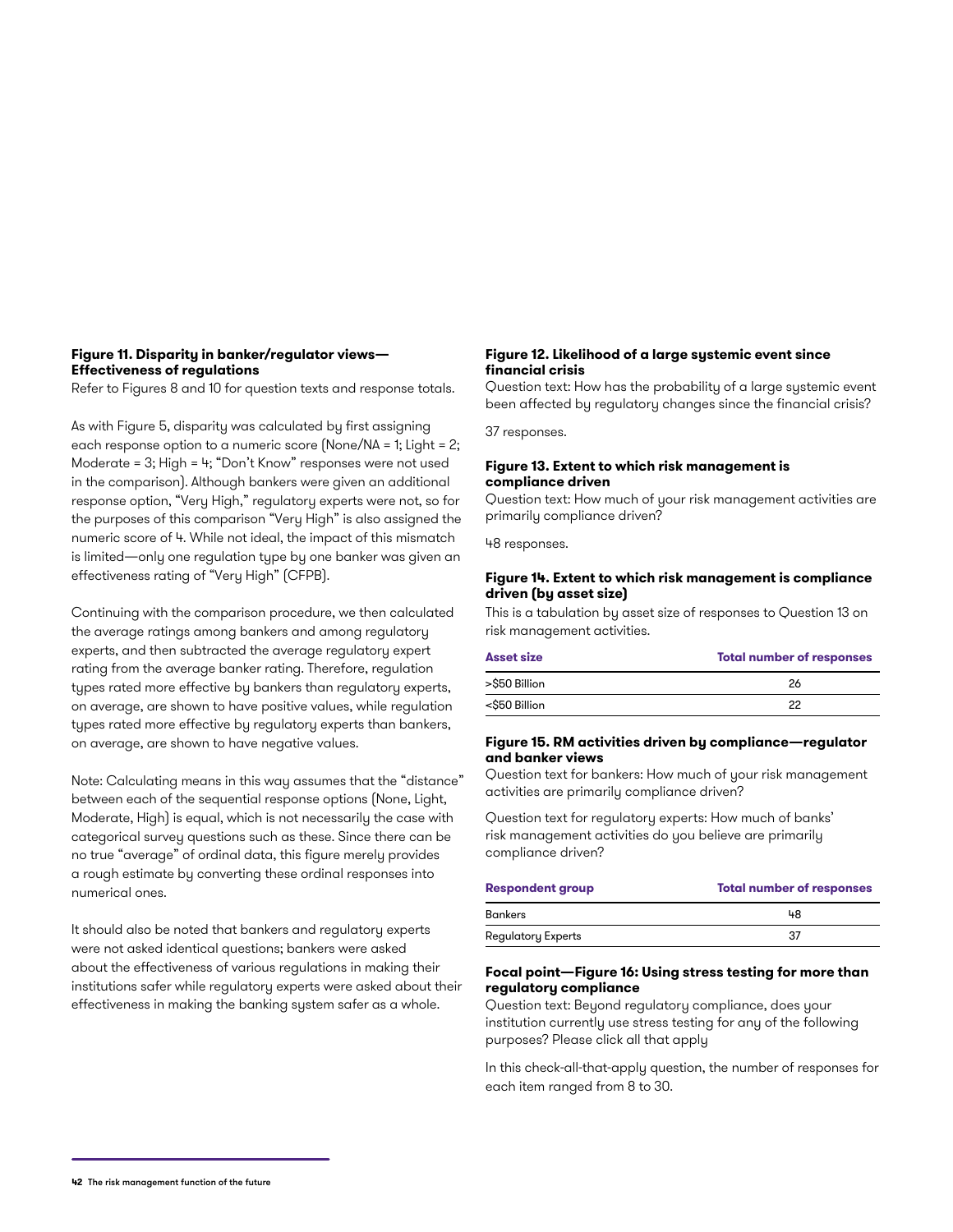#### **Figure 17. Institution's articulation of value**

Question text: How does your institution articulate the value of the risk management function beyond regulatory compliance? Please click all that are significant.

In this check-all-that-apply question, the number of responses for each item ranged from 7 to 28.

#### **Figure 18. Value-added for business**

Question text: Rate each of the following in terms of valueadded for business.

| <b>Item</b>                               | <b>Total number of responses</b> |
|-------------------------------------------|----------------------------------|
| Data & risk information management        | 38                               |
| Risk analytics & measurements             | 39                               |
| Functions, processes & effective controls | 40                               |
| Business model & risk strategic alignment | 37                               |
| Risk governance & operating models        | 38                               |
| Risk technology & infrastructure          | 38                               |

#### **Figure 19. Leveraging risk management for profit**

Question text: How much will your institution be able to leverage risk management infrastructure for profit making purposes?

| Asset size                               | <b>Total number of responses</b> |
|------------------------------------------|----------------------------------|
| >\$50 Billion                            | 20                               |
| <s50 billion<="" td=""><td>20</td></s50> | 20                               |

#### **Figure 20. Total cost of RM as a percentage of net income**

Question text: What is your institution's current average Total Cost of Risk Management (TCRM) as a percentage of your net income? (Includes the risk management function, risk management activities within the line of business and internal audit. Does not include opportunity cost, the cost of adverse events or losses.)

| <b>Asset size</b> | <b>Total number of responses</b> |
|-------------------|----------------------------------|
| >\$50 Billion     | 20                               |
| <\$50 Billion     |                                  |

#### **Figure 21. Expected TCRM increase/decrease**

Question text: Do you expect TCRM will increase or decrease over the next 3 to 5 years?

39 responses.

#### **Figure 22. Dominant operating model the risk function**

Question text: What is the dominant operating model implemented in your institution's risk function?

| <b>Asset size</b>                        | <b>Total number of responses</b> |
|------------------------------------------|----------------------------------|
| >\$50 Billion                            | 20                               |
| <s50 billion<="" td=""><td>19</td></s50> | 19                               |

#### **Figure 23. Risk management outsourcing in the future**

Question text: Will your risk management activities be outsourced more or less than currently?

43 responses.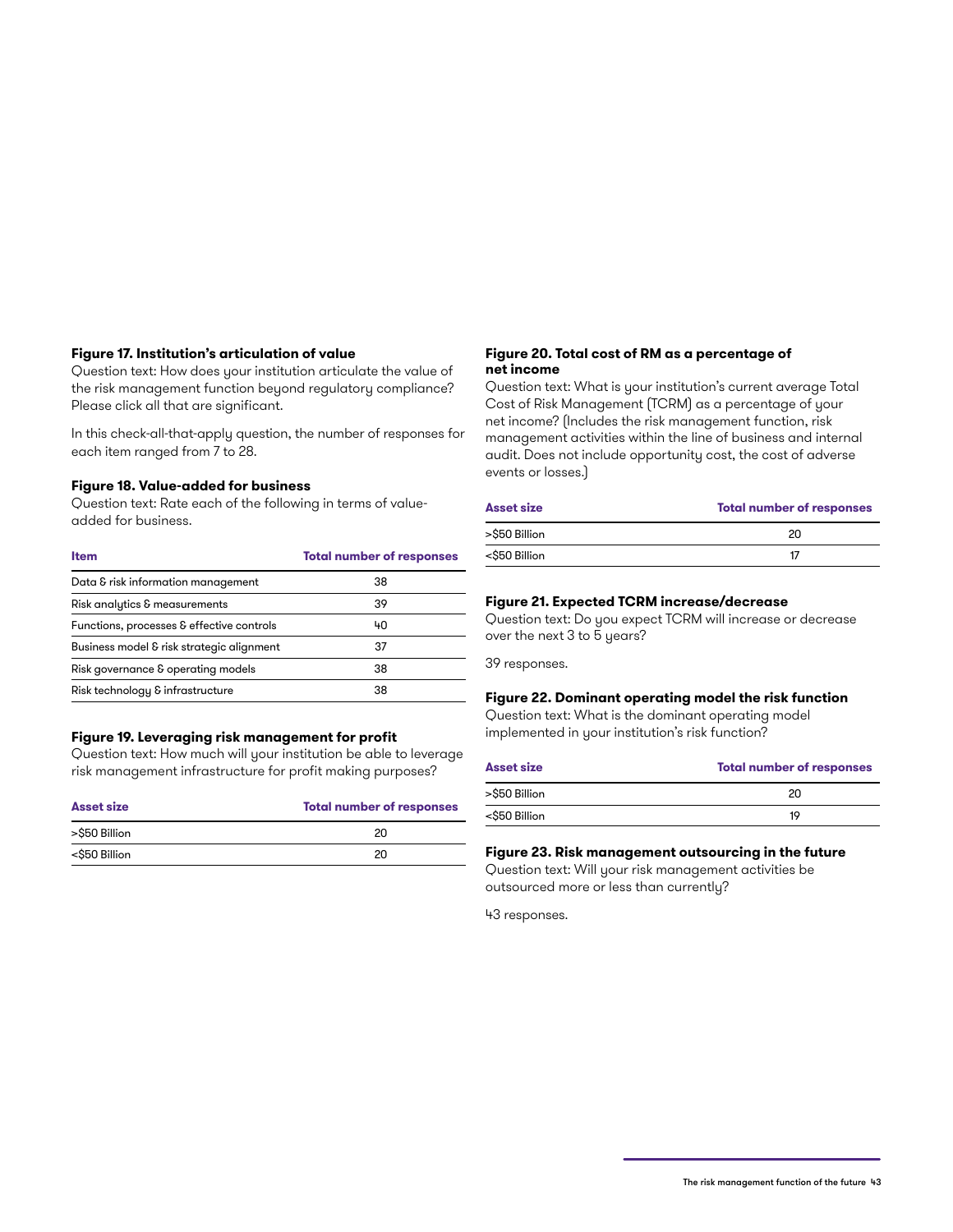#### **Figure 24. Determining risk management effectiveness**

Question text: How does your organization determine the effectiveness of risk management? Please click all that are significant.

In this check-all-that-apply question, the number of responses for each item ranged from 6 to 18.

#### **Figure 25. Assessing risk management efficiency**

Question text: How is your institution currently assessing the efficiency of its risk management function? Please click all that apply.

In this check-all-that-apply question, the number of responses for each item ranged from 15 to 31.

#### **Figure 26. Extent of risk control self-assessment standardization**

Question text: In your organization, to what extent will risk control self-assessment become more or less coherently standardized across business lines?

| <b>Asset size</b> | <b>Total number of responses</b> |
|-------------------|----------------------------------|
| >\$50 Billion     | 21                               |
| <\$50 Billion     | 20                               |

#### **Figure 27. Charging business units for their contribution to risk**

Question text: Will business units be charged explicitly for their contribution to overall risk?

| <b>Asset size</b> | <b>Total number of responses</b> |
|-------------------|----------------------------------|
| >\$50 Billion     | 20                               |
| <\$50 Billion     | 20                               |

#### **Figure 28. Plans for future RM activities in next 3-5 years**

Question text: Which of the following do you foresee being implemented in your institution's risk management function? Please click all that are significant.

In this check-all-that-apply question, the number of responses for each item ranged from 7 to 36.

#### **Figure 29. Top three priorities for improving risk management efficiency**

Question text: What are your top three priorities for improving the efficiency of your risk management function? Please select three from the following options.

In this choose-three question, the number of responses for each item ranged from 2 to 18.

#### **Figure 30. Impediments to improving risk management**

Question text: Rate each of these impediments to continuing improvements to the risk management function within your institution.

| <b>Impediment</b>                | <b>Total number of responses</b> |
|----------------------------------|----------------------------------|
| <b>Budget constraints</b>        | 38                               |
| Unclear value of risk management | 37                               |
| Risk culture                     | 36                               |
| Other (Write-in)                 | 9 from 8 respondents             |
|                                  |                                  |

#### **Figure 31. Word cloud visualization of write-in responses from Figure 30.**

Word cloud based on submissions from eight respondents. Rather than the frequency of an entry, this word cloud conveys the rating that respondents gave these write-in submissions. No entry was submitted more than once, so font size only reflects how much of an impediment the respondent indicated it is. Larger font size indicates the item is more of an impediment.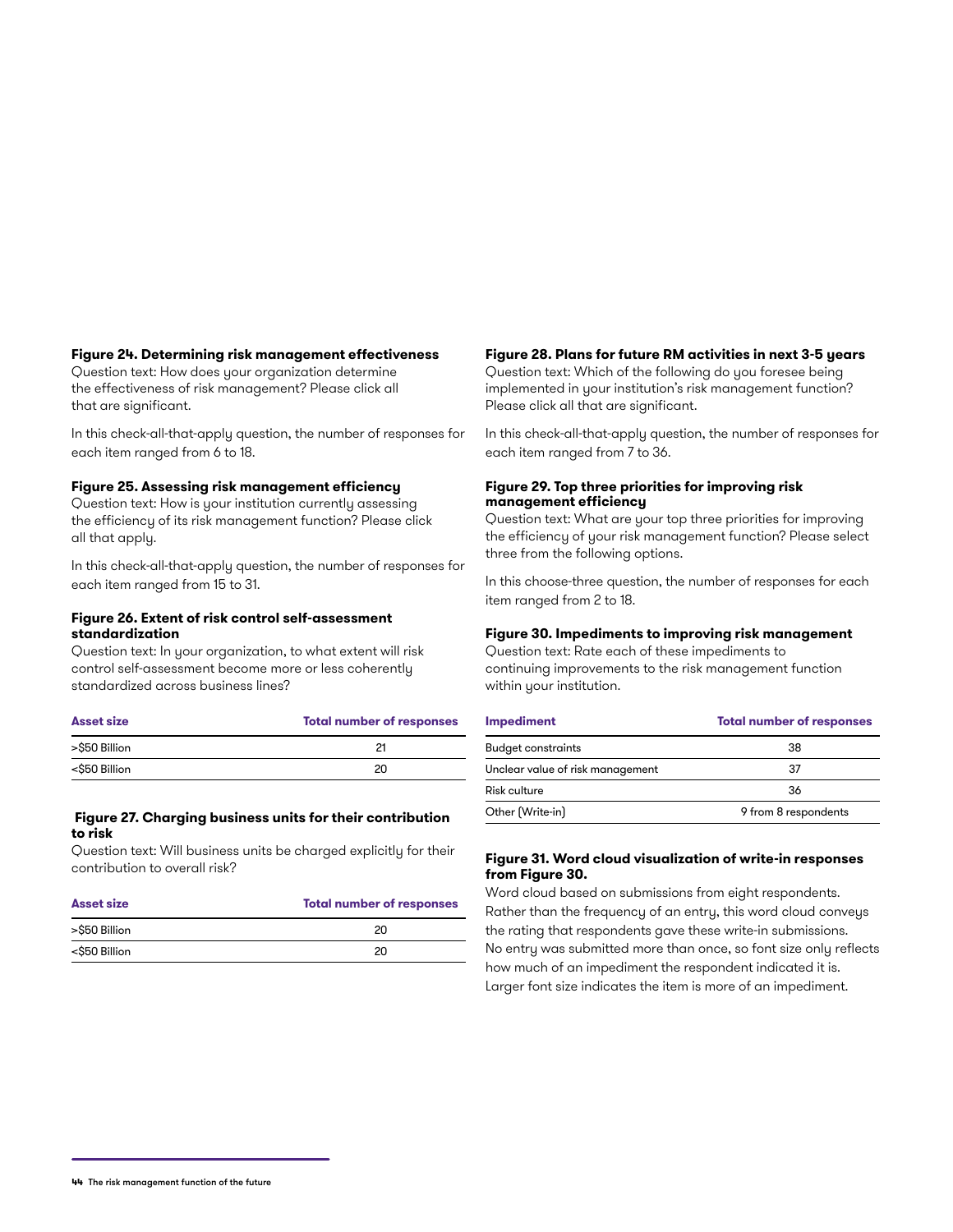#### **Figure 32. Expectation of specific risks**

Question text: How much do you expect each of the following types of risks to affect your institution?

| <b>Item</b>                                            | <b>Total number of responses</b> |
|--------------------------------------------------------|----------------------------------|
| Operational - Cybersecurity risk                       | 40                               |
| Information technology                                 | 39                               |
| Regulatory/Compliance                                  | 40                               |
| Credit                                                 | 40                               |
| Strategic                                              | 40                               |
| Operational - Model risk                               | 39                               |
| Reputation                                             | 39                               |
| Operational - Third party/Vendor risk                  | 40                               |
| Operational & credit risks from new<br>business models | 39                               |
| Political                                              | 39                               |
| Market                                                 | 39                               |
| Liquidity                                              | 39                               |
| Conduct                                                | 37                               |

#### **Figure 33. Comprehensiveness of the risk data management framework**

Question text: How comprehensive is your institution's risk data management framework?

42 responses.

#### **Figure 34. Key issues with risk management information technology systems**

Question text: Please identify which key issues your organization is concerned about with respect to risk management information technology systems. Please click all that apply.

In this check-all-that-apply question, the number of responses for each item ranged from 5 to 24.

#### **Figure 35. Development of operational risk management methodologies**

Question text: How well developed are each of the following operational risk management methodologies at your institution?

| <b>Methodologu</b>                             | <b>Total number of responses</b> |
|------------------------------------------------|----------------------------------|
| Risk and capital modeling                      | 39                               |
| Key risk indicators                            | 40                               |
| Risk control self-assessment                   | 44                               |
| Internal loss event database                   | 40                               |
| Scorecards                                     | 40                               |
| Scenario analysis                              | 40                               |
| External loss event data                       | 39                               |
| New Basel standardized methodology<br>approach | 39                               |
| Causal event analysis                          | 40                               |

#### **Focal point—Figure 36. Use of risk control selfassessment strategies**

Question text: Which of these strategies is your institution using in its risk and control self-assessment process? Please select all that are relevant from the options below:

In this check-all-that-apply question, the number of responses for each item ranged from 3 to 34.

#### **Figure 37. Potential additional efficiencies in risk management**

Question text: Are there additional efficiencies in your risk management process and systems that could be realized in the following categories?

| Area                               | <b>Total number of responses</b> |
|------------------------------------|----------------------------------|
| Data & risk information management | 39                               |
| Risk analytics & measurements      | 39                               |
| Risk governance & operating models | 39                               |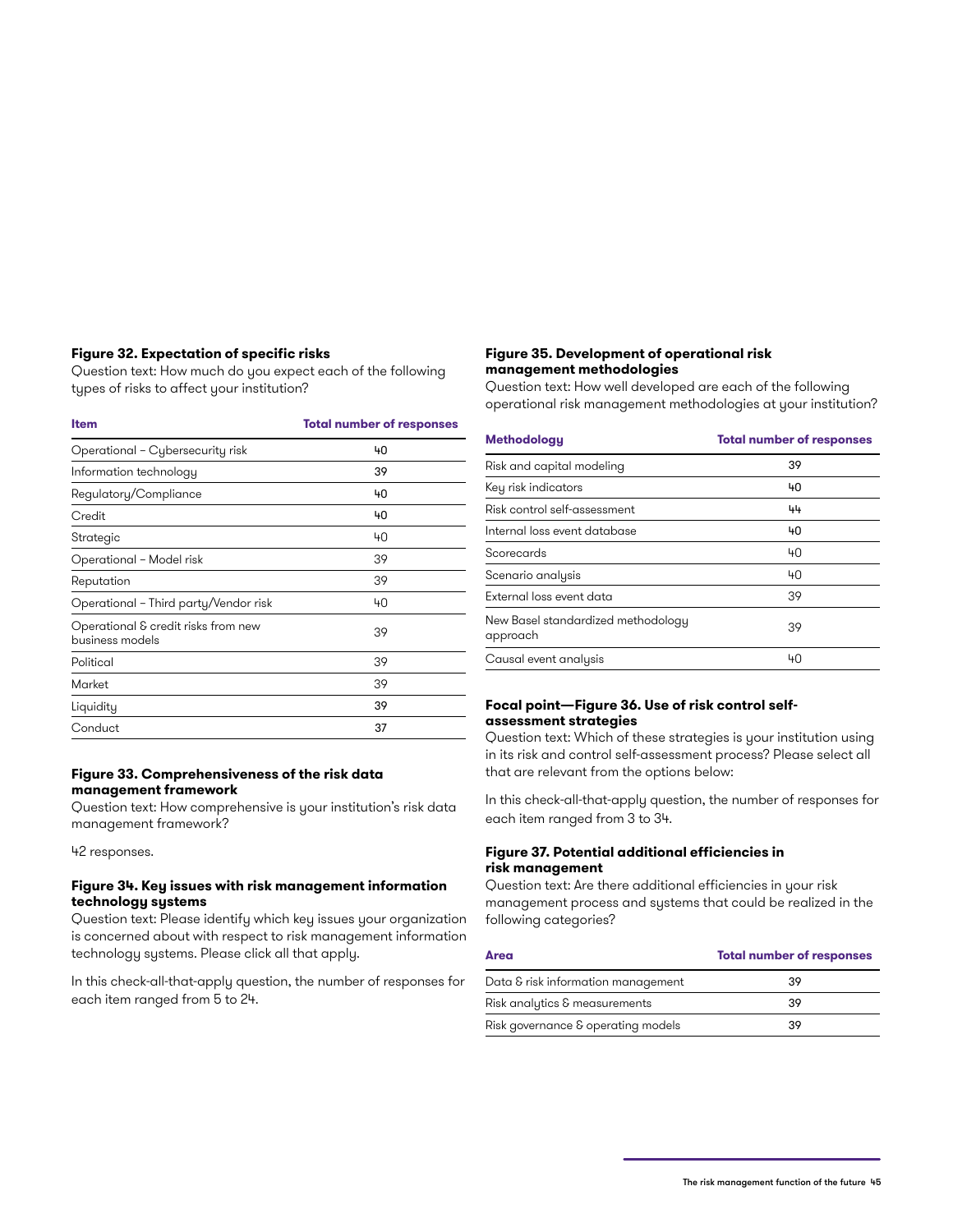#### **Figure 38. Specific plans to invest**

Question text: Relative to the last three years, how much do you plan to invest in each of the following?

| Area                                                                                               | <b>Total number of responses</b> |
|----------------------------------------------------------------------------------------------------|----------------------------------|
| Data & risk information management                                                                 | 39                               |
| Risk analytics & measurements                                                                      | 39                               |
| Functions, processes & effective controls                                                          | 40                               |
| Identification of emerging risks (e.g.,<br>cyber threats)                                          | 39                               |
| Risk solution technology & infrastructure                                                          | 39                               |
| Risk model & risk strategic alignment                                                              | 39                               |
| Risk governance & operating models                                                                 | 39                               |
| Ability of internal audit to effectively<br>cover highly specialized risk<br>management activities | 39                               |

#### **Figure 39. Plans to strengthen risk culture**

Question text: What actions is your institution planning to strengthen its risk culture? Please click all that apply.

In this check-all-that-apply question, the number of responses for each item ranged from 16 to 25.

#### **Figure 40. External drivers for stronger risk management**

Question text: Which three of these external drivers do you foresee providing the greatest motivation for strengthening risk management in your institution? Please select three from the following options.

In this choose-three question, the number of responses for each item ranged from 1 to 26.

#### **Figure 41. Full-time employees in the risk function**

Question text: How many full-time employees does your institution's risk function have?

| Asset size    | <b>Total number of responses</b> |
|---------------|----------------------------------|
| >\$50 Billion | 22                               |
| <\$50 Billion | 17                               |

#### **Figure 42. Role of the chief risk officer**

Question text: To what extent will the Chief Risk Officer see a role in their involvement with regard to the following elements of their role?

| Area                                              | <b>Total number of responses</b> |
|---------------------------------------------------|----------------------------------|
| Strategic                                         | 41                               |
| Influential                                       | 42                               |
| Focused on delivering objective<br>business value | 41                               |
| Cost conscious                                    | 41                               |
| Focused on preventing loss and harm               | 41                               |
| Focused on compliance and regulators              | 41                               |
| Focused on growth                                 | 41                               |

#### **Figure 43. Distribution of risk management across the three lines of defense**

Question text: Will your institution's risk management activities fall more or less into each of the following categories?

| Category                                                      | <b>Total number of responses</b> |
|---------------------------------------------------------------|----------------------------------|
| Lines of business (1st line of defense)                       | 42                               |
| Independent risk management function<br>[2nd line of defense] | 41                               |
| Internal audit (3rd line of defense)                          | 41                               |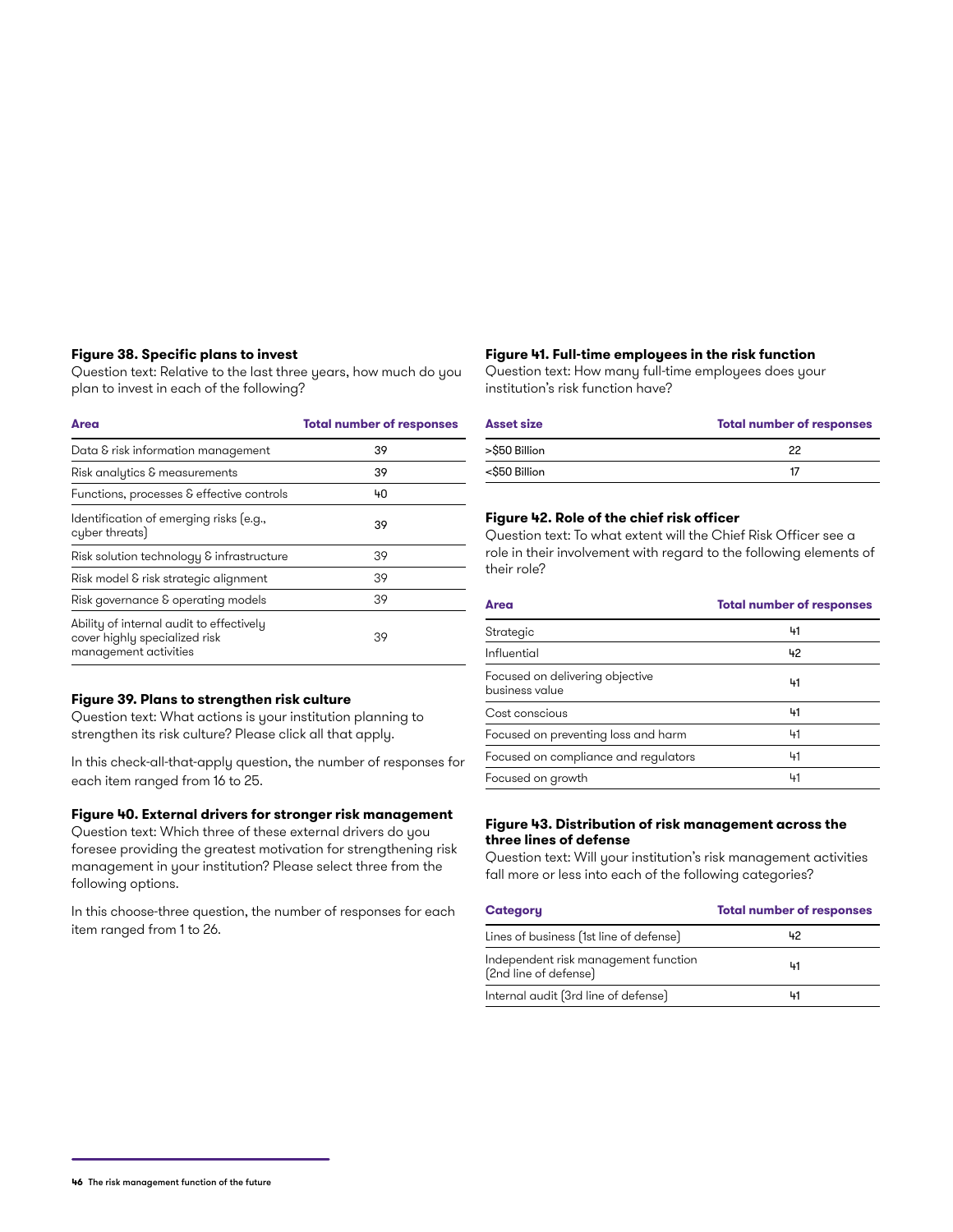